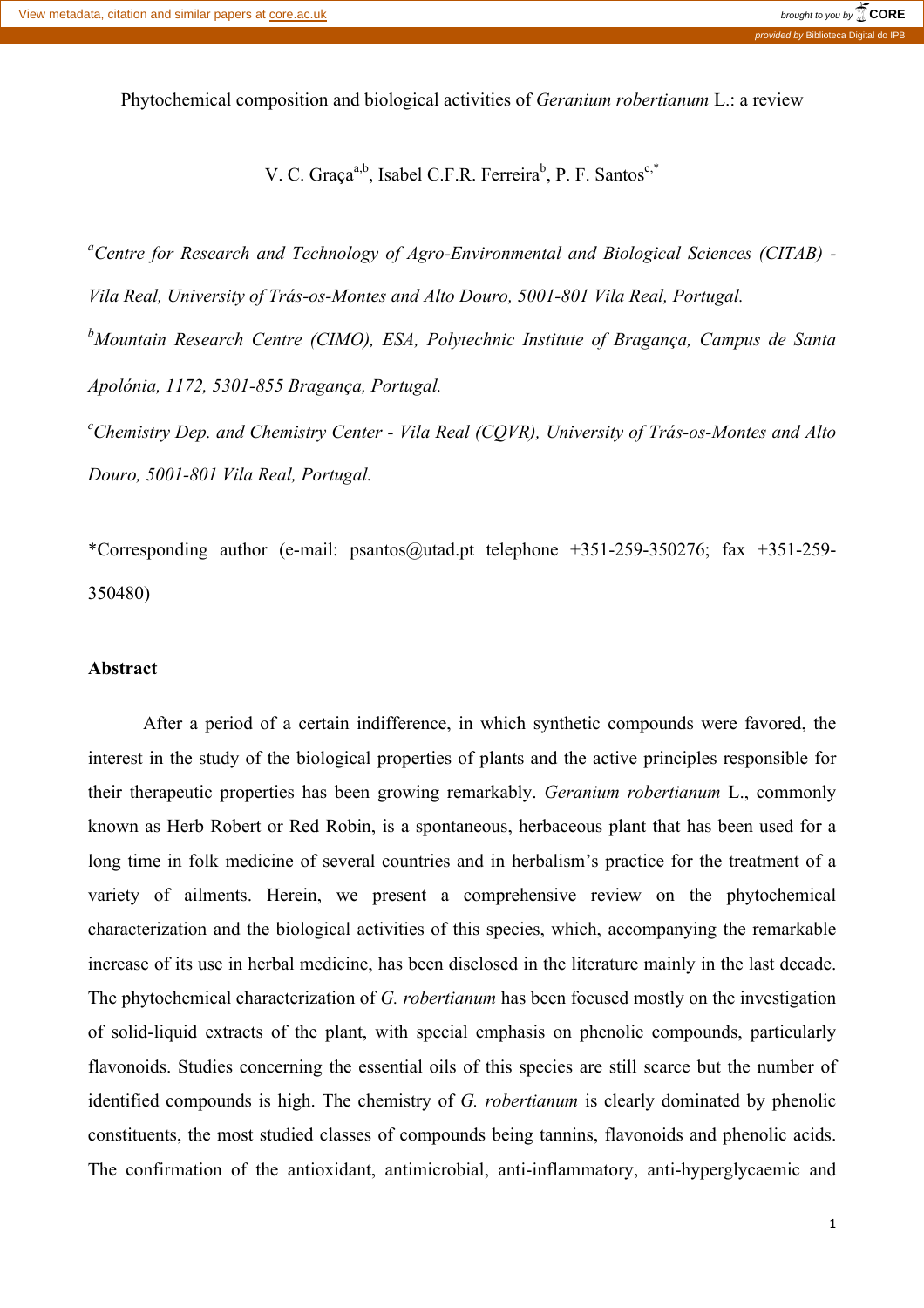cytotoxic activities of *G. robertianum*, closely related to the high content of phenolic compounds, has come to corroborate in some extent the recognized beneficial proprieties of this medicinal plant.

# **Keywords**

*Geranium robertianum* L; medicinal plants; phytochemistry; biological properties; geraniin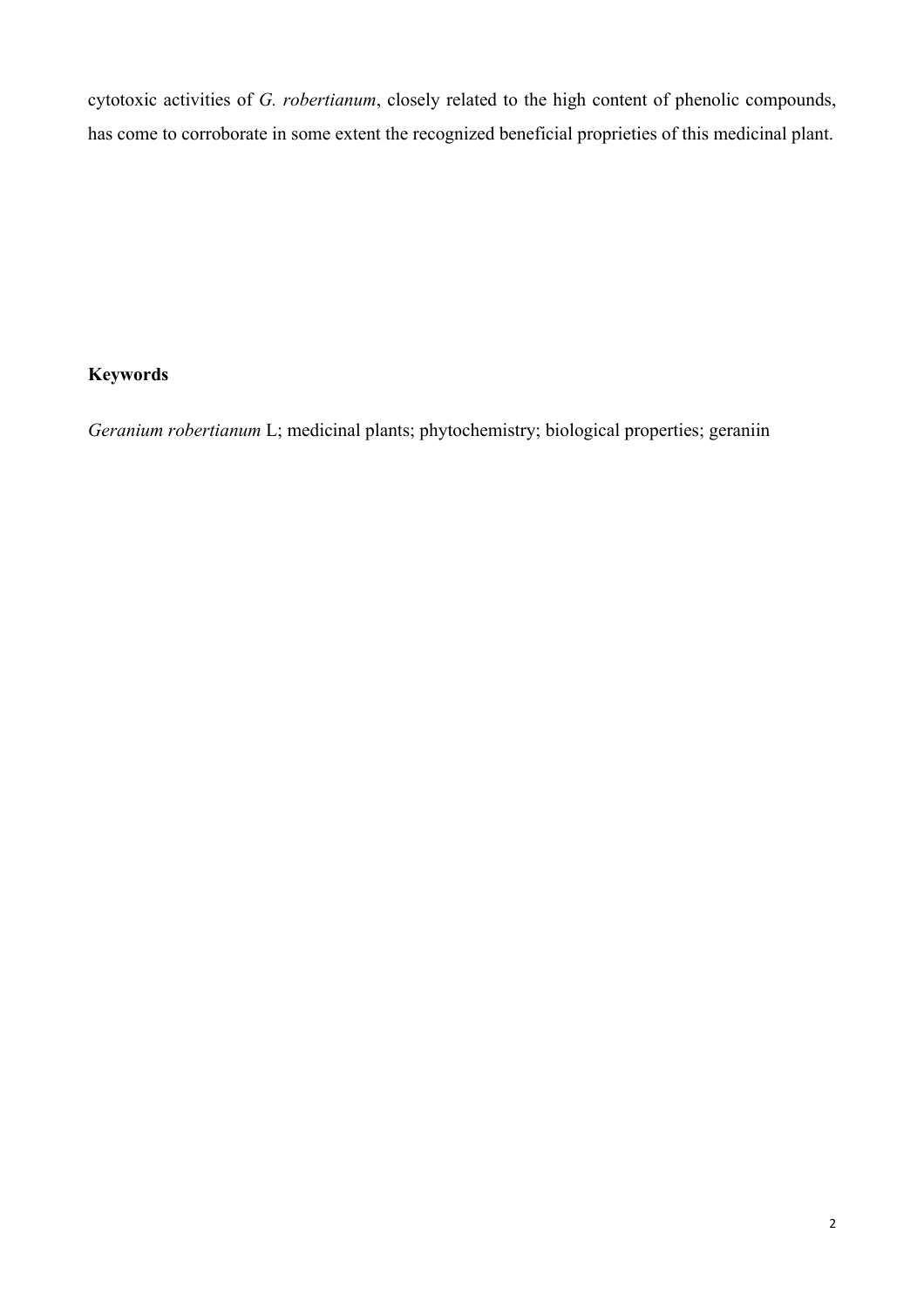## **1. Introduction**

The knowledge related to the popular uses of plants is based on thousands of years of experience. In the constant search for their wellbeing, humans learned, by trial and error, to recognize useful plants, including those playing a magical-religious function (Camejo et al., 2003). As a result of the accumulated empirical information, the most effective plants in controlling or curing diseases have been selected (Cunha et al., 2010).

The knowledge concerning the use of plants for medicinal purposes was highly valued in ancient civilizations. Until the mid-nineteenth century, plants were the main therapeutic agents used by humans, and still have an important role in medicine (Camejo et al., 2003). The difficulty or inability to find adequate and affordable solutions for the treatment of various diseases, including cancer, HIV/AIDS, diabetes, hepatitis, allergies, and mental disorders, has driven conventional and traditional medicines in the search for new phytochemicals and other natural products for their prevention and/or treatment, as well as for health promotion in general (Slikkerveer, 2006).

The discovery of new active molecules is based on the knowledge inventoried by the methodologies of ethnobotany and etnopharmacology (Gomes, 2005; Maciel et al., 2002), disciplines which are essential to secure vegetable raw material for the production of phytotherapeutic products and for the isolation of new drugs and/or lead compounds (Foglio et al., 2006; Gomes, 2005). In the search for new bioactive natural molecules, preference is naturally given to the study of plants that, for their use in folk medicine, have already shown to display pharmacological activity (Montanher et al., 2002). Part of this activity comes from the high capability of these species to scavenge free radicals responsible for cell damage (Mantle et al., 2000).

In many developing countries, the primary health care of a large part of the population relies greatly on traditional practitioners and medicinal plants and, although modern medicine may be available in those countries, herbal medicines have often maintained popularity for historical and cultural reasons (WHO, 1999). In developed countries, after a period of indifference in which synthetic compounds were favored, the interest for herbalism resurged in the beginning of the last quarter of the  $20<sup>th</sup>$  century, mainly in Germany, France and the United Kingdom, later passing to other European countries and to North America (Cunha, 2005; WHO, 2002, 2010), and keeps growing.

*Geranium robertianum* L., commonly known as Herb Robert or Red Robin, has long been used in the folk medicine of several countries and in herbalism's practice for a number of different therapeutic purposes. This medicinal plant owes its popularity to the use as remedy for a variety of digestive system disorders, and also to a series of properties such as anti-inflammatory, haemostatic, antidiabetic, antibacterial, antiallergic, anti-cancer and diuretic often ascribed to it.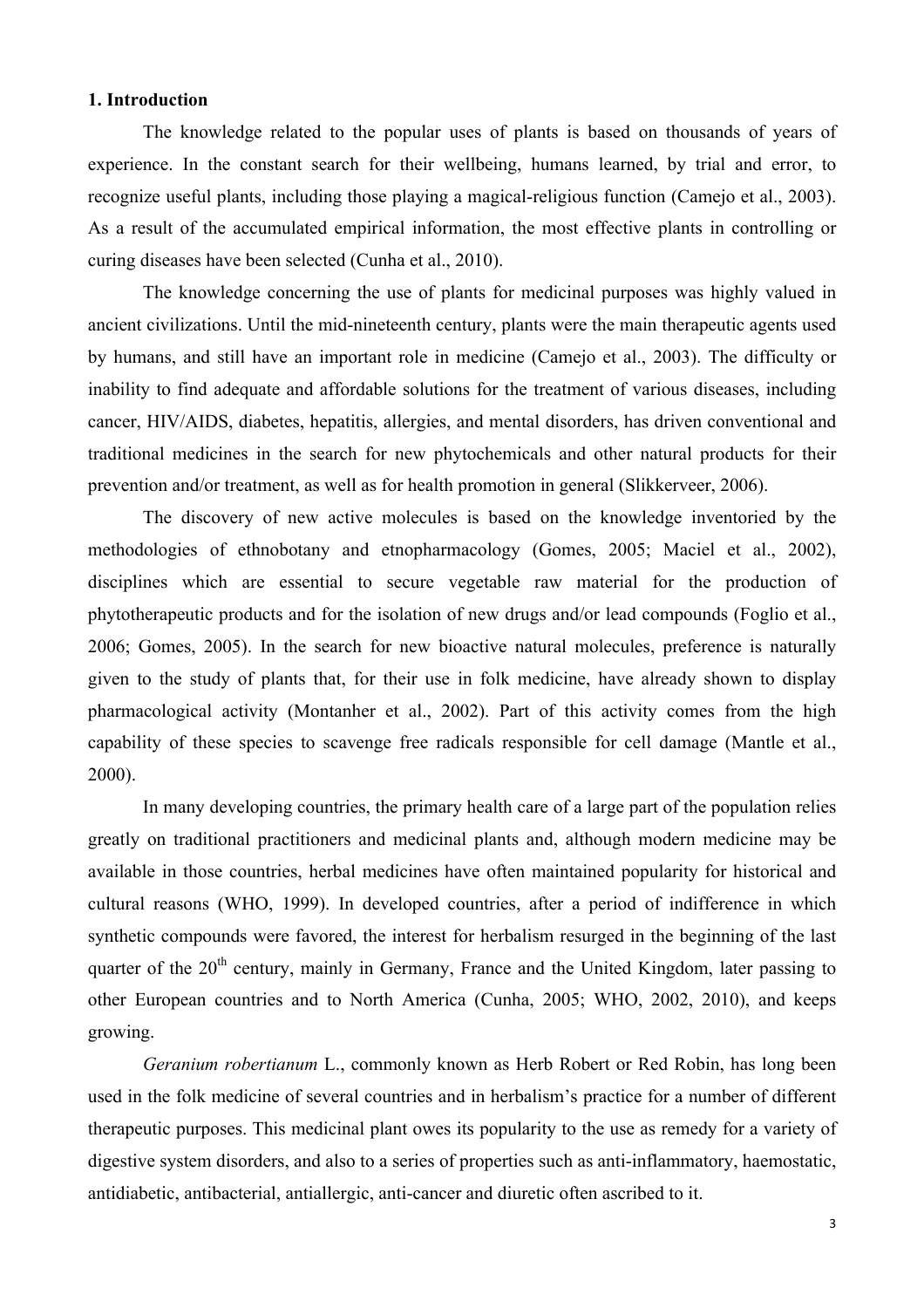## **2. Botanical description**

#### 2.1. The Geraniaceae family

The Geraniaceae family is a small botanical family that contains about 750 species, grouped into to 5 to 11 genera (Ávila et al., 2013). Generally, it includes herbaceous plants, covered by glandular simple leaves usually deeply lobed, flowers with five petals, five sepals, five to fifteen stamens and five carpels yielding five fruits. The most distinctive feature of this family is a beakshaped fruit that is made up of five mericarps arranged around an inner central column. During the maturation this column expands, acquiring the shape of a heron's or stork's beak (Abraham and Elbaum, 2013; De Jussie, 2010). Most species of this family are distributed worldwide, mainly in temperate areas, with the Mediterranean region and Southern Africa being centers of greater diversity (Fiz et al., 2008). The largest genera of this family are *Geranium* (300 species), *Pelargonium* (250 species), *Erodium* (80 species) and *Monsonia* (25 species) (De Jussie, 2010).

The economic importance of this family includes the cultivation and marketing of species for ornamental use, especially of *Geranium* and *Pelargonium* genera, and extraction of essential oils used in perfumery, cosmetics and aromatherapy. *Erodium* genus, which is hygroscopic, is often used to indicate changes in humidity (Lis-Balchin, 2004; De Jussie, 2010).

### 2.2. *Geranium robertianum* L.

*G. robertianum*, commonly known as Herb Robert or Red Robin, is a species from the botanical family of Geraniaceae. This plant can be found widely in Europe, with the exception of the far north, in temperate parts of Asia, North Africa, Atlantic area of North America, and temperate parts of South America (Allen and Hatfield, 2004; Gruenwald et al, 2000). *G. robertianum* is an annual or biennial herbaceous plant, which grows spontaneously, especially in fresh and moist places. It is found most commonly in shaded or partly shaded habitats, such as woodlands, waste lands, woods or old walls located above 1500 m up to 1800 m and can be gathered between May and October (Cunha et al., 2012; Gruenwald et al, 2000; Ribeiro et al., 2000).

*G. robertianum* is a plant with a pungent smell. Its height may vary from 10 to 60 cm, has a fibrous rooting system and usually stems branched in many directions from the base. It has long stems and petioles. These stems can present green color but are usually reddish, long, thin and fragile. Leaves are green light and can later acquire a reddish board. It is triangular in shape, with over 10 cm across, and generally divided into three deeply pinnately divided segments. This plant bears two to four pink or violet open flowers at a time with a 13–15 mm corolla consisting of five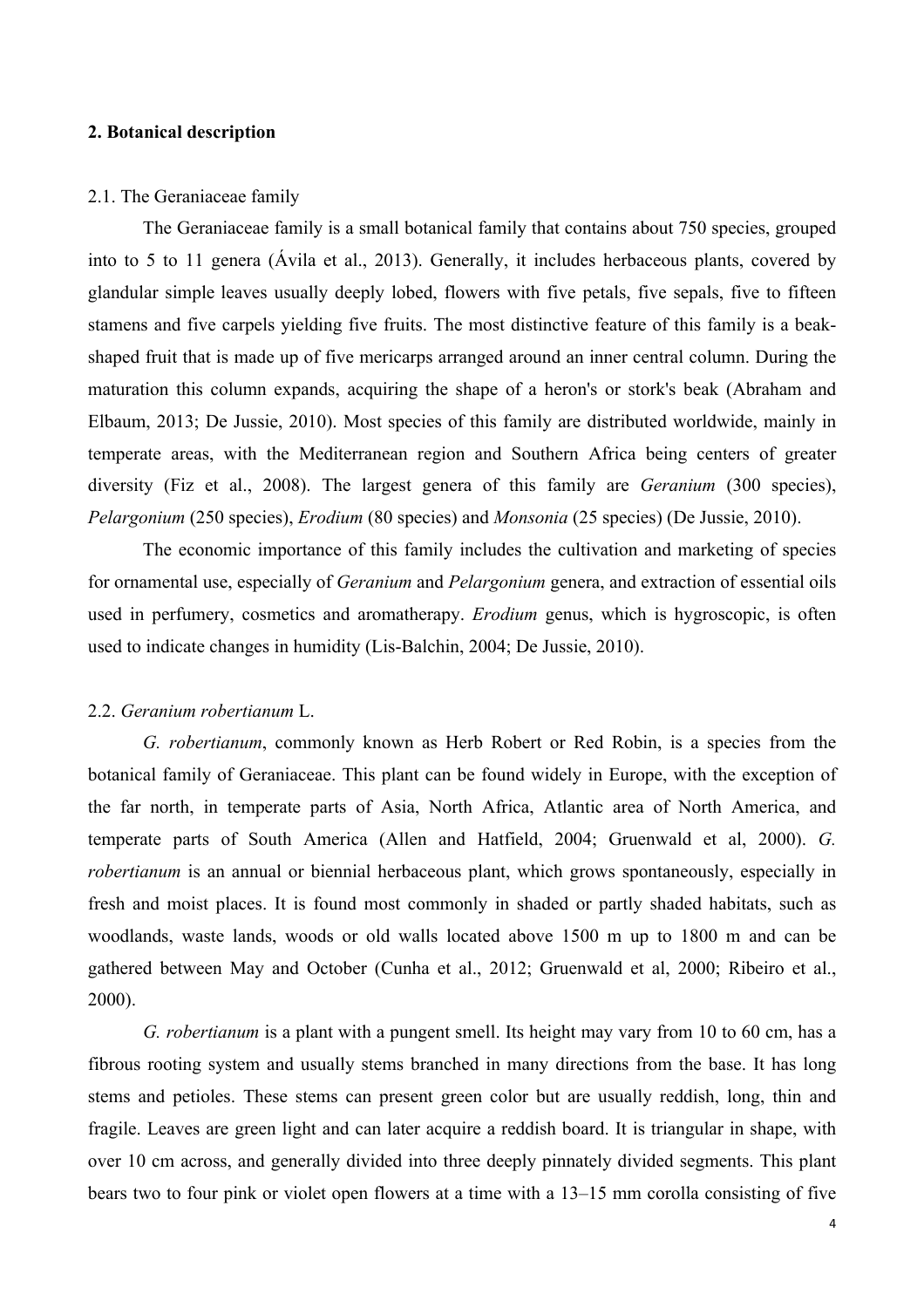rounded petals arranged radially around the superior ovary. Flowers contain 10 anthers and 10 ovules, and individual plants typically produce fewer than the full 10 seeds. Fruits resemble a crane's beak (Frey and Bukoski, 2014; Gruenwald et al, 2000; Miller, 2004; Pedro et al., 1990; Tofts, 2004).

### 2.3. Medicinal uses of *Geranium robertianum* L.

*G. robertianum* has been used for a long time in the folk medicine of several countries in different preparations, for a multitude of therapeutic purposes (Table 1). Its anti-inflammatory, haemostatic, antidiabetic, antibacterial, antidiarrhoeic, antiallergic, anti-cancer, antihepatotoxic, diuretic and tonic properties, as well as its suitability for the treatment of digestive system ailments has made this species very appreciated in herbal medicine.

#### **3. Phytochemical characterization**

The chemistry of *Geranium* genus is reasonably well-known and clearly dominated by phenolic constituents (Harborne and Williams, 2002), the most studied classes of compounds being tannins, flavonoids and phenolic acids. The phytochemical caracterization of *Geranium robertianum* L, has been focused mostly on the investigation of solid-liquid extracts of the plant, with special emphasis on phenolic compounds, particularly flavonoids. Studies concerning the essential oils of this species are still scarce.

#### 3.1. Solid-liquid extracts

#### 3.1.1. Tannins

According to Hegnauer's dictionary of plant chemistry (Hegnauer, 1966) tannins were the first phytochemicals to be reported in *G. robertianum*. The Geraniaceae family is known to be rich in tannins (Bate-Smith, 1973a) and *G. robertianum* is not an exception (Igwenyi and Elekwa, 2014; Paun et al., 2014; Piwowarski et al., 2011).

Although the structures of the tannins in most *Geranium* species are largely unknown (Okuda et al., 1980), the presence of ellagitannins, a class of hydrolysable tannins containing hexahydroxydiphenic (HHDP) acid (**1**) units esterified to a core polyol, has been reported based on the detection and quantification of ellagic acid (**2**) (Ascacio-Valdés et al., 2011). In leaves and other tissues there seems to be little if any free ellagic acid (Bate-Smith, 1973a) but this is readily produced by the spontaneous lactonization of the HHDP esters upon acid hydrolysis in aqueous solution and, therefore, it is considered mostly as product of the hydrolysis of ellagitannins in plants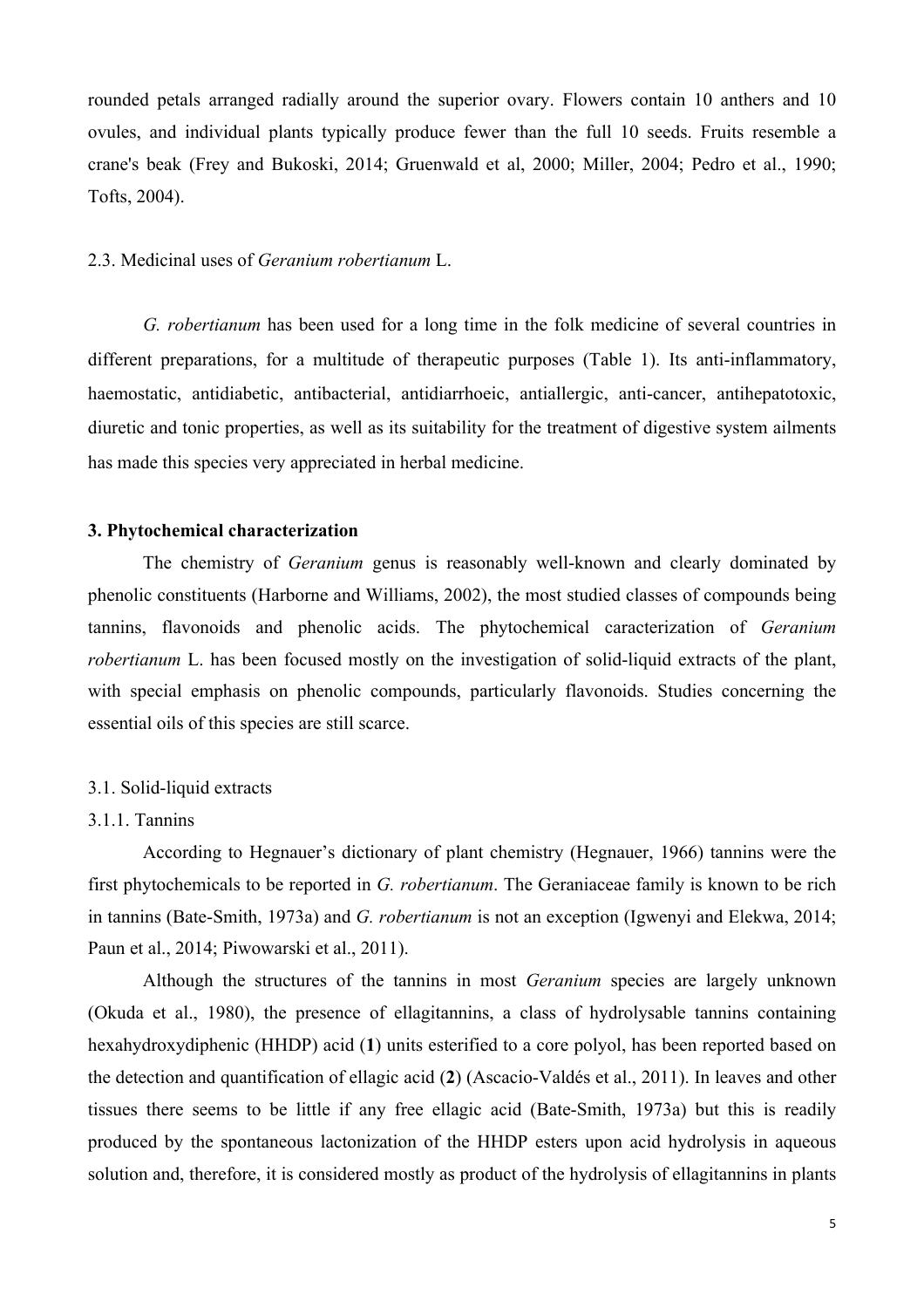(Scheme 1). The ellagitannin content of an aqueous-methanolic extract of *G. robertianum* from Cambridge (England), expressed in terms of hexahydroxydiphenylglucose (HHDPG), was found to be 5% (HHDPG/dry weight) (Bate-Smith, 1972). Ellagitannins are endowed with several beneficial biological activities (Landete, 2011; Lipińska et al., 2014).

The main hydrolysable tannin in *Geranium* genus is geraniin (**3**) (Harborne and Williams, 2002; Okuda et al., 1980), formed by one hexahydroxydiphenic acid unit (HHDP), one unit of dehydrohexahydroxydiphenic acid (DHHDP) and one gallic acid unit linked to a glucose molecule (Figure 1). Geraniin was first isolated from the tannin-rich plant *Geranium thunbergii* Sieb. et Zucc., a medicinal plant with long tradition as remedy for intestinal disorders in Japan popular, by Okuda et al. (1976), as a crystalline solid devoid of astringency. Since its discovery, geraniin has been identified as a constituent in extracts of a number of plants of various families, particularly medicinal plants, and it has been showed to be endowed with a range of beneficial bioactive properties (Pereraa et al., 2015). Geraniin has been identified in acetone/water extracts from the leaves of *Geranium robertianum* native from Japan to as much as 9.8% (Okuda et al., 1980). Geraniin was also identified in aqueous extracts of specimens harvested in Poland (Piwowarski et al., 2014).

Plants of the *Geranium* genus contain both hydrolysable and condensed tannins (proanthocyanidins). Their distribution in the various organs differs substantially, condensed tannins occurring mainly in the rootstocks (Bate-Smith, 1973b), while in the leaves ellagitannins seem to predominate (Harborne and Williams, 2002). Although no detailed phytochemical studies have yet been carried out concerning condensed tannins of Geranium species, it is likely that procyanidins are a common type (Harborne and Williams, 2002). To date the only data related to condensed tannins in *G. robertianum* seems to have been reported by Ben Jemia et al. (2013) who determined the proanthocyanidins content in a methanol extract of plants native from Tunisia to be 0.86 mg catechin equivalents/g dry weight. This very low amount of tannins was attributed to the low extractability of methanol.

## 3.1.2. Phenolic acids

Ellagic acid found in plants is believed to result mostly from the hydrolysis of endogenous ellagitannins (Bate-Smith, 1973a) and is commonly used to indirectly ascertain the existence and quantification of the later compounds (Ascacio-Valdés et al., 2011). Ellagic acid has been detected frequently, sometimes in considerable amounts, in different extracts of *G. robertianum* (Bate-Smith, 1962; Kobakhidze and Alaniya, 2004; Neagu et al., 2013; Paun et al., 2014; Santos et al., 2013). Fodorea et al. (2005) observed an increase in the amount of ellagic acid in an aqueous ethanolic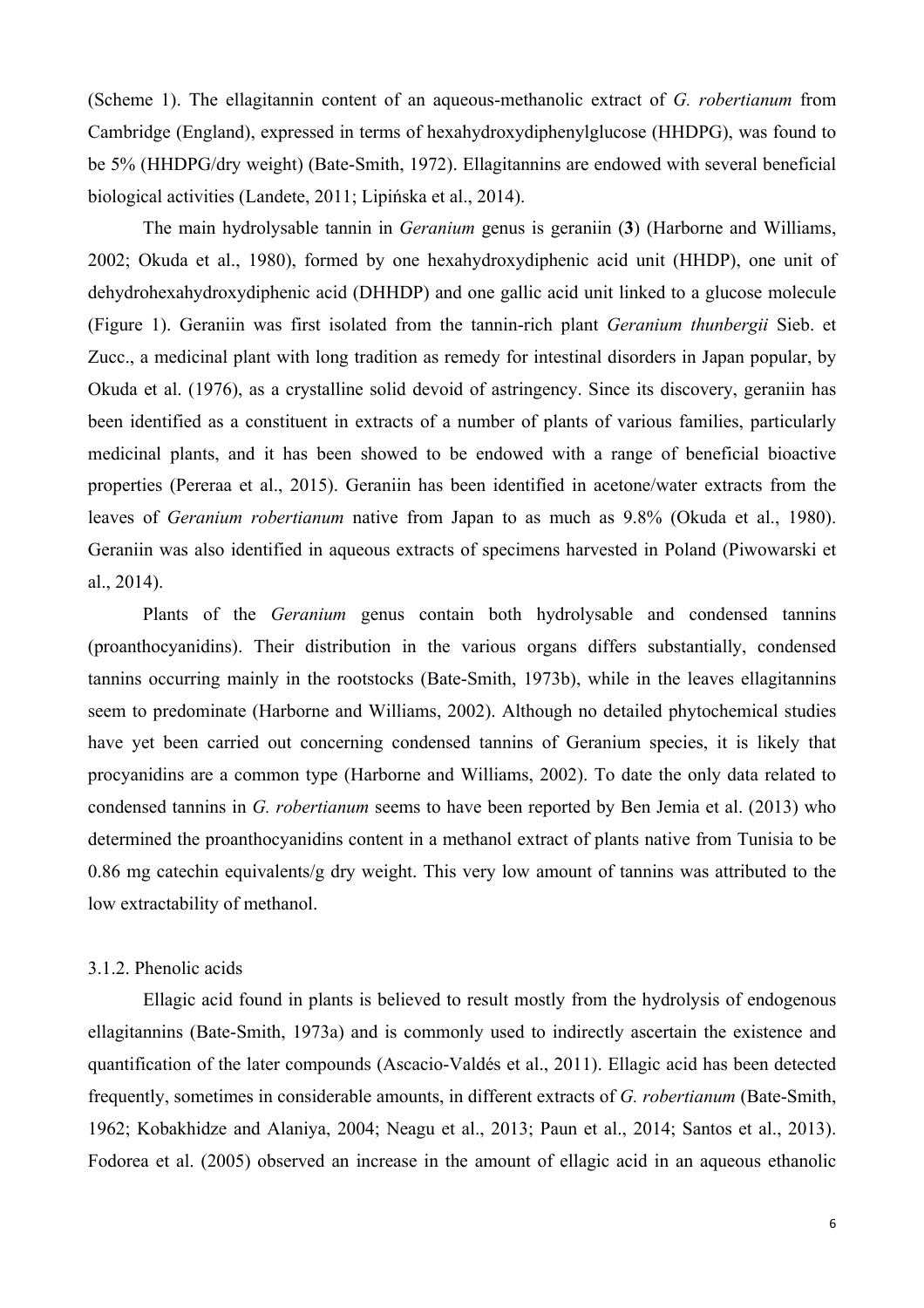extract of specimens from Romania upon hydrolysis demonstrating indirectly the presence of ellagitannins in the plant.

Gallic acid (**4**), which is a presumed precursor of ellagic acid and a key unit of gallotannins, the simplest hydrolizable tannins, has been frequently detected in different extracts of the plant in relatively high amounts (Kobakhidze and Alaniya, 2004; Neagu et al., 2013; Paun et al., 2014) (Figure 2).

Together with ellagic acid, these are the two main phenolic acids of *G. robertianum* and commonly found in Geraniaceae species (Ávila et al., 2013; Bate-Smith, 1962; David and Giannasi, 1988). Gallic and ellagic acids are two endogenous plant phenolic compounds whose inhibitory effect on carcinogenesis is documented (Verma et al., 2013; Zhang et al., 2014). The 3,5-dimethyl ether of gallic acid (syringic acid) (**5**) was also detected in a commercial aqueous ethanolic extract of this species (Amaral et al., 2009).

*G. robertianum* contains other phenolic acids also resulting from the shikimate biosynthetic pathway such as ferulic acid (**6a**) and its precursor, the caffeic acid (**7**) (Bate-Smith, 1962; Fodorea et al., 2005; Kobakhidze and Alaniya, 2004; Paun et al., 2011; Paun et al., 2012). Ferulic acid was additionally detected as methyl (**6b**) and ethyl (**6c**) esters (Amaral et al., 2009). Chlorogenic acid (**8**), which is the ester of caffeic and (-)-quinic acids, was also detected in the decoction of *G. robertianum* leaves (Santos et al., 2013). Caftaric acid (**9**), formed when caffeic acid and tartaric acid undergo esterification, was detected in an aqueous ethanolic extract of a sample from Romania (Fodorea et al., 2005). Caffeic acid, which was not detected in the later extract, was found in an acid hydrolysed methanolic extract of the same plant sample, thus indicating the existence of bi- or polycaffeoil derivatives. The inexistence of caffeic acid in some extracts is not unusual (Neagu et al., 2013; Paun et al., 2014).

#### 3.1.3. Flavonoids

*Geranium* genus exhibits a wide range of flavonoid pattern, quercetin (**10a**) and kaempferol (**11a**) being present in almost every species (Bate-Smith, 1973b; Ivancheva and Petrova, 2000) (Figure 3). Variation in the relative amounts of these two flavonols is to some extent correlated with the geography of the genus (Bate-Smith, 1973b).

Flavonoids constitute the main compounds found in *G. robertianum* (Table 2) and can be found in relatively high amounts (Igwenyi and Elekwa, 2014; Ben Jemia et al. 2013; Neagu et al., 2010a; Paun et al., 2011; Paun et al., 2012; Paun et al., 2014). Within this class of secondary metabolites, flavonols, namely, quercetin and kaempferol, are predominant. The first description of flavonoids from *G. robertianum* appears to be an early study by Bate-Smith (1962) who identified by paper chromatography those two compounds in the leaves hydrolysate of the plant.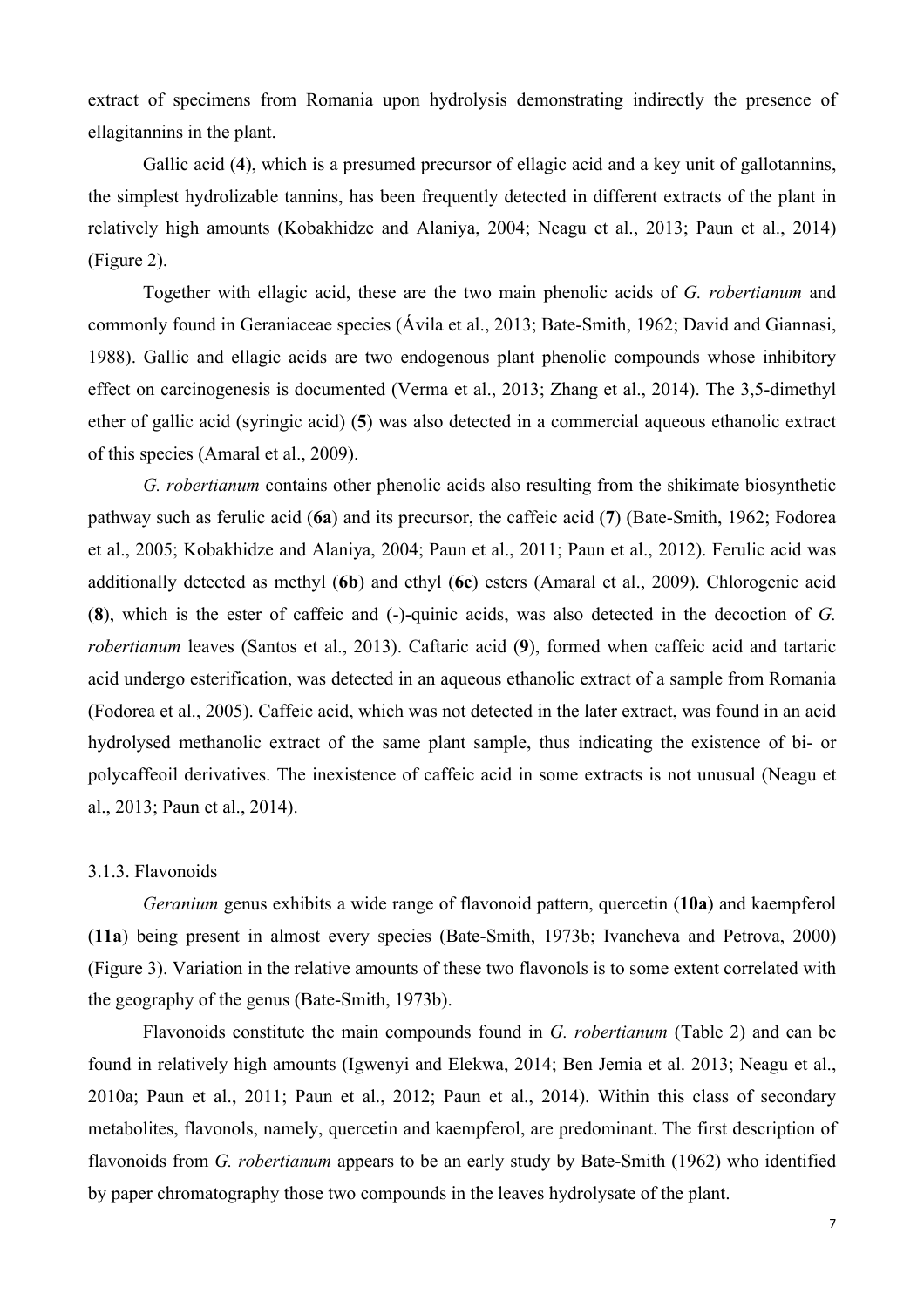Quercetin and kaempferol occur in *G. robertianum* either as aglycones or in glycosidic combination. Kartnig and Bucar-Stachel (1991) first isolated and identified a number of flavonoid glycosides present in the methanol extract of the aerial parts of the plant: six monoglycosides quercetin-3-*O*-glucoside (isoquercitrin) (**10b**), quercetin-3-*O*-rhamnoside (quercitrin) (**10c**), quercetin-4′-*O*-glucoside (spiraeoside) (**10d**), quercetin-7-*O*-glucoside (quercimeritrin) (**10e**), quercetin-3-*O*-galactoside (hyperoside) (**10f**) and kaempferol-3-*O*-glucoside (astragalin) (**11b**) - and four diglycosides - kaempferol-3-*O*-rhamnogalactoside (**11c**), kaempferol-3-*O*-rutinoside (nicotiflorin) (**11d**), quercetin-3-*O*-rutinoside (rutin) (**10g**) and quercetin-3-*O*-rhamnogalactoside (**10h**).

The flavonol glycosides rutin, quercitrin and kaempferol-3-*O*-rhamnoside (**11e**) were also isolated from a methanol extract of *G. robertianum* native from Bulgaria (Ivancheva and Petrova, 2000). This extract also yielded several methoxy derivatives of kaempferol and quercetin: kaempferol 3-methyl ether (isokaempferide) (**11f**), kaempferol 4'-methyl ether (kaempferide) (**11g**), kaempferol 3,7,4'-trimethyl ether (**11h**), quercetin 3,7-dimethyl ether (**10i**), quercetin 3,3' dimethyl ether (**10j**), and quercetin 3,7,3'-trimethyl ether (pachypodol) (**10k**).

Quercetin-3-*O*-galactoside (hyperoside) was also found in the ethyl acetate extract of the aerial parts of *G. robertianum* from Georgia (Kobakhidze and Alaniya, 2004) and in ethanol/water (50/50) extracts of specimens native from Romenia, together with isoquercitrin and rutin (Fodorea et al., 2005). In this later study the existence of quercetin and kaempferol in glycosidic combination was additionally ascertained indirectly by the increase of their amounts after hydrolysis.

#### 3.1.4. Other constituents

Other non-phenolic compounds have also been found in *G. robertianum* extracts and occasionally quantified.

Rybak and Rudik (2013) found small amounts of lectins, a class of carbohydrate-binding proteins displaying numerous important biological activities, including anticancer properties (Teixeira et al., 2012), in the rhizomes of *G. robertianum* native from Ukraine. The lectin content, determined by the reaction of hemagglutination of human erythrocytes, was observed to increase during seasonal growth.

Individual alkaloids from *G. robertianum* have not hitherto been reported. However, Hultin and Torssell (1965) detected the presence of alkaloids in dried Swedish plants by a semiquantitative method. Recently, using the Harborne procedure (Harborne, 1973) for quantification of alkaloids, Igwenyi and Elekwa (2014) determined the total amount of alkaloids in an aqueous extract of fresh leaves of plants native from Nigeria to be  $1.20 \pm 0.10$  mg/100 g.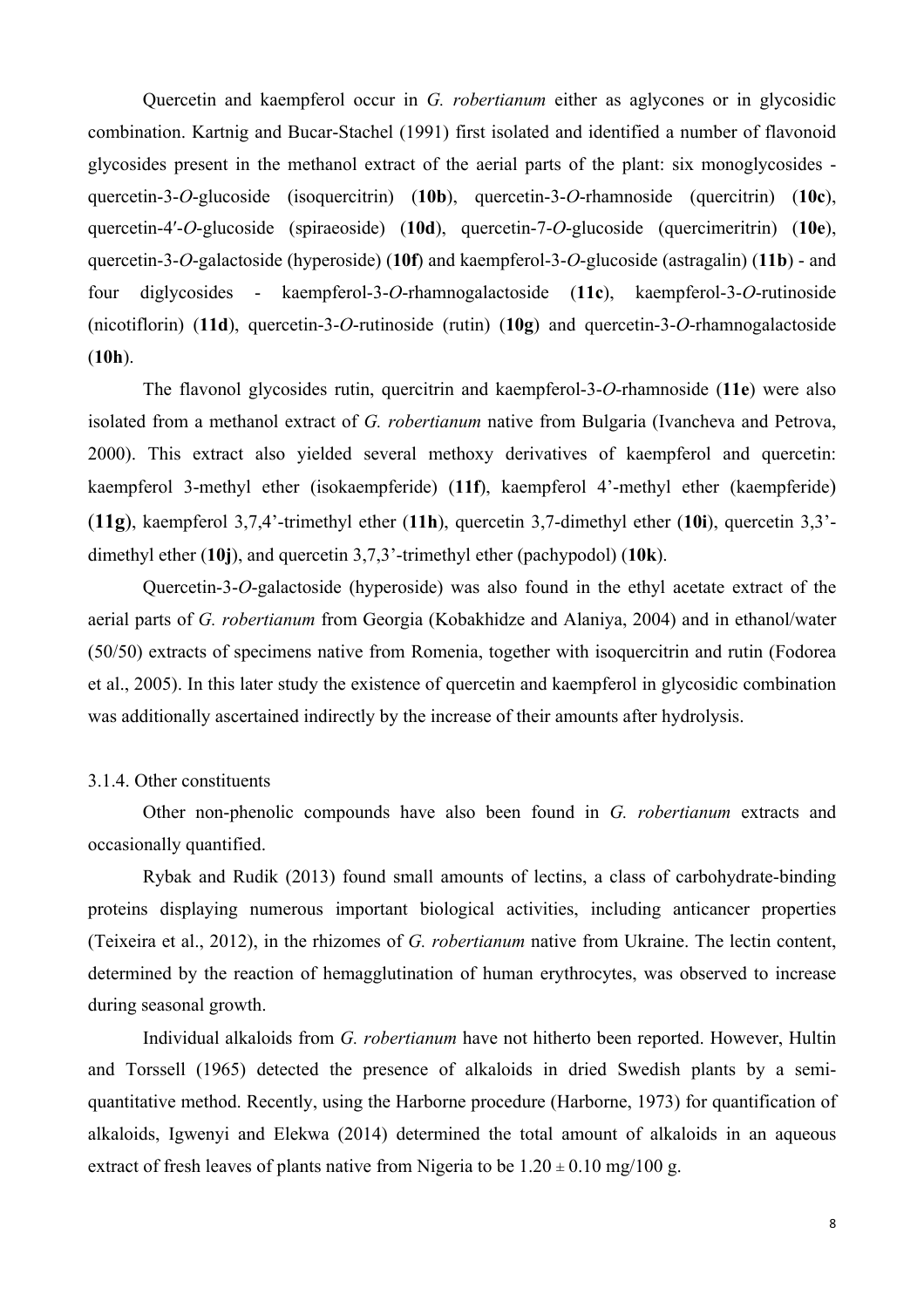The later authors also determined the content of other secondary metabolites such as glycosides (0.20  $\pm$  0.06 mg/100 g) and saponins (1.43  $\pm$  0.06 mg/100 g) in the same extract. Saponins were also detected in aqueous extracts of the plant (Paun et al., 2011).

Malic and citric acids were found in *G. robertianum* but tartaric acid was not detected (Hegnauer, 1966), although it occurs regularly in members of the Geraniaceae family (Stafford, 1961).

The nutritional characterization of *G. robertianum* has been rarely addressed. Neagu et al. (2010a) determined the content of proteins (1.117-2.242 µg/mL) and reducing sugars (257.2-479.5 µg/mL) of several aqueous ethanolic extracts (50%, 70% and 96% ethanol) from the leaves of plants harvested in Romania (herbal mass concentration in the solvent 8%, 10% and 15%). The amount of both nutrients was found to be correlated, although not always consistently, with the herbal mass concentration and composition of the solvent mixture. Reducing sugars, polysaccharides, proteins and amino acids were also found in aqueous extracts of the plant (Paun et al., 2011).

Leaves of *G. robertianum* native from Cardiff (United Kingdom) were found to contain a relatively high amount of ascorbic acid (vitamin C) (Jones and Hughes, 1983). The determined content (156.8 mg/l00 g) was close to the foliar mean ascorbic acid concentration of 213 angiosperm species. In an aqueous extract of fresh leaves of plants from Nigeria, besides vitamin C  $(14.76 \pm 5.1 \text{ mg}/100 \text{ g})$  other vitamins were recorded: vitamin A  $(1.44 \pm 0.02 \text{ mg}/100 \text{ g})$ , vitamin B<sub>1</sub>  $(288.17 \pm 0.12 \text{ mg}/100 \text{ g})$ , vitamin B<sub>2</sub>  $(818.21 \pm 0.07 \text{ mg}/100 \text{ g})$ , vitamin B<sub>3</sub>  $(319.13 \pm 0.12 \text{ mg}/100 \text{ g})$ g) and vitamin E (0.016  $\pm$  0.02 mg/100 g) (Igwenyi and Elekwa, 2014).

Lutein, a carotenoid, was detected in infusions of the aerial parts of *G. robertianum* and quantified to as much as 92.3 mg/g dry weight (Loranty *et al.*, 2010).

*G. robertianum* has a good capacity to exploit the mineral elements of the soil, which results in significant amounts of mineral elements accumulated in plants (Stratu et al., 2011). The foliage of specimens from England was referred to contain high concentrations of Ca, Na and Fe (Grime et al., 1988). Aqueous and hydro-alcoholic extracts of plants native from Romania were also screened for dietary elements and Ca, Mg, Mg, Zn and Fe were found to be present in reasonable amounts (Table 3) (Paun et al., 2012).

Plants can contain heavy metals which they accumulate mainly as result of the pollution spread by anthropogenic activities and therefore herbal medicines can present important health risks (Locatelli et al, 2014). The same aqueous and hydro-alcoholic extracts of plants native from Romania were additionally inspected for the toxic metals Pb and Ni, but none exceeded the limits recommended for medicinal plants (Paun et al., 2012).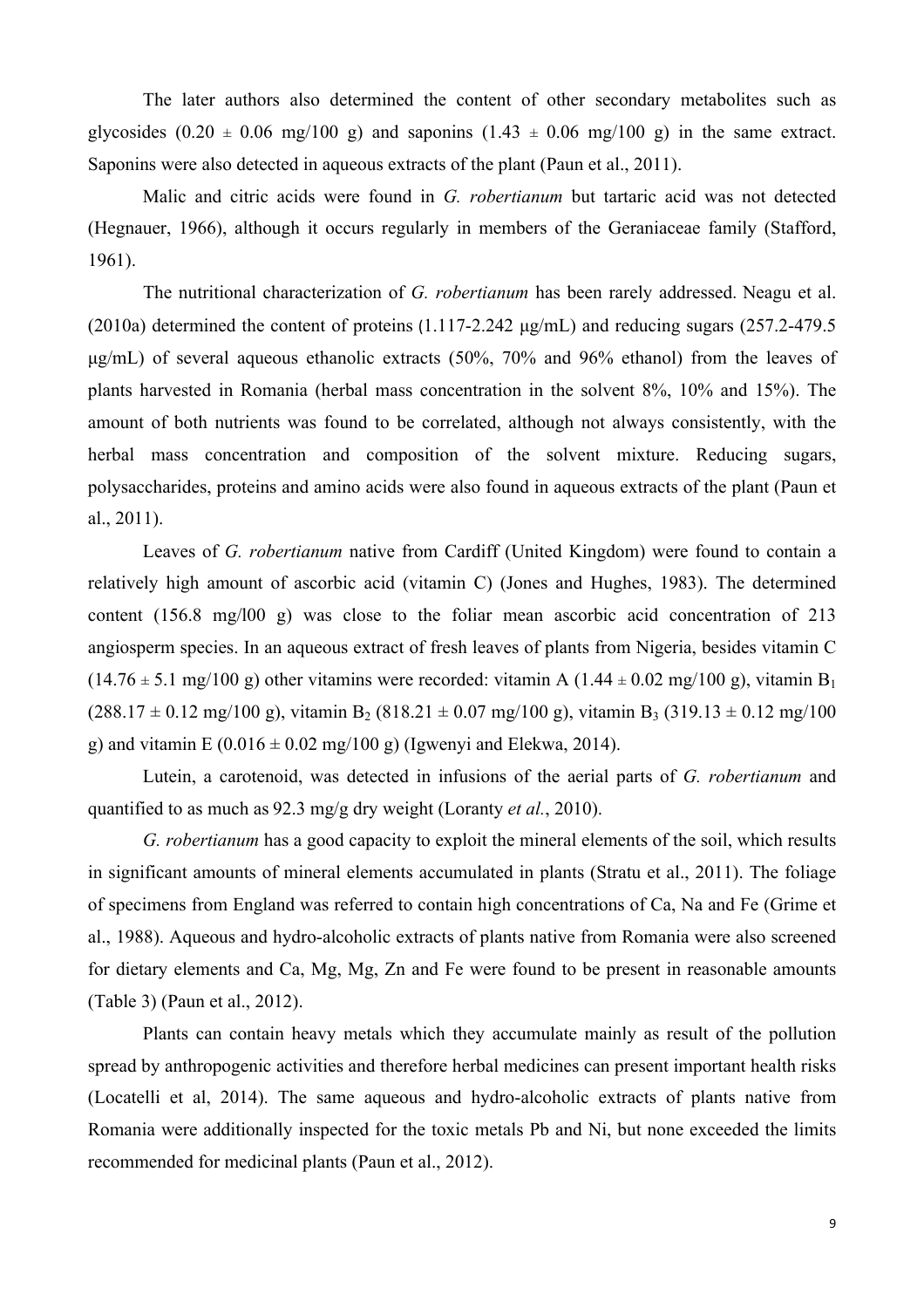#### 3.2. Essential oils

Compared to the extracts resulting from solid-liquid extraction, the essential oils from *G. robertianum* have received much less attention. Conversely, due to the volatile nature of the constituents, their compositional analysis is far more extensive.

The first study describing the composition of the essential oil of *G. robertianum* was carried out by Pedro et al. (1992). The oil was obtained from the aerial parts of plants native from the Netherlands, by hydrodistillation (Clevenger type), and it was verified by GC and GC-MS to be a complex mixture of more than 100 compounds, 72 of which could be identified (Table 4), representing 86% of the oil. The oil consisted mainly of monoterpenes, linalool (**12**) being the most abundant compound (22.9%). The other major components were γ-terpinene (**13**), germacrene-D (**14**), limonene (**15**), geraniol (**16**), α-terpineol (**17**) and phytol (**18**) (Figure 4).

More recently, the detailed compositional analysis of the volatiles isolated from extracts of *G. robertianum* (aerial and underground parts) native from Serbia, obtained by hydrodistillation (Clevenger type), was described (Radulović et al., 2012). It was possible to identify by GC and GC-MS 152 compounds from the aerial parts (95.8% of the oil), and 53 compounds from the underground parts of the plant (98.0% of the oil) (Table 4). Fatty acids and fatty acid-derived molecules predominated, constituting 49.2% of the aerial parts oil and 93.4% of the underground parts oil. The most abundant components in the *G. robertianum* oils were hexadecanoic acid (palmitic acid), pentacosane, hexahydrofarnesyl acetone (**19**) and caryophyllene oxide (**20**). Significant differences were observed in relation to the composition of the *G. robertianum* essential oil previously reported by Pedro et al. (1992). The most abundant components of the later oil were not detected in the oil of aerial parts from Serbian plants (e.g. γ-terpinene, germacrene-D, limonene) except for linalool and geraniol, which were present in a much less extent (1.4% and trace amounts, respectively). It was suggested that the above-mentioned differences in composition are possibly due to the influence of environmental factors and/or genetic variability of the investigated populations.

Fatty acids were also found to be the dominant class of compounds in an essential oil obtained by hydrodistillation (Clevenger type) from the aerial parts of *G. robertianum* collected in the Midi-Pyrénées, France (Zhao, 2014). Amongst the 32 compounds identified by GC-MS and GC-FID (80.6% of total volatile extracts), hexadecanoic acid (palmitic acid) (33.4%) was the major component (Table 4). Dodecanoic acid (lauric acid) (10.3%), tetradecanoic acid (myristic acid) (7.0%) and (9*Z*,12*Z*)-octadecadienoic acid (linoleic acid) (3.7%) were the other main constituents of the oil.

These studies pointed to *G. robertianum* as an essential oil "poor" species (oil yields  $\leq$ 0.1%). Although a diversity of factors might influence the yield of an essential oil, the particularly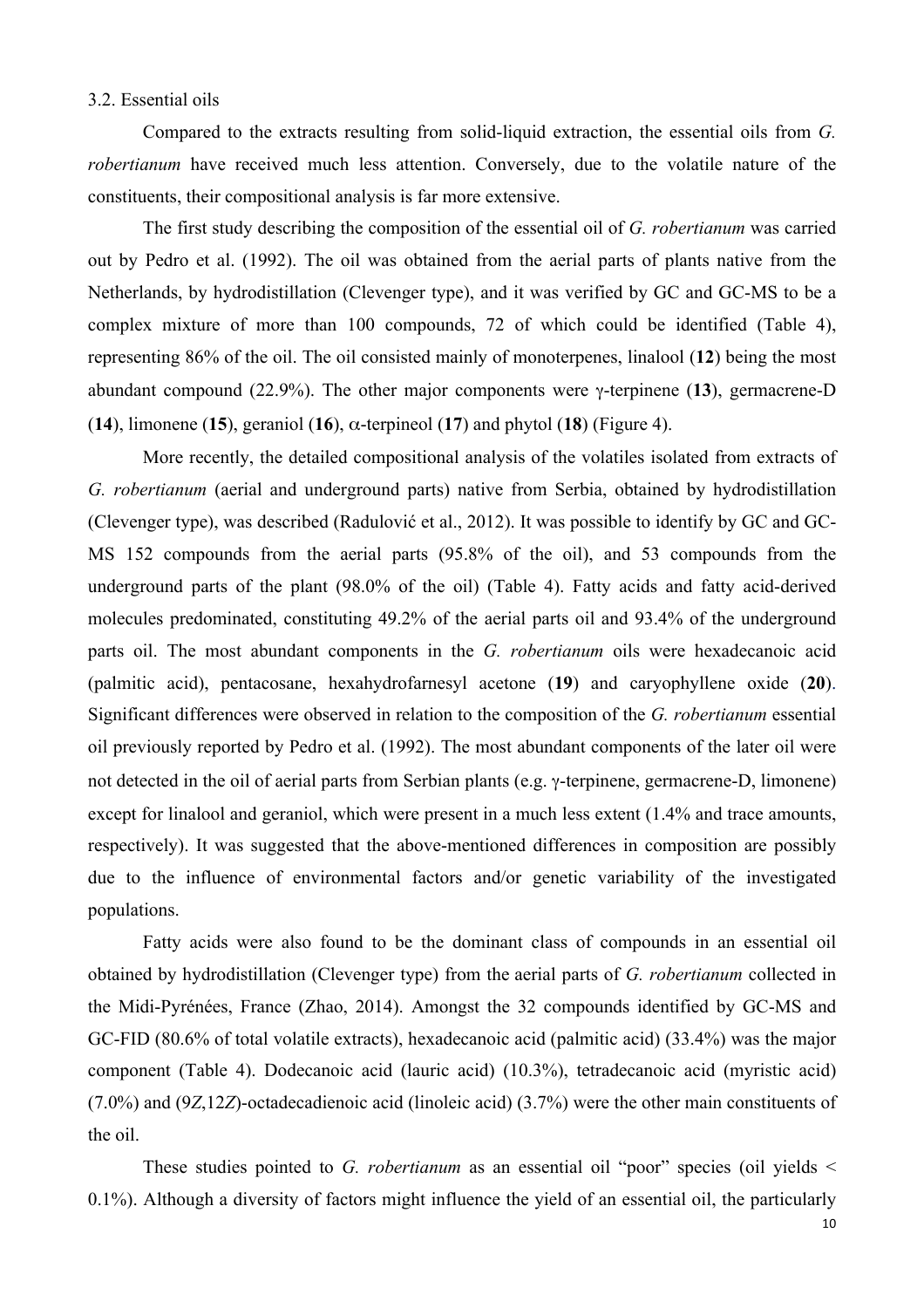low yields obtained may be directly related to a very deficient production of volatile secondary metabolites, which is consistent with the observed dominance of the oil composition by fatty acids, fatty acid-derived and/or carotenoid-derived compounds (Radulović et al., 2009; 2012).

#### **4. Biological activity**

*Geranium robertianum* L. is commonly used in the folk medicine of several countries and in herbalism's practice for the treatment of a variety of ailments. Although its beneficial properties have long been recognized, the scientific evaluation of such properties has been only barely addressed. In the last decade, following the resurgence of the interest to herbal medicines, increasing attention has been given to the biological properties of this plant and several studies have been conducted aiming at assessing its various biological activities.

#### 4.1. Antioxidant activity

The antioxidant ability of *Geraniaceae* species is reasonably well-known (Ávila et al., 2013; Camacho-Luis et al., 2008; Ismail et al., 2009; Nikolova et al., 2010; Şöhretoğlu et al., 2008; Şöhretoğlu et al., 2011; Sokmen et al., 2005). It has been the most extensively studied biological activity of *G. robertianum* and the literature encompasses a number of reports on the antioxidant properties of this plant contemplating a diversity of geographic origins, parts of the plant used and evaluation methods (Table 5). The antioxidant activity is of particular importance given the proven beneficial role of antioxidants in human health (Sen and Chakraborty, 2011).

The majority of the assessments have been performed using the popular DPPH (2,2 diphenyl-1-picrylhydrazyl) antioxidant assay based on the scavenging of the DPPH radical, and the antioxidant capacity quantified in different ways ( $EC_{50}$  – effective concentration to scavenge 50% of the radicals,  $IC_{50}$  – inhibition concentration of 50% of the radicals, TEAC - trolox equivalent antioxidant capacity, % of inhibition, etc.). Other methods for assessing the antioxidant capacity such as ABTS (2,2'-azino-bis(3-ethylbenzothiazoline-6-sulphonic acid)), β-carotene bleaching inhibition, reducing power, and metal chelating activity assays have also been used, although in a much lower extent. Althoughresults regarding the antioxidant activity of *G. robertianum* from the various research groups were not comparable, since each antioxidant assay has a different mechanism, redox potential, reaction media, etc. (Apak et al., 2013), the diverse authors are unanimous in referring the powerful antioxidant capacity of extracts.

Some comparisons with conventional antioxidants have been made that consubstantiate the above. For example, DPPH scavenging activity promoted by Trolox, a common standard for the antioxidant capacity of a substance, was observed to be only *ca.* 20%, against around 90% by concentrated aqueous and hydroethanolic *G. robertianum* extracts obtained by membrane processes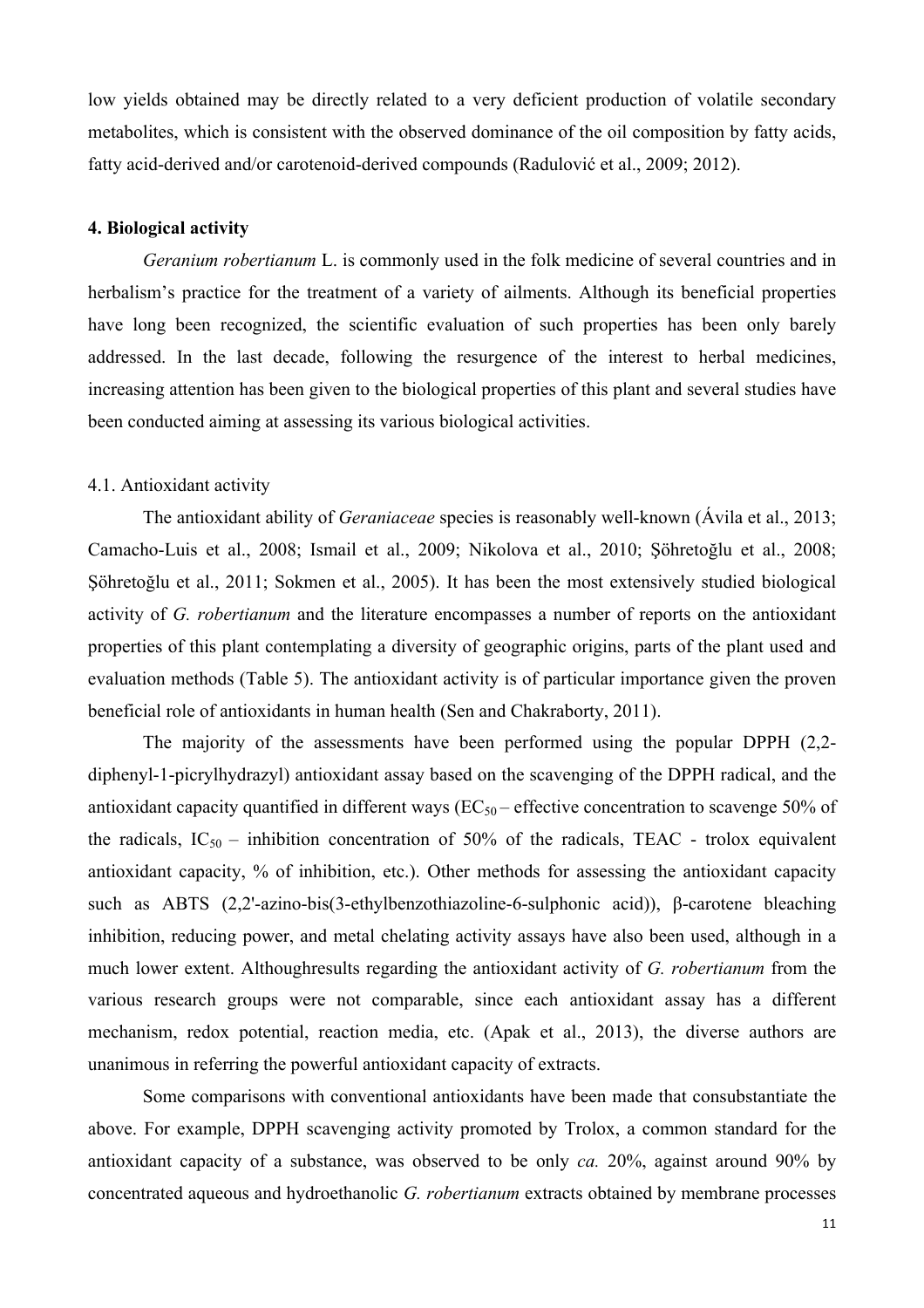(Paun et al., 2011; Paun et al., 2012). In a β-carotene/linoleic acid bleaching assay, the inhibition capacity of a methanolic extract of *G. robertianum* ( $IC_{50} = 6.8 \pm 1.32 \text{ µg/mL}$ ) was found to be stronger than that of BHT (butylated hydroxytoluene) ( $IC_{50} = 85 \pm 0.11 \mu g/mL$ ), an antioxidant food additive (Ben Jemia et al., 2013). The same methanolic extract displayed a reducing power ( $EC_{50}$  =  $20 \pm 4.53$  ug/mL) higher than that of ascorbic acid (EC<sub>50</sub> = 40  $\pm$  1.31 ug/L).

The antioxidant properties of plants are closely related to the presence of phenolic compounds, a large family broadly distributed in the plant kingdom and the most abundant secondary metabolites of plants (Dai and Mumper, 2010). A direct relation between the phenolic content and the antioxidant ability of *G. robertianum* was also observed in several studies (Table 5), i.e., the higher the extract's polyphenolic content, the higher the antioxidant activity. Moreover, as ethanol and methanol are typically better solvents for polyphenols' extraction than water (Azmir et al., 2013), the hydroalcoholic extracts of the plant invariably display higher antioxidant activity than the aqueous ones.

The polyphenolic content of the *G. robertianum* extracts and, consequently, their antioxidant capacity, could be improved, sometimes significantly, by the purification and concentration of different extracts by membrane-based procedures, namely microfiltration, ultrafiltration and nanofiltration (Neagu et al., 2010b; Neagu et al., 2013; Paun et al., 2011; Paun et al., 2012, Paun et al., 2014). Although membrane based filtration techniques have become an important industrial separation technique and has been applied extensively to various fields, single membrane techniques, such as micro-, ultra- and nanofiltration only recently started to be regarded as interesting techniques for the purification of natural products from plant sources due to their inherent advantages (Li and Chase, 2010).

## 4.2. Antimicrobial activity

Investigation on the antimicrobial activity of *G. robertianum* was referred for the first time a decade ago (Hersch-Martínez et al., 2005). A commercial essential oil, obtained by steam distillation, was tested against a number of locally prevalent pathogenic bacteria strains isolated from pediatric patients in Mexico, by the Kirby-Bauer agar diffusion method, but no significant activity was observed.

Another *G. robertianum* essential oil, also of commercial origin, was investigated by Hungarian researchers and found to be relatively effective against Gram-positive *Staphylococcus epidermidis* and against two strains of *Saccharomyces cerevisiae* (Schelz et al., 2006) (Table 6). In both studies (Hersch-Martínez et al., 2005; Schelz et al., 2006) the parts of the plant used for the isolation of the essential oil was not mentioned.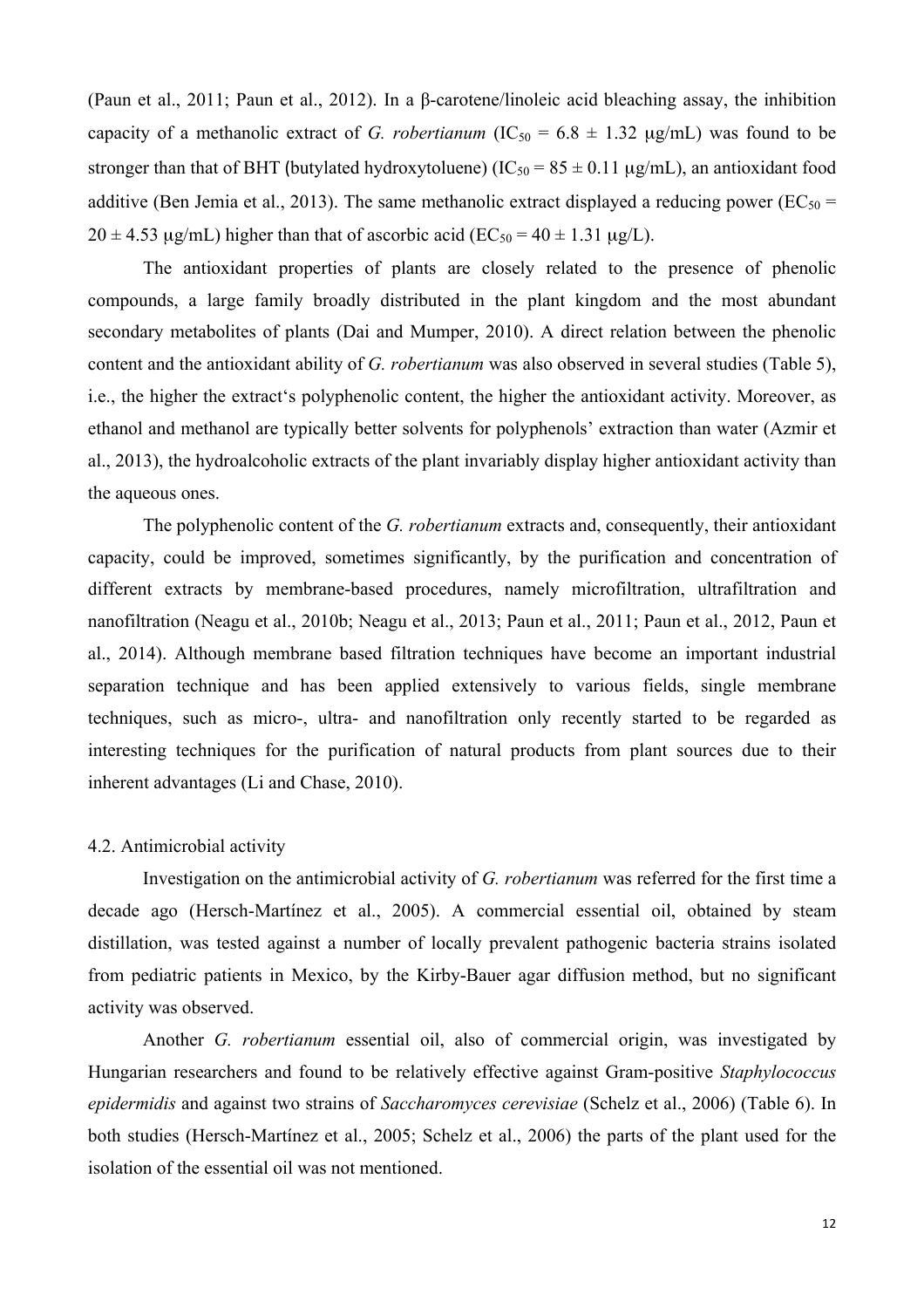In a more complete survey, the antimicrobial activity of essential oils of *G. robertianum* (aerial and underground parts) native from Serbia, obtained by hydrodistillation (Clevenger type), was evaluated against a panel of microorganisms including several Gram-positive and Gramnegative bacterial strains, and fungal strains (Table 6), which are very common molds in human habitats and also responsible for human respiratory allergic diseases (Radulović et al., 2012). The oil from the underground parts revealed higher antibacterial and antifungal activity than the one from the aerial parts, the former having found only one resistant strain (*Salmonella enteritidis*  ATCC 13076) at the tested concentrations. The *G. robertianum* oils studied exhibited the strongest activity against *Escherichia coli* and *Aspergillus fumigatus*. The resulting microbicidal activities were attributed to the presence of the main oils constituents that have established antimicrobial properties such as caryophyllene oxide, phytol and hexadecanoic acid.

An aqueous extract of commercially available *G. robertianum* (whole plant) was observed to display bactericidal action against two closely related species of *Streptococcus mutans* and *Streptococcus sobrinus*, associated to human cariogenesis (Lima, 2009). The determined MICs (minimum inhibitory concentrations) are at least of the same order as those of other medicinal plants commonly used in the treatment and prevention of oral diseases such as caries and dental plaque (Alviano et al., 2008; Song et al., 2006, Tsai et al., 2007).

The antimicrobial activity of *G. robertianum* was also tested against *Mycobacterium tuberculosis* H37Rv, the best-characterized strain of this pathogen. However, in a survey of the antimycobacterial activity of 107 plants from Turkey, a 70% aqueous ethanol extract from the aerial parts of plant did not display any relevant activity amongst the studied specimens (Tosun et al., 2005).

Recently, the antimicrobial efficacy of herbal drops composed of essential oils of *G. robertianum*, *Syzygium aromaticum* L. and *Lavandula angustifolia* Mill. in patients with acute external otitis, a condition caused primarily by bacterial infection, with *Pseudomonas aeruginosa* and *Staphylococcus aureus* being the most common pathogens (Schaefer and Baugh, 2012), was investigated and compared to that of ciprofloxacin, a widely used antibiotic for its treatment (Panahi et al., 2014). The herbal composition was found to be as effective as ciprofloxacin 0.3% in terms of antibiotic effects, as well as alleviating pain and symptoms associated to acute external otitis.

## 4.3. Anti-inflammatory activity

The anti-inflammatory activity of a commercially available 50% aqueous ethanolic extract of *G. robertianum* was investigated for its ability to scavenge hypochlorous acid (HOCl), the major strong oxidant produced by neutrophils, which plays an important role in inflammation processes (Amaral et al., 2009). The extract was found to be moderately protective against HOCl with an  $IC_{50}$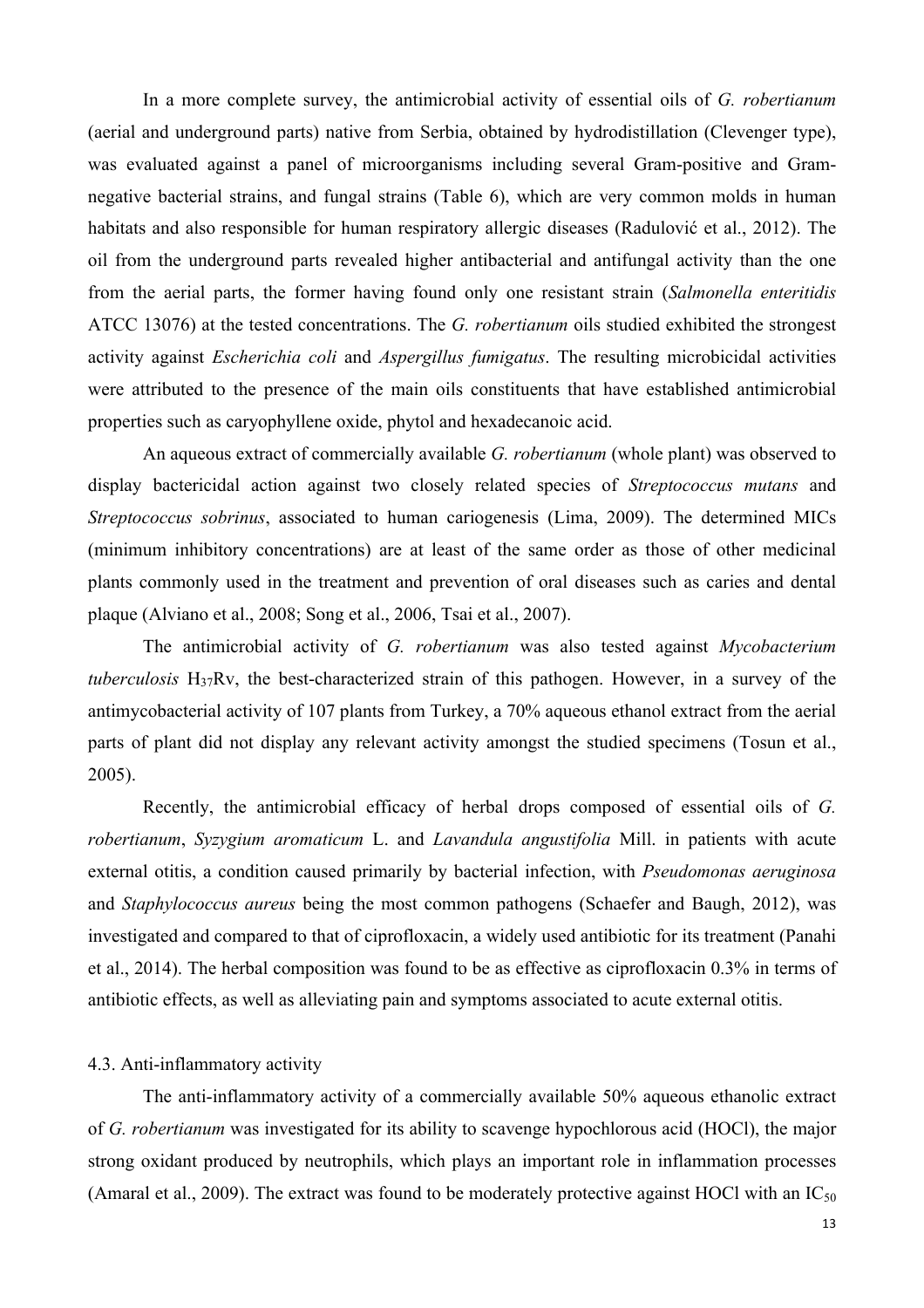of 111.94  $\pm$  1.79 µM (concentration able to inhibit 50% of HOCl-mediated 5-thio-2-nitrobenzoic acid oxidation) when compared to quercetin, a flavonol considered to be a very effective antioxidant (Silva et al., 2002), which was used as positive control presenting an IC<sub>50</sub> of 34.22  $\pm$ 0.72 µM.

Piwowarski et al. (2011) determined the anti-hyaluronidase and anti-elastase activity of aqueous extracts of the aerial parts of *G. robertianum* native from Poland. Hyaluronidase and elastase are two enzymes that participate in the degradation of the extracellular matrix, a process that plays an essential role in the development of many diseases with inflammatory background (Adair-Kirk and Senior, 2008). The assays showed 7.2% hyaluronidase inhibition and 34.7 % elastase inhibition, at a concentration of 10 µg/mL.

The anti-inflammatory action of aqueous extracts of *G. robertianum* from Poland on human THP-1 cell line-derived macrophages was recently demonstrated (Piwowarski et al., 2014). It was shown that the plant is a source of bioavailable gut microbiota metabolites, i.e. urolithins, which have a detrimental action on the pro-inflammatory functions of the macrophages, clearly indicating that in the case of the perioral use of the plant the bioactivity of gut microbiota metabolites has to be taken into consideration. Urolithins are well established as gut microbiota catabolites of dietary ellagitannins in various animals and are most likely the ultimate molecular species responsible for the health benefits usually atributed to ellagitannins and ellagic acid (Espín et al., 2013). Geraniin, the main ellagitannin in the *Geranium* genus (Harborne and Williams, 2004; Okuda et al., 1980), was observed to be a metabolic source of several urolithins exhibiting potent antioxidant activities, higher than that of the intact geraniin (Ito, 2011).

## 4.4. Anti-hyperglycaemic activity

Ferreira et al. (2010) evaluated the anti-hyperglycaemic effect of decoctions of *G. robertianum* leaves from Portugal in Goto–Kakizaki rats, a non-obese spontaneous animal model of type 2 diabetes mellitus. The results showed that the oral administration of the decoctions over a period of four weeks lowered the plasma glucose levels in the diabetic rats. Additionally, it was demonstrated that the *G. robertianum* decoctions improved liver mitochondrial respiratory parameters and increased oxidative phosphorylation efficiency, which is particularly relevant since mitochondrial impairment is a common feature of several metabolic alterations, including diabetes mellitus (Sivitz and Yorek, 2010).

#### 4.5. Enzyme's inhibitory activity

The inhibitory activity of *G. robertianum* against the enzymes urease and α-chymotrypsin was recently demonstrated for aqueous extracts (Paun et al., 2014). Urease is central to the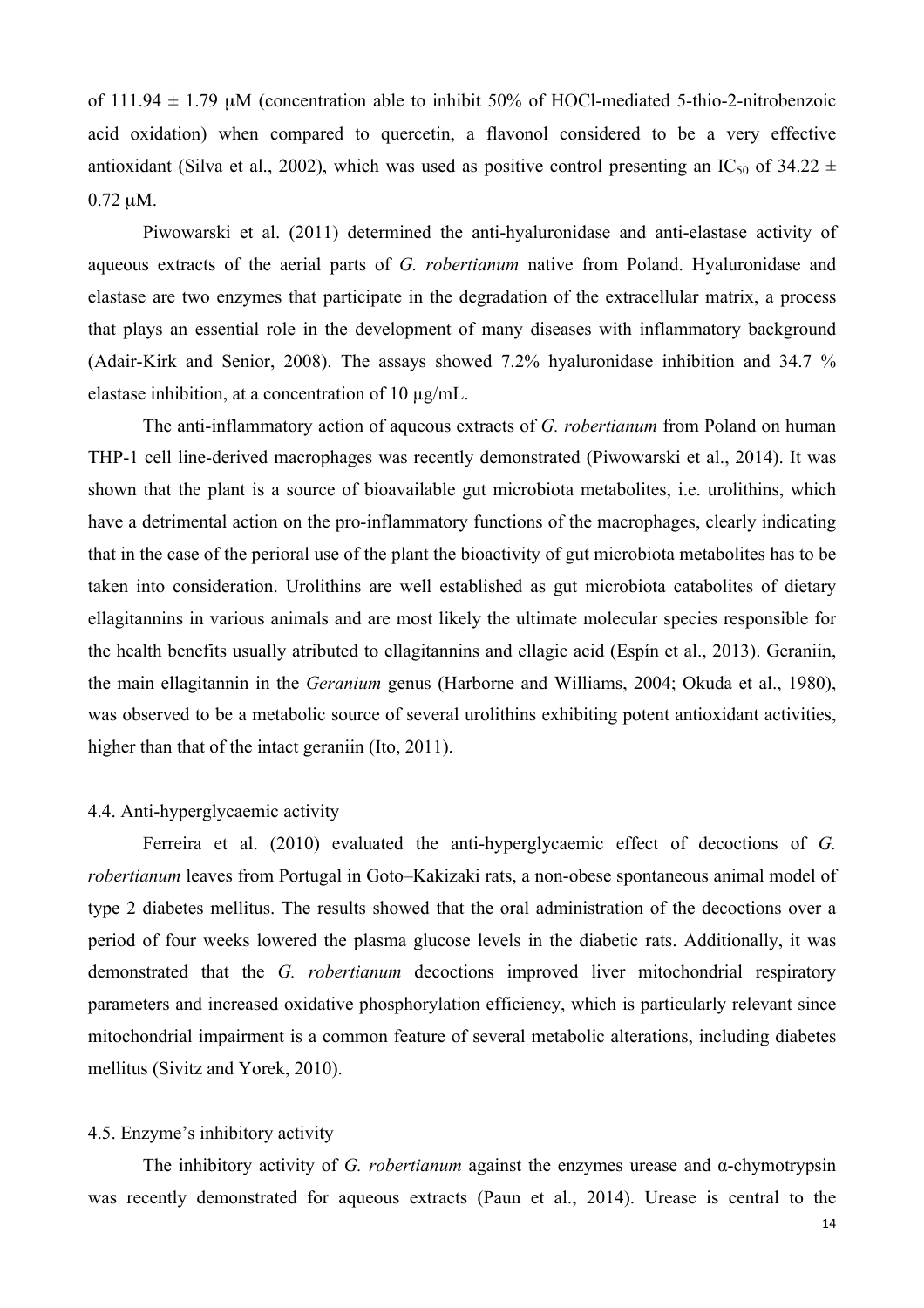virulence of *Helicobacter pylori* and hence plays an important role in the pathogenesis of peptic ulcers and gastric cancer (Follmer, 2010). α-Chymotrypsin, a serine protease enzyme, is an important target for protease inhibitors, a well-established class of cancer chemopreventive agents (Kennedy, 1998). Polyphenol-rich extracts, obtained by purification and concentration through membrane micro- and ultrafiltration, showed significant urease inhibition activity (91.96%) and moderate inhibition of α-chymotrypsin (*ca.* 50%). The authors suggested that the enzyme inhibitory effect is due to the synergistic actuation of the polyphenolic compounds present in the extracts. Different polyphenols (present in extracts or as pure compounds) from natural origin have been reported to display inhibitory activity against urease (Modolo et al., 2015) and serine proteases (Ismail et al., 2012; Rachel and Sirisha, 2014).

An aqueous extract obtained from decoction of commercially available *G. robertianum* was also tested for the inhibition of acetylcholinesterase (Lima, 2009). This enzyme has been an important target of the strategy for the treatment of Alzheimer's disease, a neurodegenerative condition characterized by a cholinergic deficit (decrease of acetylcholine levels). The observed anticholinesterase activity (IC<sub>50</sub> = 765.9  $\pm$  15.4 µg/mL) is not noteworthy when compared to that of other specimens (Adewusi, 2010; Mukherjeea, 2007), although the majority of the studies regarding plants acetylcholinesterase inhibitory activity have been performed using methanol and ethanol extracts of the plants rather than water extracts.

## 4.6. Cytotoxic activity

Despite being used in the folk medicine of several countries for the treatment of cancer, the evaluation of the toxicity of *G. robertianum* against cancer cells has rarely been addressed.

Recently, Paun et al. (2012) assessed the cytotoxity of aqueous and 50% aqueous ethanolic extracts of *G. robertianum* plants from Romania purified and concentrated by membrane processes (micro- and ultrafiltration), against human epidermoid laryngeal carcinoma cells (Hep-2p) and normal monkey kidney cells (extract dose of 1.5 mg/L). The concentrated extracts displayed very low cytotoxicity against healthy cells (4.7 - 22.3% in the 50% aqueous ethanolic extracts; 1.5 - 9.2% in the aqueous extracts), but a significant cytotoxic effect on Hep-2p cancer cells (6.1 - 25.9% in the 50% aqueous ethanolic extracts; 0.9 - 32.5% in the aqueous extracts). The highest selective cytotoxicity was showed by one of the aqueous extracts. The effect of the concentrated aqueous extracts on the viability of the HEp-2p cells was demonstrated to be dependent on the exposure time and concentration, the later playing a much more important role (Neagu et al., 2013). A direct correlation between the cytotoxic effect and the polyphenols content of extracts could also be established. The ability of this important group of phytochemicals to inhibit cancer cell growth is now well recognized (Kampa et al., 2007).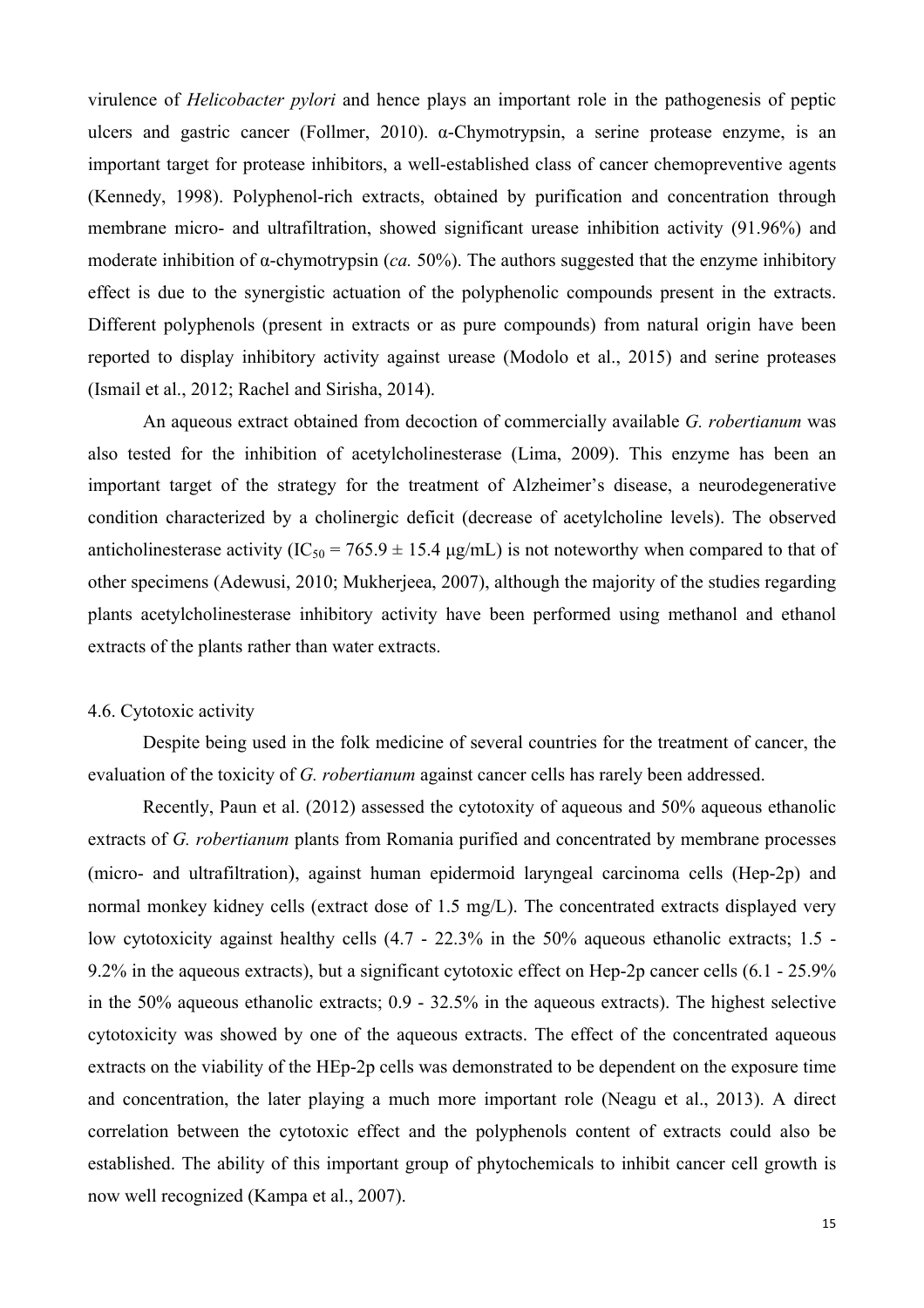#### **5. Conclusions**

Following an intrinsic characteristic of its taxonomic genera, the phytochemistry of *Geranium robertianum* L. is clearly governed by phenolic constituents. To date, studies concerning the chemical characterization of *G. robertianum* have been directed predominantly towards solidliquid extracts, targeting with special emphasis phenolic compounds, particularly flavonoids. The compositional analysis of the essential oils has received lesser attention, but conversely, the number of identified compounds is considerably higher.

The scientific evaluation of the beneficial properties of *G. robertianum* for human health, which have long been recognized in folk medicine and herbalism, has being only barely addressed, mostly in the last decade, probably as a consequence of the growing interest on herbal medicines. So far the established bioactive properties of *G. robertianum* such as antioxidant, antimicrobial, anti-inflammatory, anti-hyperglycaemic and cytotoxic activities, appear to be associated with the type and quantity of particular phenolic compounds present and seem to corroborate the beneficial properties of the plant ascribed by the traditional medicine.

Despite the number of compounds hitherto identified in *G. robertianum*, its full phytochemical complexity still remains to be explored. In parallel, much additional investigation is necessary to adequately understand the relation between the chemical composition and the biological properties, and to establish the molecular entities eventually responsible for the therapeutic properties attributed to this plant.

#### **Acknowledgements**

This work is supported by national funds by FCT - Portuguese Foundation for Science and Technology, under the project UID/AGR/04033. V.C. Graça thanks to FCT for a PhD grant (SFRH/BD/52542/2014).

#### **References**

- Abraham, Y., Elbaum, R., 2013. Hygroscopic movements in Geraniaceae: the structural variations that are responsible for coiling or bending. New Phytol. 199, 584–594.
- Adair-Kirk, T.L., Senior, R.M., 2008. Fragments of extracellular matrix as mediators of inflammation. Int. J. Biochem. Cell Biol. 40, 1101–1110.
- Adewusi, E.A., Moodley, N., Steenkamp, V., 2010. Medicinal plants with cholinesterase inhibitory activity: a review. Afr. J. Biotechnol. 9, 8257–8276.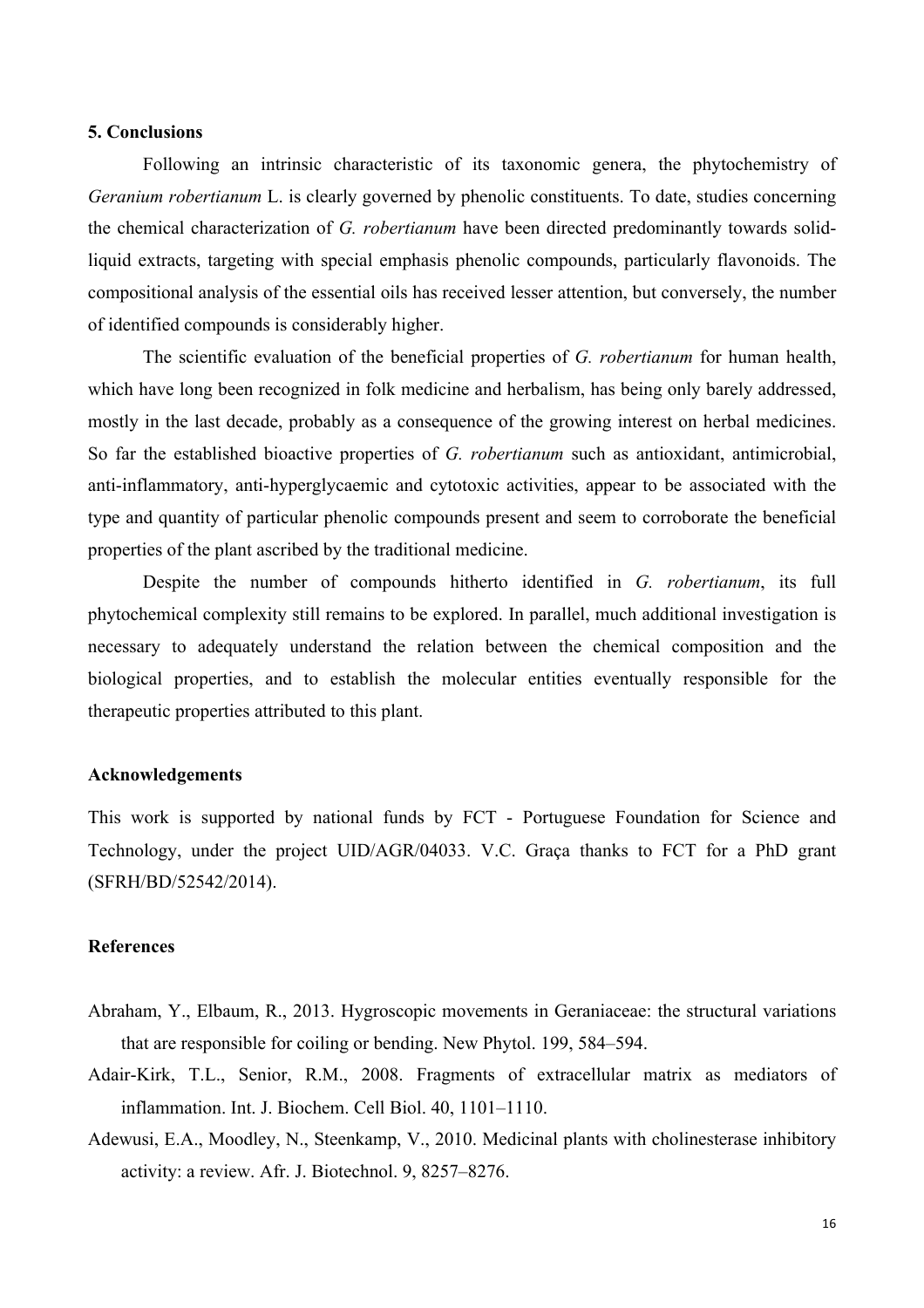- Allen, D.E., Hatfield, G., 2004. Medicinal plants in folk tradition: an ethnobotany of Britain & Ireland. Timber Press, Portland, Cambridge.
- Alviano, W.S., Alviano, D.S., Diniz, C.D., Antoniolli, A.R., Alviano, C.S., Farias, L.M., Carvalho, M.A.R., Souza, M.M.G., Bolognese, A.M., 2008. In vitro antioxidant potential of medicinal plant extracts and their activities against oral bacteria used in Brazilian folk medicine. Arch. Oral Biol*.* 53, 545–552.
- Amaral, S., Mira, L., Nogueira, J.M.F., Silva, A.P., Florêncio, M.H., 2009. Plant extracts with antiinflammatory properties - A new approach for characterization of their bioactive compounds and establishment of structure–antioxidant activity relationships. Bioorg. Med. Chem. 17, 1876–1883.
- Apak, R., Gorinstein, S., Böhm, V., Schaich, K.M., Özyürek, M., Güçlü, K., 2013. Methods of measurement and evaluation of natural antioxidant capacity/activity (IUPAC Technical Report). Pure Appl. Chem. 85, 957–998.
- Ascacio-Valdés, J.A., Buenrostro-Figueroa; J.J., Aguilera-Carbo, A., Prado-Barragán, A., Raúl Rodríguez-Herrera, R., Aguilar, C.N., 2011. Ellagitannins: biosynthesis, biodegradation and biological properties. Med. Plants Res. 5, 4696–4703.
- Ávila, M.B., Lúcio, J.A.G., Mendoza, N.V., González, C.V., Arciniega, M., Vargas, G. A., 2013. *Geranium* species as antioxidants, in: Morales-González, J.A. (Ed.), Oxidative stress and chronic degenerative diseases - A role for antioxidants, Intech, pp. 113–129.
- Azmir, J., Zaidul, I.S.M., Rahman, M.M., Sharif, K.M., Mohamed, A., Sahena, F., Jahurul, M.H.A., Ghafoor, K., Norulaini, N.A.N.,Omar, A.K.M., 2013. Techniques for extraction of bioactive compounds from plant materials: a review. J. Food Eng. 117, 426–436.
- Bate-Smith, E. C., 1962. The phenolic constituents of plants and their taxonomic significance. I. Dicotyledons. J. Linn. Soc. (Bot.) 58, 95–173.
- Bate-Smith, E.C, 1973a. Systematic distribution of ellagitannins in relation to the phylogeny and classification of the angiosperms, in: Bendz, G.; Santesson, J. (Eds.), Medicine and Natural Sciences: Chemistry in botanical classification, Academic Press, New York, pp. 93–102.
- Bate-Smith, E. C., 1973b. Chemotaxonomy of *Geranium*. Bot. J. Linn. Soc. 67, 347–359.
- Bate-Smith, E.C., 1972. Ellagitannin content of leaves of *Geranium* species. Phytochemistry 11, 1755–1757.
- Ben Jemia, M.B., Wannes, W.A., Ouchikh, O., Bruno, M., Kchouk, M.E., 2013. Antioxidant activity of Tunisian *Geranium robertianum* L. (Geraniaceae). Nat. Prod. Res. 27, 2076–2083.
- Bnouham, M., Mekhfi, H., Legssyer, A., Ziyyat, A., 2002. *Ethnopharmacology Forum:* Medicinal plants used in the treatment of diabetes in Morocco. Int. J. Diabetes Metab. 10, 33–50.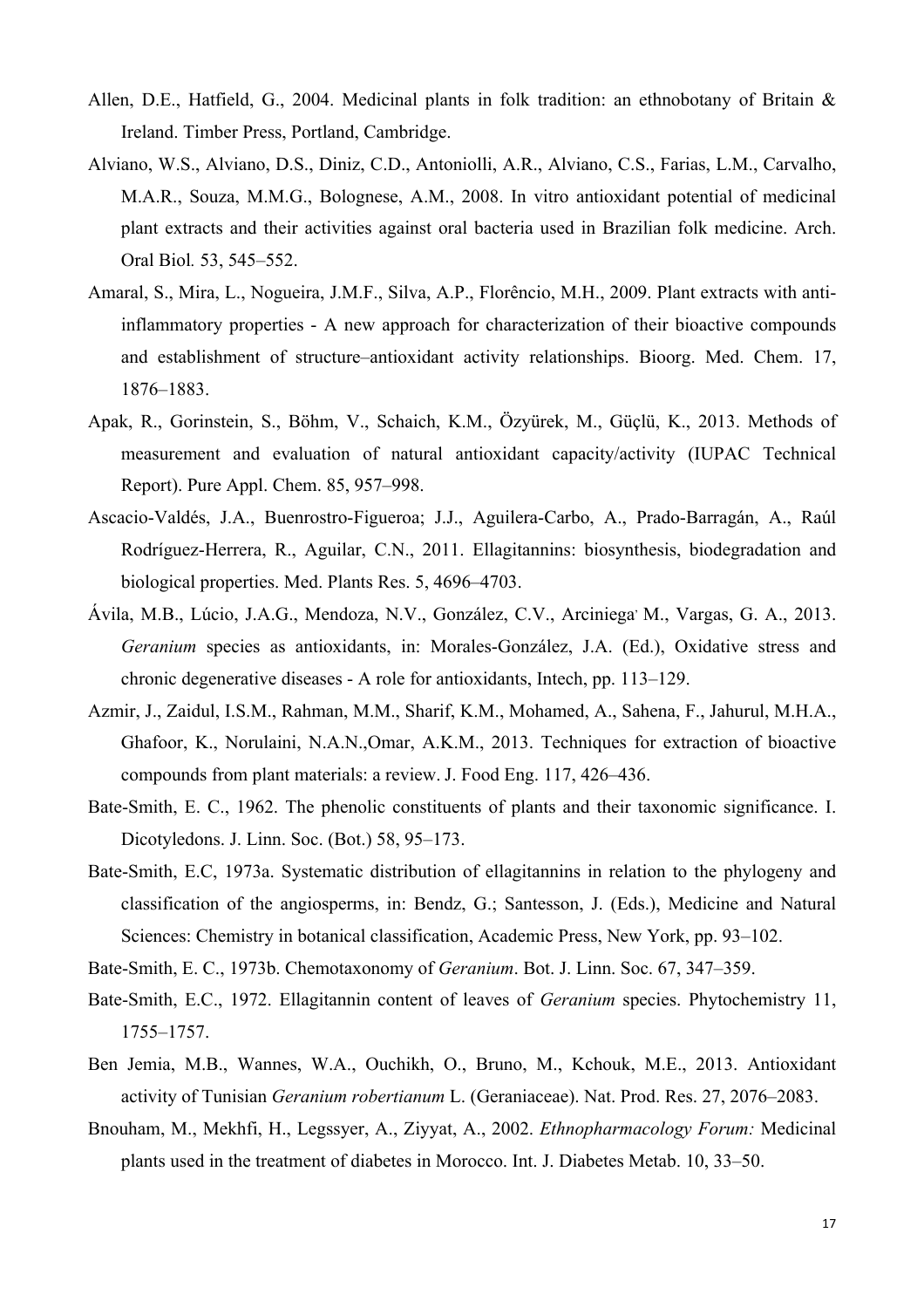- Camacho-Luis, A., Gayosso-De-Lucio, J.A., Torres-Valencia, J.M., Muñoz-Sánchez, J.L., Alarcón-Hernández, E., López, R., Barrón, B.L., 2008. Antioxidant constituents of *Geranium bellum* Rose. J. Mex. Chem. Soc. 52*,* 103–107.
- Camejo, J.R., Ascensão, L., Bonet, A.M., Vallès, J., 2003. An ethnobotanical study of medicinal and aromatic plants in the Natural Park of "Serra de São Mamede" (Portugal). J. Ethnopharmacol. 89, 199–209.
- Cunha, A.P., 2005. Farmacognosia e fitoquímica. Lisboa: Fundação Calouste Gulbenkian, Lisboa.
- Cunha, A.P., Silva, A.P., Roque, A.R., 2012. Plantas e produtos vegetais em fitoterapia, 4th Ed. Fundação Calouste Gulbenkian, Lisboa.
- Cunha, A.P., Teixeira, F., Silva, A.P., Roque, O.R., 2010. Plantas na terapêutica, farmacologia e ensaios clínicos, 2nd Ed. Fundação Calouste Gulbenkian, Lisboa.
- Dai, J., Mumper, R.J., 2010. Plant Phenolics: Extraction, analysis and their antioxidant and anticancer properties. Molecules 15, 7313–7352.
- David E. Giannasi, D.E., 1988. Flavonoids and evolution in the dicotyledons, in: Harborne, J.B. (Ed.), The flavonoids - advances in research since 1980. Springer Science + Business Media, pp. 479–504.
- De Jussie, A.L., 2010, in "Plant systematics an integrated approach", third edition. Science Publishers, Enfield, NH, USA, pp. 561–563.
- Espín, J.C., Larrosa, M., García-Conesa, M.T., Tomás-Barberán, F., 2013. Biological significance of urolithins, the gut microbial ellagic acid-derived metabolites: the evidence so far. Evid. Based Complement. Alternat. Med. 2013, 1–15.
- Ferreira, F.M., Peixoto, F., Nunes, E., Sena, C., Seiça, R., Santos, M.S., 2010. "MitoTea": *Geranium robertianum* L. decoctions decrease blood glucose levels and improve liver mitochondrial oxidative phosphorylation in diabetic Goto–Kakizaki rats. Acta Biochim. Pol. 57, 399–402.
- Fiz, O., Vargas, P., Alarcón, M., Aedo, C., García, J.L., Aldasoro, J.J., 2008. Phylogeny and historical biogeography of Geraniaceae in relation to climate changes and pollination ecology. Syst. Bot. 33, 326–342.
- Fodorea, C.S., Vlase, L., Suciu, S., Tamas, M., Leucuta, S.E., 2005. Preliminary HPLC study on some polyphenols of *Geranium robertianum* L. (Geraniaceae). Rev. Med. Chir. Soc. Med. Nat. Iasi. 109, 174–178.
- Foglio, M.A., Queiroga, C.L., Sousa, I.M.O., Rodrigues, R.A.F., 2006. Plantas medicinas como fonte de recursos terapêuticos: um modelo multidisciplinar. MultiCiência: Construindo a História dos Produtos Naturais, 7.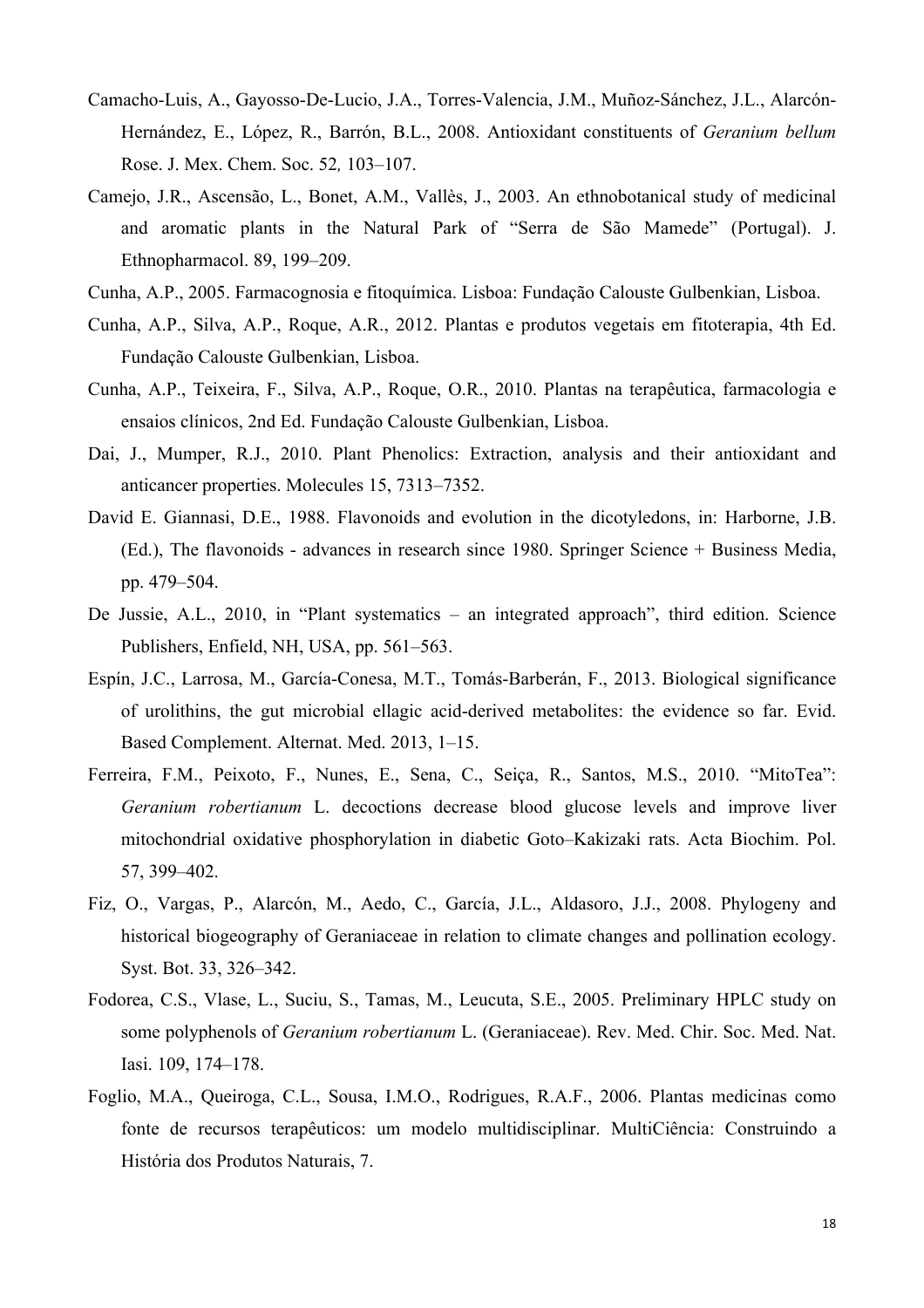- Follmer, C., 2010. Ureases as a target for the treatment of gastric and urinary infections. J. Clin. Patho. 63, 424–430.
- Frey, F.M., Bukoski, M., 2014. Floral symmetry is associated with flower size and pollen production but not insect visitation rates in *Geranium robertianum* (Geraniaceae). Plant Species Biol. 29, 272–280.
- Gomes, E.T., 2005. Etnobotânica e Etnofarmacologia, in: Cunha, A.P. (Ed), Farmacognosia e fitoquímica. Fundação Calouste Gulbenkian, Lisboa, pp. 54–55.
- Grime, J.P., Hodgson, J.G., Hunt, R., 1988. Comparative plant ecology: a functional approach to common British species, Springer Science+Business Media, Dordrecht, Netherlands.
- Gruenwald, J., Brendler, T., Jaenicke, C., 2000. PDR for herbal medicines. 4th Ed. Thomson Medical Economics, Montvale.
- Guarrera, P.M., 1999. Traditional antihelmintic, antiparasitic and repellent uses of plants in Central Italy. J. Ethnopharmacol. 68, 183–192.
- Harborne, J.B., 1973. Phytochemical Methods, Chapman and Hall, Ltd., London, pp. 182-192.
- Harborne, J.B., Williams, C.A., 2002. Phytochemistry of the genus *Geranium*, in: Lis-Balchin, M. (Ed.), Geranium and Pelargonium - The genera *Geranium* and *Pelargonium*, Taylor & Francis, London, pp. 20–29.
- Hegnauer, R., 1966. Chemotaxonomie der Pflanzen. Eine obersicht iiber die verbreitung und die systematische bedeutung der pflanzenstoffe, Springer, Basel.
- Hersch-Martínez, P., Leaños-Miranda, B.E., Solórzano-Santos, F., 2005. Antibacterial effects of commercial essential oils over locally prevalent pathogenic strains in Mexico. Fitoterapia 76, 453–457.
- Hultin, E., Torssell, K., 1965. Alkaloid-screening of swedish plants. Phytochem. 4, 425–433.
- Igwenyi, I.O., Elekwa, A.E., 2014. Phytochemical analysis and determination of vitamin contents of *Geranium robertianum*. Journal of Dental and Medical Sciences 13, 44–47.
- Ismail, A., Noolu, B., Sharma, S., Madakasira, C., Bhat M., Manchala, R., 2012. Proteasome inhibitory potential of commonly consumed dietary ingredients. Int. J. Food Nutr. Sci. 1, 27– 31.
- Ismail, M., Ibrar, M., Iqbal, Z., Hussain, J., Hussain, H., Ahmed, M., Ejaz, A., Choudhary, M.I., 2009. Chemical constituents and antioxidant activity of *Geranium wallichianum*. Rec. Nat. Prod. 3, 193–197.
- Ito, H., 2011. Metabolites of the ellagitannin geraniin and their antioxidant activities. Planta Med. 77, 1110–1155,
- Ivancheva, S., Petrova, A., 2000. A chemosystematic study of eleven *Geranium* species. Biochem. Syst. Ecol. 28, 255–260.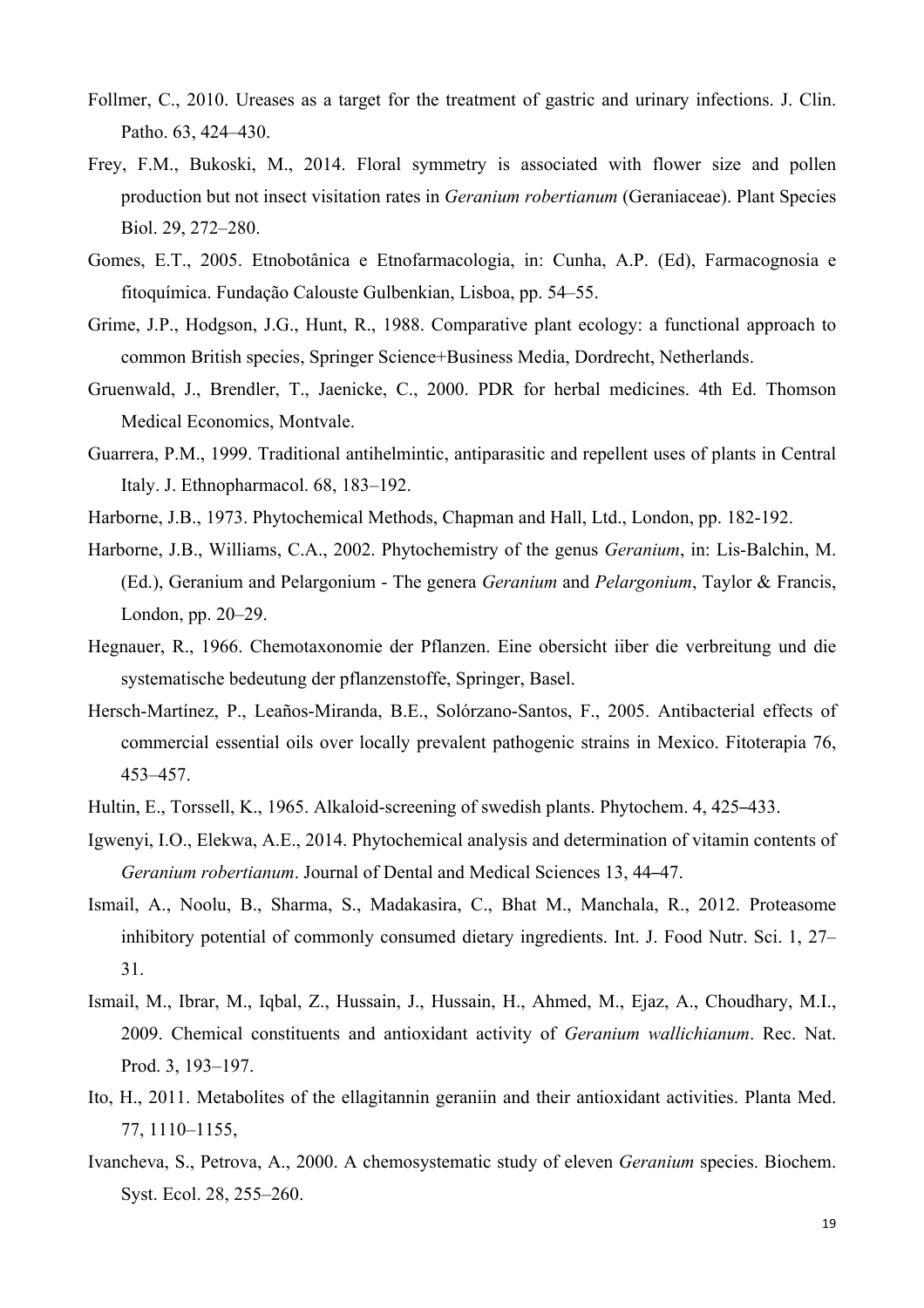- Jones, E., Hughes, R.E., 1983. Foliar ascorbic acid in some angiosperms. Phytochemistry 22, 2493– 2499.
- Kampa, M., Nifli, A.P., Notas, G-, Castanas, E., 2007. Polyphenols and cancer cell growth. Rev Physiol. Biochem. Pharmacol. 159, 79–113.
- Kartnig, T., Bucar-Stachel, J., 1991. Flavonoide aus den oberirdischen Teilen von *Geranium robertianum* (Flavonoids from the aerial parts of *Geranium robertianum*). Planta Med. 57, 292–293.
- Kennedy, A.R., 1998. Chemopreventive agents: protease inhibitors. Pharmacol. Ther. 78, 167–209.
- Kobakhidze, K.B., Alaniya, M.D., 2004. Flavonoids from *Geranium robertianum*. Chem. Nat. Compd. 40, 89–90.
- Landete, J.M., 2011. Ellagitannins, ellagic acid and their derived metabolites: A review about source, metabolism, functions and health. Food Res. Int. 44, 1150–1160.
- Li, J., Chase, H. A., 2010. Applications of membrane techniques for purification of natural products. Biotechnol Lett. 32, 601–608.
- Lima, I.S., 2009. Estudos de metabolismo *in vitro* de extractos aquosos de são roberto, *Geranium robertianum*. Aplicações terapêuticas na doença de Alzheimer. Master Thesis, Universidade de Lisboa Faculdade de Ciências, Lisboa.
- Lipińska, L., Klewicka, E., Sójka, M., 2014. Structure, occurrence and biological activity of ellagitannins: a general review. Acta Sci. Pol. Technol. Aliment. 13, 289–299.
- Lis-Balchin, M. 2004. Geranium and Pelargonium The genera *Geranium* and *Pelargonium*. Taylor & Francis, London.
- Locatelli, C.; Melucci, D.; Locatelli, M., 2014. Toxic metals in herbal medicines. A review, Curr. Bioact. Compd. 10, 181–188.
- Loi, M.C., Poli, F., Sacchetti, G., Selenu, M.B., Ballero, M., 2004. Ethnopharmacology of Ogliastra (Villagrande Strisaili, Sardinia, Italy). Fitoterapia 75, 277–295.
- Loranty, A., Rembiałkowska, E., Rosa, E.A.S., Bennett, R.N., 2010. Identification, quantification and availability of carotenoids and chlorophylls in fruit, herb and medicinal teas. J. Food Comp. Anal. 23, 432–441.
- Maciel, M.A.M., Pinto, A.C., Veiga, V.F., Grynberg, N.F., Echevarria, A., 2002. Plantas medicinais: a necessidade de estudos multidisciplinares. Quim. Nova 25, 429–438.
- Mantle, D., Eddeb, F., Pickering, A.T., 2000. Comparison of relative antioxidant activities of British medicinal plant species in vitro. J. Ethnopharmacol. 72, 47–51.
- Marc, E.B., Nelly, A., Annick, D.-D., Frederic, D., 2008. Plants used as remedies antirheumatic and antineuralgic in the traditional medicine of Lebanon. J. Ethnopharmacol. 120, 315–334.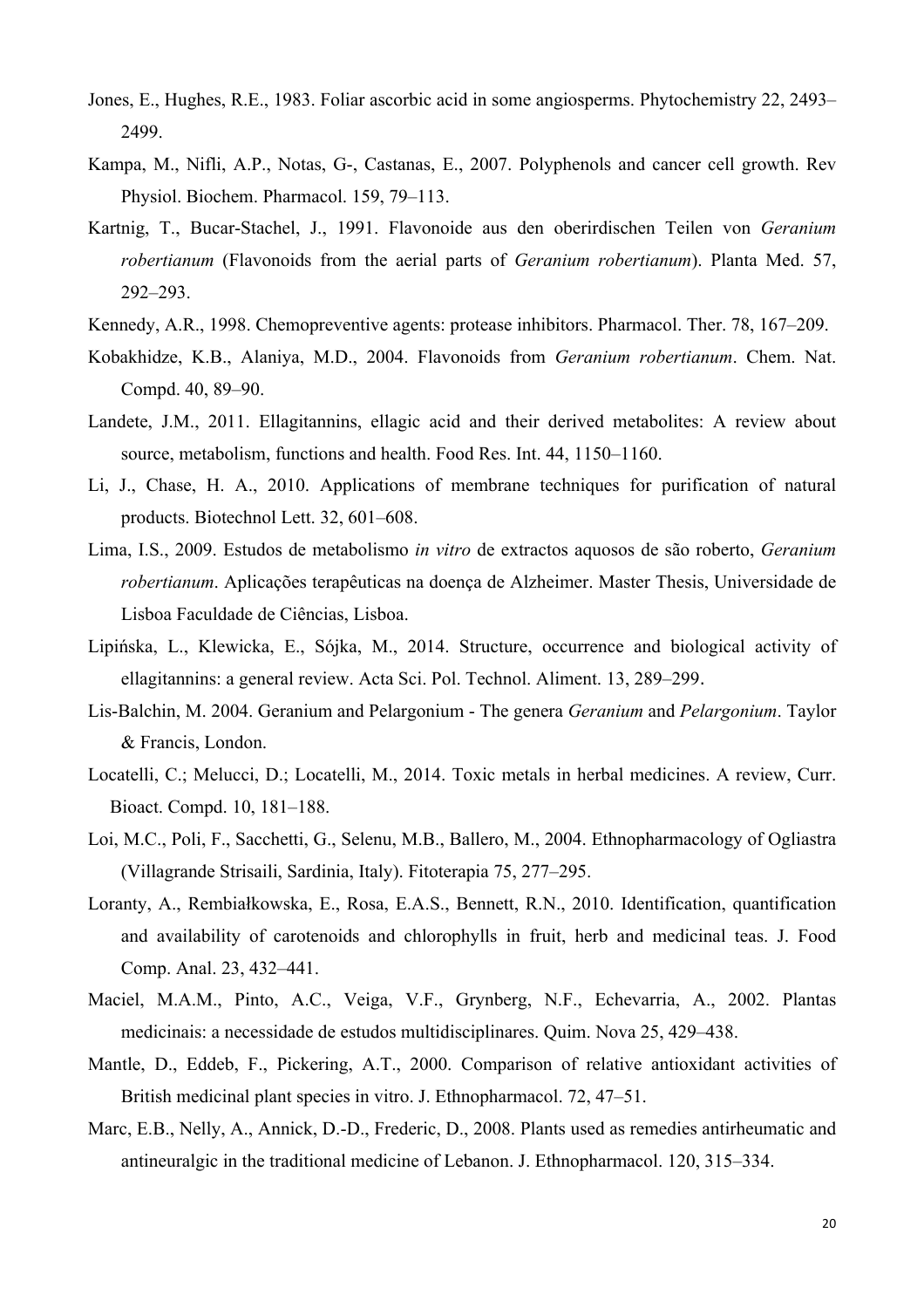- Menale, B., Muoio, R., 2014. Use of medicinal plants in the South-Eastern area of the Partenio Regional Park (Campania, Southern Italy). J. Ethnopharmacol. 153, 297–307.
- Menkovic, N., Savikina, K., Tasic, S., Zdunic, G., Stesevic, D., Milosavljevic, S., Vincek, D., 2011. Ethnobotanical study on traditional uses of wild medicinal plants in Prokletije Mountains (Montenegro). J. Ethnopharmacol. 133, 97–107.
- Miller, D.M., 2004. The taxonomy of *Geranium* species and cultivars, their origins and growth in the wild, in: Lis-Balchin, M. (Ed.), Geranium and Pelargonium - The genera *Geranium* and *Pelargonium*, Taylor & Francis, London, pp. 11–19.
- Modolo, L.V., Souza, A.X., Horta, L.P., Araujo, D.P., Fátima, Â., 2015. An overview on the potential of natural products as ureases inhibitors: a review. J. Adv. Res. 6, 35–44.
- Montanher, A.B.P., Pizzolatti, M.G., Brighente, I.M.C., 2002. An application of the brine shrimp bioassay for general screening of Brazilian medicinal plants. Acta Farm. Bon. 21, 175–178.
- Mukherjeea, P.K., Kumarb, V., Malb, M., Peter J. Houghton, P.J., 2007. Acetylcholinesterase inhibitors from plants. Phytomedicine 14, 289–300.
- Neagu, E., Paun, G., Constantin, D., Radu, G.L., 2013. Cytostatic activity of *Geranium robertianum* L. extracts processed by membrane procedures. Arabian J. Chem. doi:10.1016/j.arabjc.2013.09.028.
- Neagu, E., Paun, G., Moroeanu, V., Radu, G.L., 2010b. Evaluation of antioxidant capacity of *Geranium robertianum* extracts. Rev. Roum. Chim. 55, 321–325.
- Neagu, E., Roman, G.P., Radu, G.L., Nechifor, G., 2010a. Concentration of the bioactive principles in *Geranium robertianum* extracts through membranare procedures (ultrafiltration). Rom. Biotech. Lett. 15, 5042–5048.
- Neto, F.C., Simões, M.T.F., 2007. As plantas medicinais, aromáticas e condimentares da sub região do Alto Tâmega e Barroso DRAPN - Direção Regional de Agricultura e Pescas do Norte.
- Nikolova, M., Tsvetkova, R., Ivancheva, S., 2010. Evaluation of antioxidant activity in some Geraniacean species. Bot. Serb. 32, 123–125.
- Okuda, T., Mori, K., Hatano, T., 1980. The distribution of geraniin and mallotusinic acid in the order geraniales. Phytochem. 19, 547–551.
- Okuda, T., Yoshida, T., Nayeshiro, H., 1976. Geraniin, a new ellagitannin from Geranium thunbergii. Tetrahedron Letters, 17, 3721–3722.
- Panahi, Y., Akhavan, A., Sahebkar, A., Hosseini, S.M., Taghizadeh, M., Akbari, H., Sharif, M.R., Imani, S., 2014. Investigation of the effectiveness of *Syzygium aromaticum*, *Lavandula angustifolia* and *Geranium robertianum* essential oils in the treatment of acute external otitis: A comparative trial with ciprofloxacin. J. Microbiol. Immunol. Infect. 47, 211–216.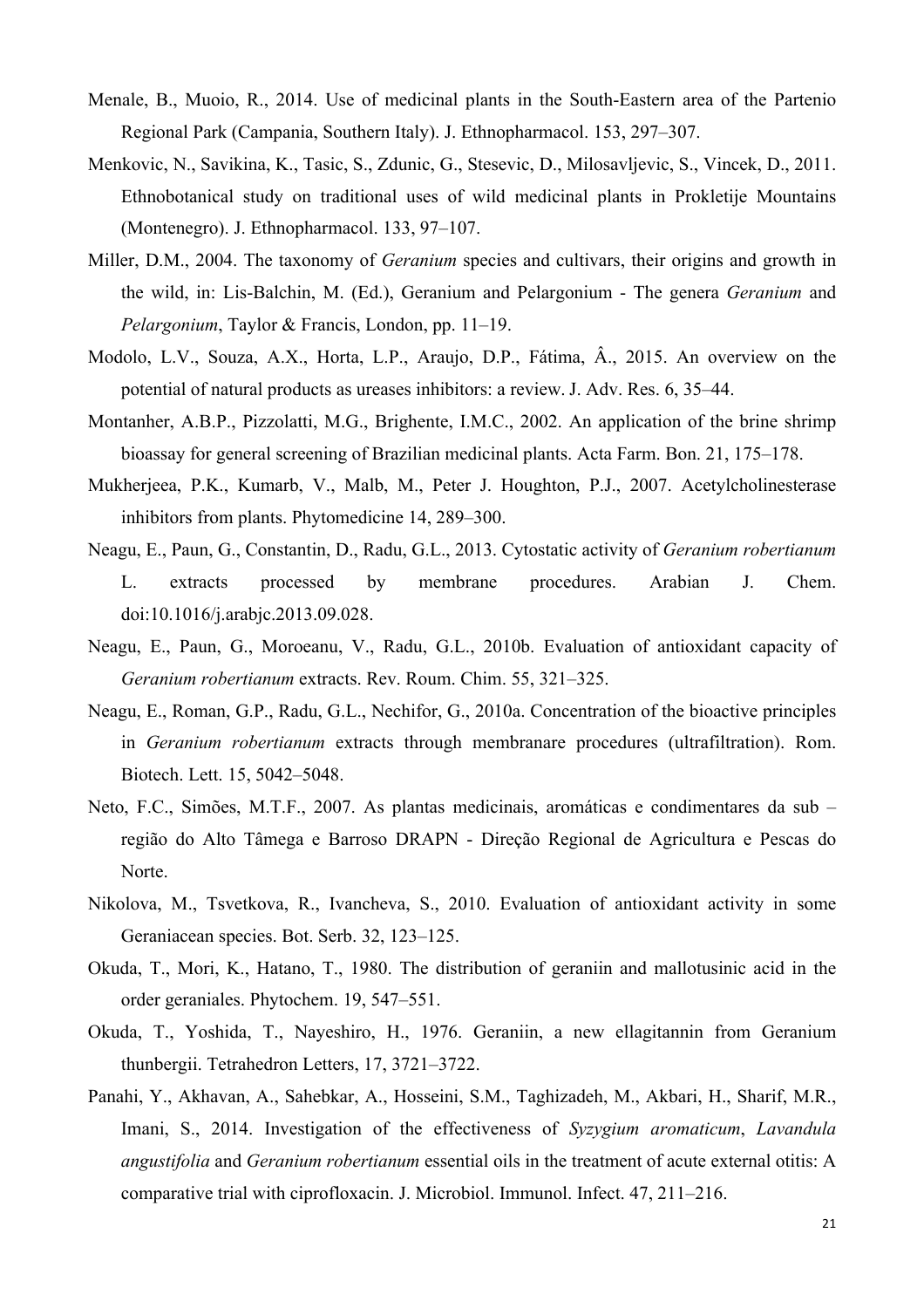- Paun, G., Litescu, S.C., Neagu, E., Tache, A., Radu, G.L., 2014. Evaluation of *Geranium* spp., *Helleborus* spp. and *Hyssopus* spp. polyphenolic extracts inhibitory activity against urease and α-chymotrypsin. J. Enzyme Inhib. Med. Chem. 29, 28–34.
- Paun, G., Neagu, E., Litescu, S.C., Rotinberg, P., Radu, G.L., 2012. Application of membrane processes for the concentration of *Symphytum officinale* and *Geranium robertianum* extracts to obtain compounds with high anti-oxidative activity. J. Serb. Chem. Soc. 77, 1191–1203.
- Paun, G., Neagu, E., Tache, A., Radu, G.L., Parvulescuc, V., 2011. Application of the nanofiltration process for concentration of polyphenolic compounds from *Geranium robertianum* and *Salvia officinalis* extracts. Chem. Biochem. Eng. Q. 25, 453–460.
- Pedro, L., Campos, P., Pais, M.S., 1990. Morphology, ontogeny and histochemistry of secretory trichomes of *Geranium robertianum* (Geraniaceae). Nord. J. Bot. 10, 501–509.
- Pedro, L.G., Pais, M.S.S., Scheffer, J.J.C., 1992. Composition of the essential oil of *Geranium robertiunum* L.. Flavour Frag. J. 7, 223–226.
- Pereraa, A., Tona, S.A., Palanisamy, U.D., 2015. Perspectives on geraniin, a multifunctional natural bioactive compound. Trends Food Sci Technol., 44, 243–257.
- Piwowarski, J.P., Granica, S., Zwierzyńska, M., Stefańska, J., Schopohl, P., Melzig, M.F., Kiss, A.K., 2014. Role of human gut microbiota metabolism in the anti-inflammatory effect of traditionally used ellagitannin-rich plant materials. J. Ethnopharmacol. 155**,** 801–809.
- Piwowarski, J.P., Kiss, A.K., Kozłowska-Wojciechowska, M., 2011. Anti-hyaluronidase and antielastase activity screening of tannin-rich plant materials used in traditional Polish medicine for external treatment of diseases with inflammatory background. J. Ethnopharmacol. 137, 937– 941.
- Rachel, K.V., Sirisha, G.V.D., 2014. A review of protease inhibitors from different sources. International Journal of Applied, Physical and Bio-Chemistry Research 4, 1–18.
- Radulović, N., Blagojević, P., Palić, R., 2009. Fatty acid derived compounds the dominant volatile class of the essential oil poor *Sonchus arvensis* subsp. *uliginosus* (Bieb.) Nyman. Nat. Prod. Commun. 4, 405–410.
- Radulović, N., Dekic, M., Stojanovic-Radic, Z., 2012. Chemical composition and antimicrobial activity of the volatile oils of *Geranium sanguineum* L. and *G. robertianum* L. (Geraniaceae). Med. Chem. Res. 21, 601–615.
- Ribeiro, J.A., Monteiro, A.M., Silva, M.L.F., 2000. Etnobotânica: plantas bravias, comestíveis, condimentares e medicinais. Azevedo, J. (Ed), 2nd Ed., Artluz: Mirandela, Portugal.
- Rigat, M., Bonet, M.A., Garcia, S., Garnatje, T., Vallès, J., 2007. Studies on pharmaceutical ethnobotany in the high river Ter valley (Pyrenees, Catalonia, Iberian Peninsula). J. Ethnopharmacol. 113, 267–277.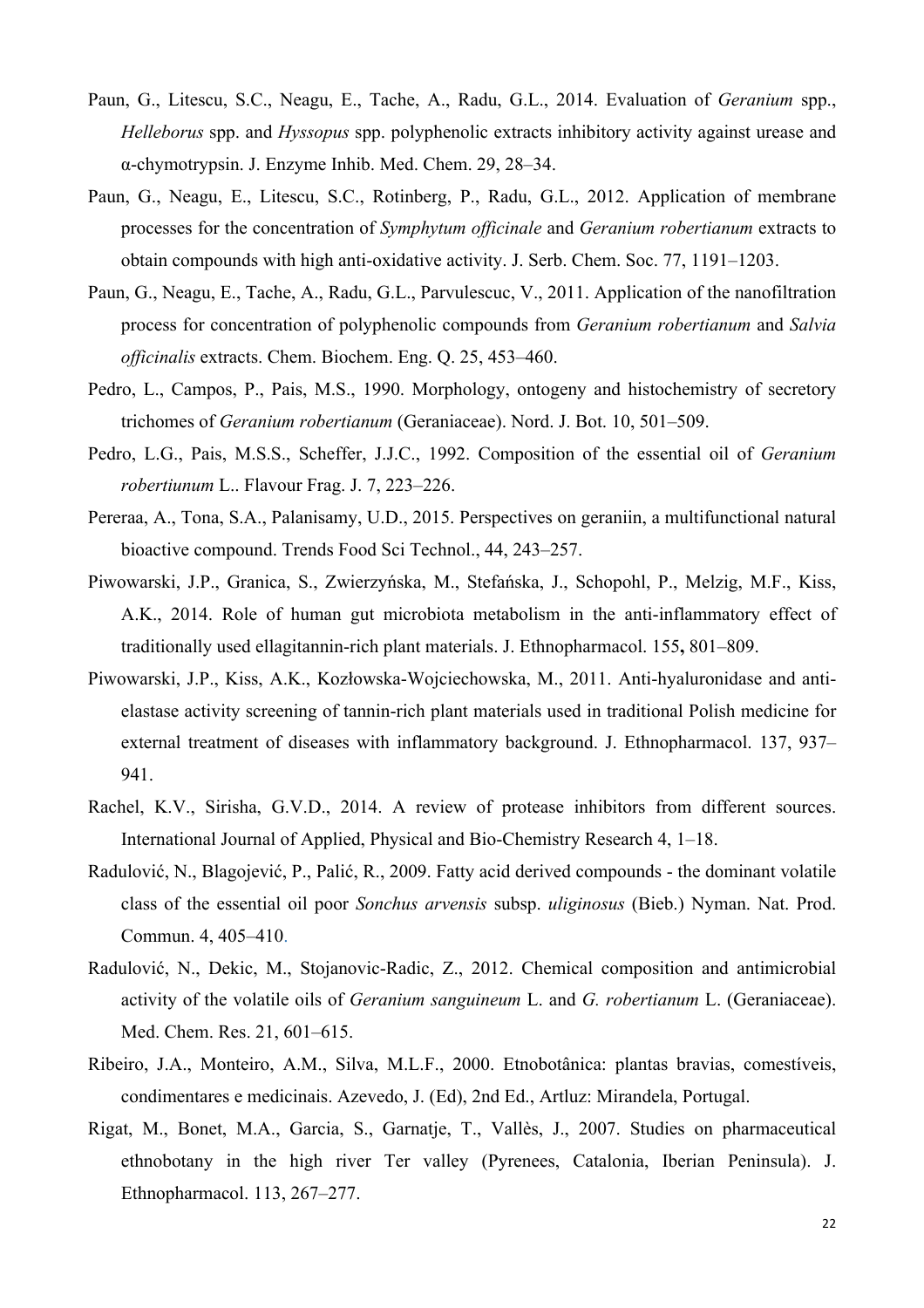- Rigat, M., Vallès, J., Iglésias, J., Garnatje, T., 2013. Traditional and alternative natural therapeutic products used in the treatment of respiratory tract infectious diseases in the eastern Catalan Pyrenees (Iberian Peninsula). J. Ethnopharmacol. 148, 411–422.
- Rybak, L., Rudik, G., 2013. Research on quantitative content of lectins in plants of the *Geranium* L. genus. Pharma Innovation 2, 38–41.
- Said, O., Khalil, K., Fulder, S., Azaizeh, H., 2002. Ethnopharmacological survey of medicinal herbs in Israel, the Golan Heights and the West Bank region. J. Ethnopharmacol. 83, 251–265.
- Santos, S.F., Catarino, M.D., Marcos, M., Ferreira, F.M., Sobral, A.J.F.N., Cardoso, S.M., 2013. Antioxidant properties of *Geranium robertianum* L..Conference: Eur. J. Clin. Invest. 43 (Suppl. 1), 3–96.
- Schaefer, P., Baugh, R.F., 2012. Acute otitis external: an update. Am. Fam. Physician 86, 1056– 1061.
- Schelz, Z., Molnar, J., Hohmann, J., 2006. Antimicrobial and antiplasmid activities of essential oils. Fitoterapia 77, 279–285.
- Sen, S., Chakraborty, R., 2011. The role of antioxidants in human health, in: Andreescu, S., Hepel, M. (Eds.), Oxidative stress: diagnostics, prevention, and therapy, ACS Symposium Series, American Chemical Society, Washington, pp. 2–37.
- Silva, M.M., Santos, M.R., Caroço, G., Rocha, R., Justino, G., Mira, L., 2002. Structure-antioxidant activity relationships of flavonoids: a re-examination. Free. Radic. Res. 11, 1219–1227.
- Sivitz, W.I., Yorek, M.A., 2010. Mitochondrial dysfunction in diabetes: from molecular mechanisms to functional significance and therapeutic opportunities. Antioxid. Redox Signal. 12, 537–577.
- Slikkerveer, L.J., 2006. The challenge of non-experimental validation of MAC plants: towards a multivariate model of transcultural utilization of medicinal, aromatic and cosmetic plants, in: Bogers, R.J., Craker, L.E., Lange, D., (Eds.), Medicinal and Aromatic Plants. Springer: Netherlands, pp. 1–28.
- Şöhretoğlu, D., Ekizoğlu, M., Özalp, M., Sakar, M.K., 2008. Free Radical Scavenging and Antimicrobial Activities of Some *Geranium* Species Hacettepe University Journal of the Faculty of Pharmacy 28, 115–124.
- Şöhretoğlu, D., Sakar, M.K., Sabuncuoğlu, S.A., Özgünes, H., Sterner, O., 2011. Polyphenolic Constituents and Antioxidant Potential of *Geranium stepporum* Davis. Rec. Nat. Prod. 5, 22– 28.
- Sokmen, M., Angelova, M., Krumova, E., Pashova, S., Ivancheva, S., Sokmen, A., Serkedjieva, J., 2005. In vitro antioxidant activity of polyphenol extracts with antiviral properties from *Geranium sanguineum* L.. Life Sci. 76, 2981–2993.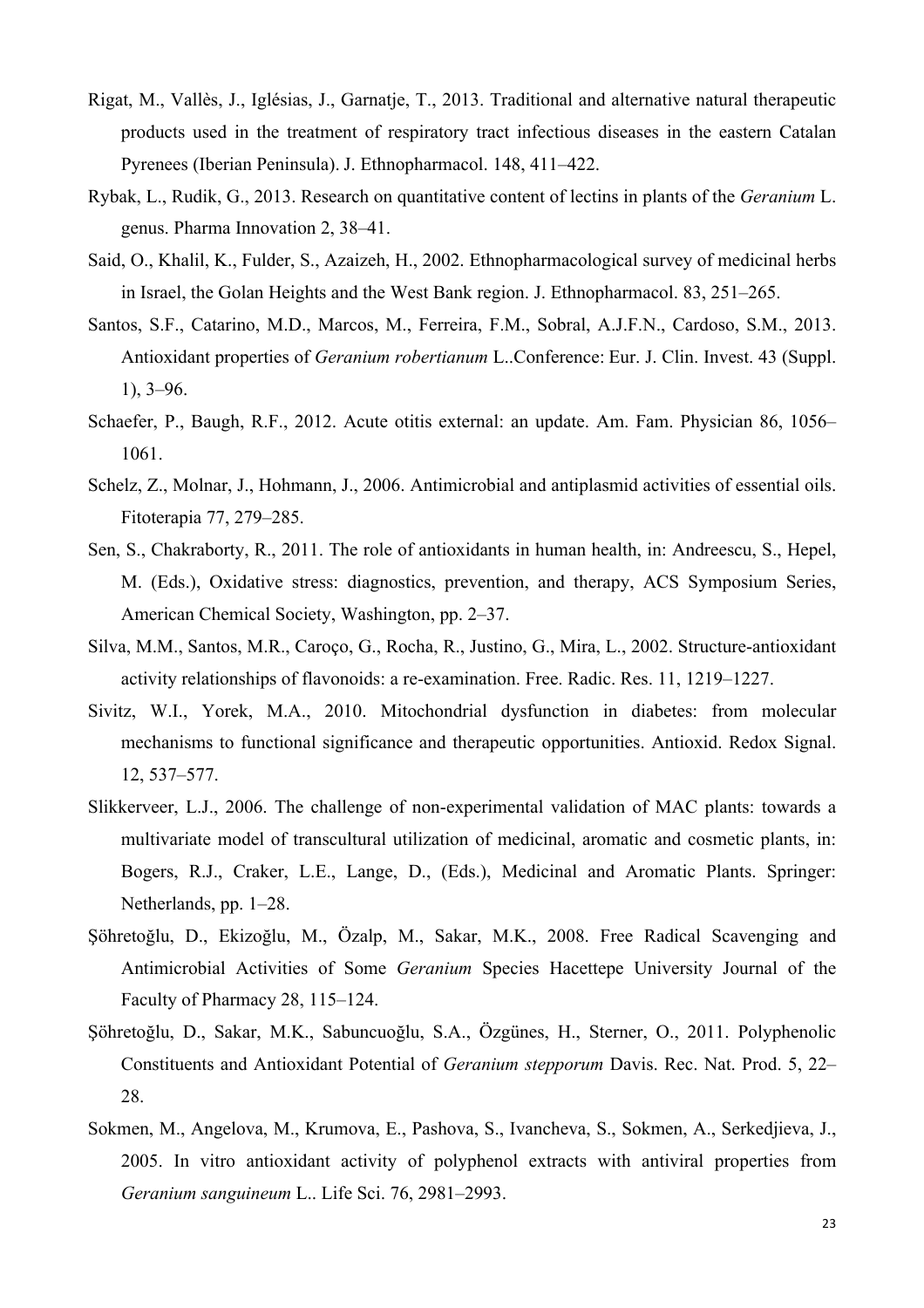Song, Ju-H., Kim, Shin-K., Chang, Kee-W., Han, Seong-K., Yi, Ho-K., Jeon, Jae-G., 2006. In vitro inhibitory effects of *Polygonum cuspidatum* on bacterial viability and virulence factors of *Streptococcus mutans* and *Streptococcus sobrinus*. Arch. Oral Biol. 51, 1131–1140.

Stafford, H.A., 1961. Distribution of tartaric acid in the Geraniaceae. Amer. Jour. Bot. 48, 699–701.

- Stratu, A., Cărbunaru, D.C., Murariu, A., Costică, N., 2011. Ecophysiological characteristics in species with medicinal value from Rediu forest (Botosani county), Analele stiintifice ale Universităţii "Al. I. Cuza" Iaşi Tomul LVII, fasc. 2, s. II a. Biologie vegetală, 71–78.
- Teixeira, E.Ho., Arruda, F.V.S., Nascimento, K.S., Carneiro, V.A., Nagano, C.S., Silva, B.R., Sampaio, A.H., Cavada, B.S., 2012. Biological Applications of Plants and Algae Lectins: An Overview, Carbohydrates - Comprehensive Studies on Glycobiology and Glycotechnology, Prof. Chuan-Fa Chang (Ed.), ISBN: 978-953-51-0864-1, InTech, DOI: 10.5772/50632.

Tofts, R.J., 2004. *Geranium robertianum* L.. J. Ecol. 92, 537–555.

- Tosun, F., Kizilay, Ç.A., Sener, B., Vural, M., 2005. The evaluation of plants from Turkey for *in vitro* antimycobacterial activity. Pharm. Biol. 43, 58–63.
- Tsai, Po-J., Tsai, Tzung-H., Ho, Su-C., 2007. In vitro inhibitory effects of rosemary extracts on growth and glucosyltransferase activity of *Streptococcus sobrinus*. Food Chem. 105, 311–316.
- Verma, S., Singh, A., Mishra, A., 2013. Gallic acid: molecular rival of cancer. Environ. Toxicol. Phar. 35, 473–485.
- WHO, 1999. Monographs on selected medicinal plants. Vol. 1. World Health Organization, Geneva.
- WHO, 2002. Drug information. Herbal medicines. Vol. 16. World Health Organization, Geneva.
- WHO, 2010. WHO monographs on medicinal plants commonly used in the Newly Independent States (NIS). World Health Organization, Geneva.
- Zhang, H.M., Zhao, L., Li, H., Xu, H., Chen, W.-W., Tao, L., 2014. Research progress on the anticarcinogenic actions and mechanisms of ellagic acid. Cancer Biol. Med. 11, 92–100.
- Zhao, M. T., 2014. Caracterisations chimiques et biologiques d'extraits de plantes aromatiques et medicinales oubliees ou sousutilisees de Midi-Pyrenees (France) et Chongqing (Chine). PhD Thesis, Institut National Polytechnique de Toulouse (INP Toulouse), Université de Toulouse.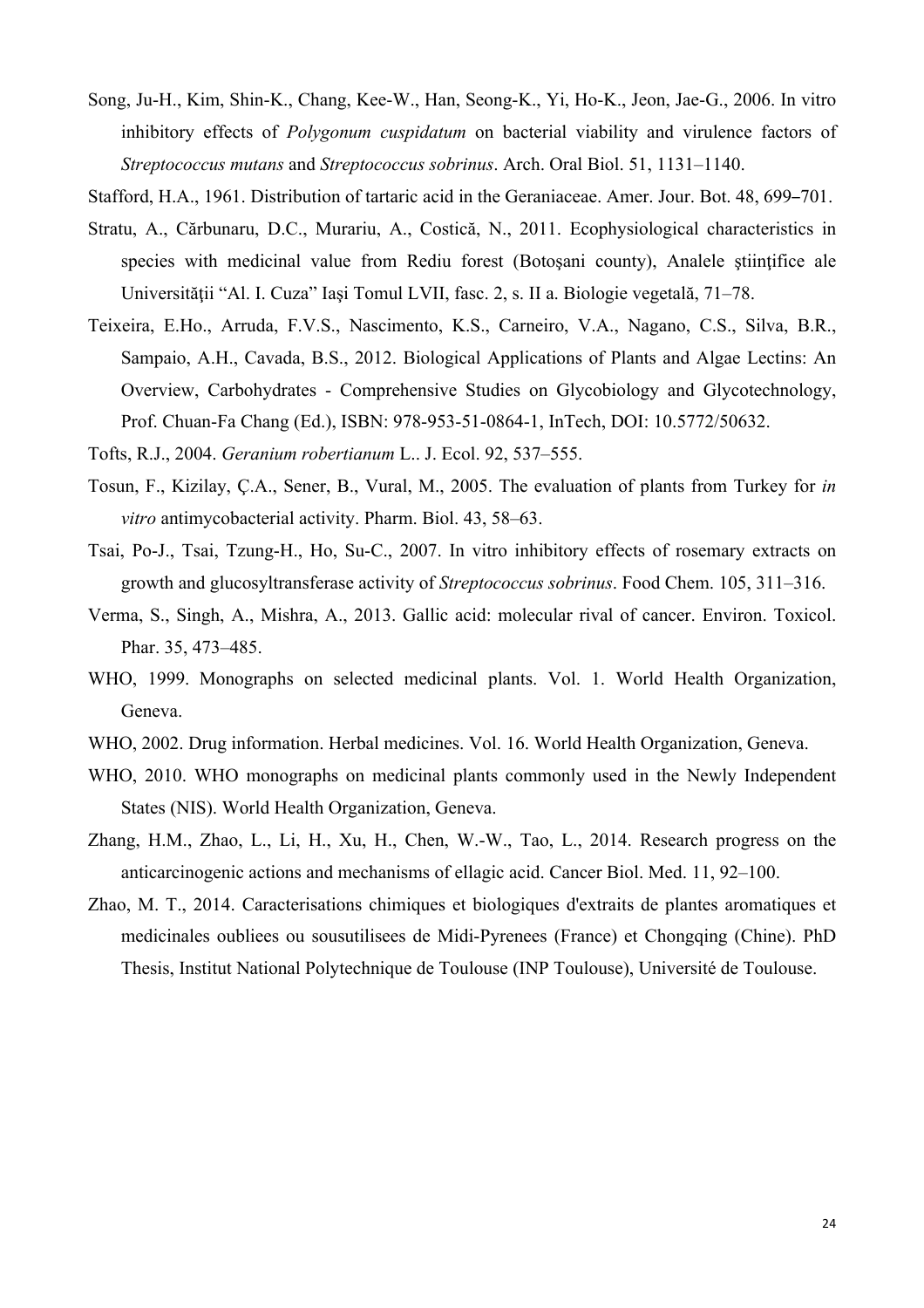## **Figure Captions:**

**Figure 1.** Chemical structure of Geraniin (**3**).

- **Figure 2.** Phenolic acids found in *Geranium robertianum* L. extracts.
- **Figure 3.** Some flanovoids and flavonoid glycosides found in extracts of *Geranium robertianum* L..
- **Figure 4.** Some of the major compounds found in the essential oils of *Geranium robertianum* L..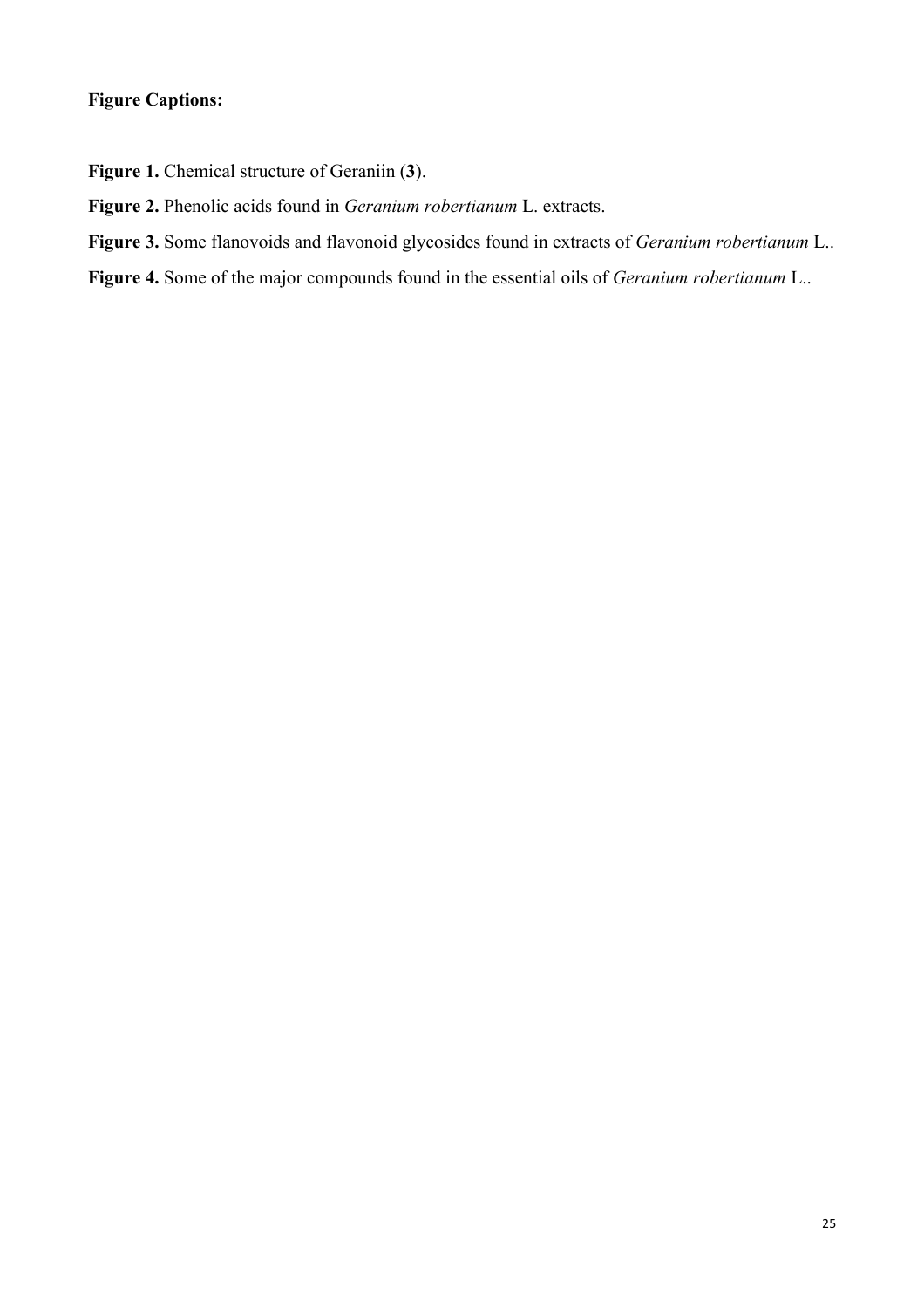# **Scheme Captions:**

**Scheme 1:** Ellagic acid from the hydrolysis of ellagitannins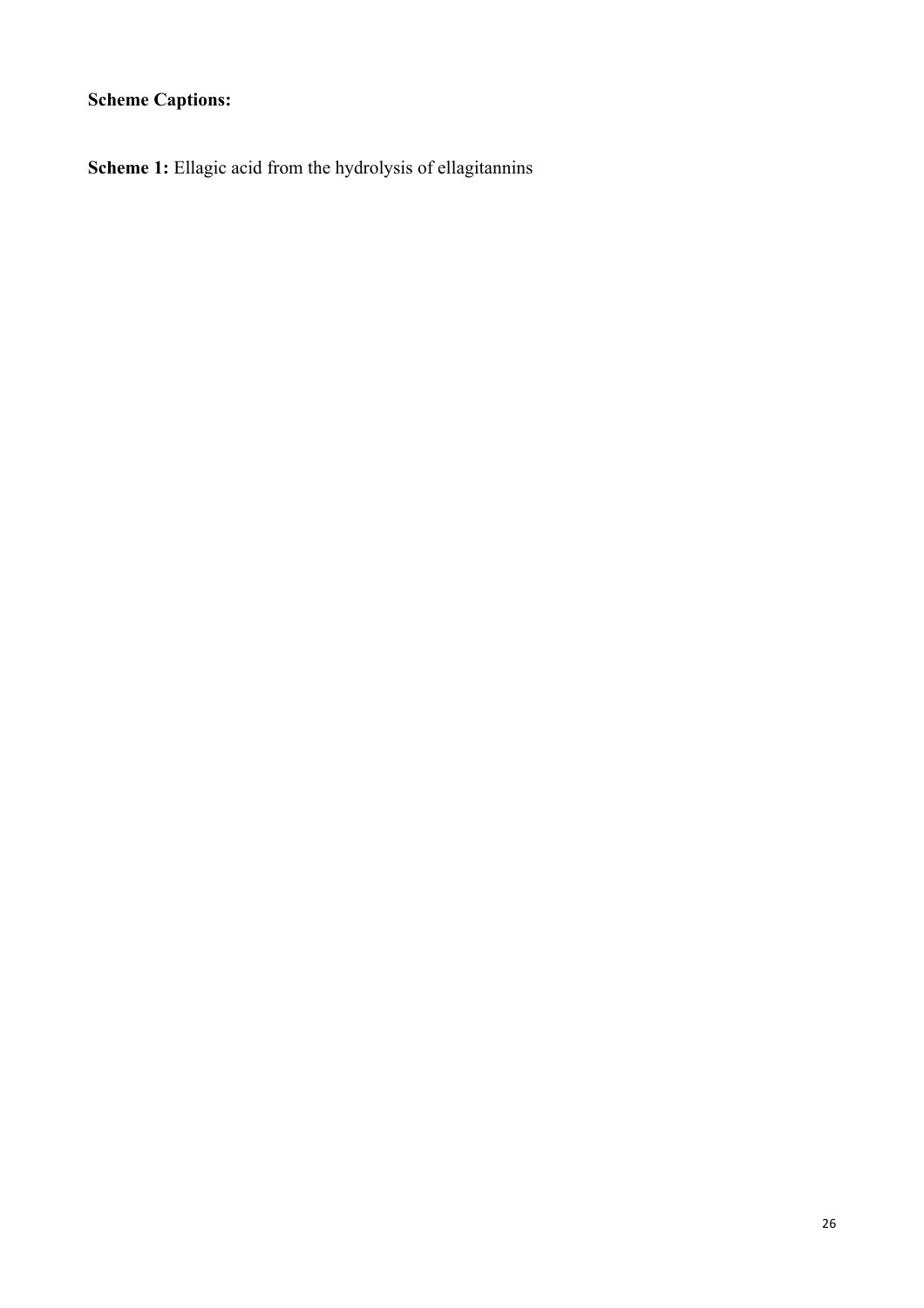| Part used           | Mode of administration<br>(preparation)     | Popular uses/therapeutic properties                                                                                                                                                                                                                     | References                                                                                                                                             |
|---------------------|---------------------------------------------|---------------------------------------------------------------------------------------------------------------------------------------------------------------------------------------------------------------------------------------------------------|--------------------------------------------------------------------------------------------------------------------------------------------------------|
| Flowers             | Oral (infusion)                             | Gripes, headaches, stomach<br>problems, liver problems                                                                                                                                                                                                  | Ribeiro et al. (2000)                                                                                                                                  |
|                     | Gargle (maceration)                         | Tonsillitis                                                                                                                                                                                                                                             | Ribeiro et al. (2000)                                                                                                                                  |
| Flowers and         | Oral (infusion)                             | Diarrhea                                                                                                                                                                                                                                                | Ribeiro et al. (2000)                                                                                                                                  |
| leaves              | Rubbing (decoction <sup>a</sup> )           | Rheumatic                                                                                                                                                                                                                                               | Marc et al. (2008)                                                                                                                                     |
| Leaves              | Oral (infusion/decoction)                   | Prevention of cancer, diabetes,<br>astringent                                                                                                                                                                                                           | Ferreira et al. (2010), Loi et al.<br>(2004), Ribeiro et al. (2000)                                                                                    |
|                     | Mouthwashes/gargles<br>(infusion/decoction) | Oropharyngeal inflammation                                                                                                                                                                                                                              | Gruenwald et al. (2000)                                                                                                                                |
|                     |                                             | Topical (infusion/decoction) Poorly healing wounds, mosquito<br>bites                                                                                                                                                                                   | Gruenwald et al. (2000), Loi et al.<br>(2004)                                                                                                          |
| Aerial parts        | Oral (decoction/infusion)                   | Diabetes, diarrhea, gastritis, gout,<br>gallbladder inflammation, kidney<br>inflammation, liver problems,<br>bladder inflammation, calculosis,<br>sinuses diseases, nose bleeding,<br>sciatica, tonic, hypertension,<br>diuretic, cancer, antispasmodic | Bnouham et al. (2002), Cunha et al.<br>(2012), Gruenwald et al. (2000),<br>Menkovic et al. (2011), Neto and<br>Simões (2007), Ribeiro et al.<br>(2000) |
|                     | Poultice                                    | Antipneumonic                                                                                                                                                                                                                                           | Rigat et al. (2013)                                                                                                                                    |
|                     | Gargle                                      | Sore throat                                                                                                                                                                                                                                             | Rigat et al. (2013)                                                                                                                                    |
|                     |                                             | Topical (infusion/decoction) Poorly healing wounds, mild rashes,<br>osteoarticular diseases, parasitosis<br>of the scalp, oropharyngeal<br>inflammation                                                                                                 | Cunha et al. (2012), Guarrera<br>(1999), Menkovic et al. (2011),<br>Neto and Simões (2007)                                                             |
|                     | Topical (liniment)                          | Labial herpes                                                                                                                                                                                                                                           | Rigat et al. (2007)                                                                                                                                    |
|                     | Compress (decoction)                        | Sciatica                                                                                                                                                                                                                                                | Marc et al. (2008)                                                                                                                                     |
| Leaves and<br>roots | Oral (decoction)                            | Cholesterol                                                                                                                                                                                                                                             | Said et al. (2002)                                                                                                                                     |
| Whole plant         | Topical (decoction)                         | Ovine, cattle and horses scab                                                                                                                                                                                                                           | Menale and Muoio (2014)                                                                                                                                |
| (Oleoresin)         |                                             | <sup>a</sup> In association with Ranunculus sp. (aerial parts), Juglans regia L. (leaves), Origanum syriacum L., Pinus pinea L.<br>olive<br>and                                                                                                         | oil.                                                                                                                                                   |

Table 1 Medicinal uses of *Geranium robertianum* L. and common modes of administration.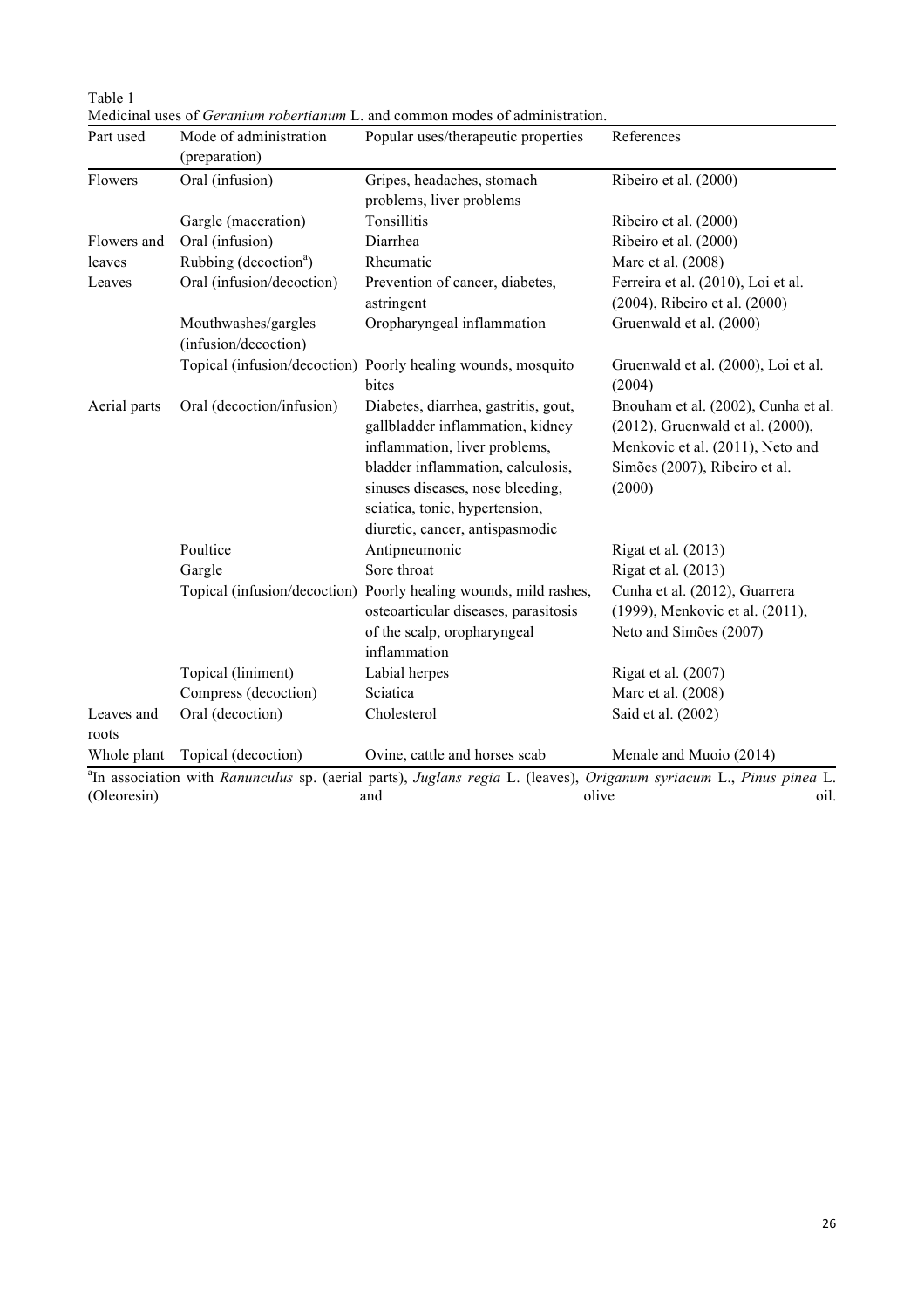Table 2 Composition of extracts of *Geranium robertianum* L.

| Part used                        | Extract                         | Component                                   | Quantity            | Method of                      | Reference             |
|----------------------------------|---------------------------------|---------------------------------------------|---------------------|--------------------------------|-----------------------|
|                                  |                                 |                                             |                     | analysis                       |                       |
| Leaves <sup>a</sup>              | H <sub>2</sub> O                | Ellagic acid                                | 744.15 <sup>h</sup> | HPLC-PDA                       | Neagu et al. (2013)   |
|                                  |                                 | Quercetin-3-O-rutinoside                    | $1.73^h$            |                                |                       |
|                                  |                                 | Luteolin                                    | $3.56^h$            |                                |                       |
|                                  |                                 | Kaempferol                                  | 1.86 <sup>h</sup>   |                                |                       |
|                                  |                                 | Gallic acid                                 | $978.86^{h}$        |                                |                       |
| Leaves <sup>a</sup>              | H <sub>2</sub> O                | Chlorogenic acid                            |                     | HPLC-PDA-ESI-MS                | Santos et al. (2013)  |
|                                  |                                 | Ellagic acid                                |                     |                                |                       |
|                                  |                                 | Quercetin                                   |                     |                                |                       |
|                                  |                                 | Homoeriodictyol                             |                     |                                |                       |
|                                  |                                 | Kaempferol                                  |                     |                                |                       |
| Leaves <sup>b</sup>              | $Me2CO/H2O$ Geraniin<br>(50/50) |                                             | $9.8^{i}$           | HPLC-UV                        | Okuda et al. (1980)   |
| Leaves <sup>a</sup>              | 2 N aq. HCl Kaempferol          |                                             |                     | Paper chromatography           | Bate-Smith (1962)     |
|                                  |                                 | Quercetin                                   |                     |                                |                       |
|                                  |                                 | Ellagic acid                                |                     |                                |                       |
|                                  |                                 | Caffeic acid                                |                     |                                |                       |
|                                  |                                 | Ferulic acid                                |                     |                                |                       |
| Aerial parts <sup>a</sup> $H_2O$ |                                 | Lutein                                      | $92.3^h$            | <b>HPLC-PDA</b>                | Loranty et al. (2010) |
| Aerial parts <sup>a</sup> MeOH   |                                 | Quercetin-3-O-glucoside                     |                     | UV-Vis, <sup>1</sup> H-NMR, DC | Kartnig and Bucar-    |
|                                  |                                 | Quercetin-3-O-                              |                     |                                | <b>Stachel (1991)</b> |
|                                  |                                 | rhamnogalactoside                           |                     |                                |                       |
|                                  |                                 | Quercetin-3-O-rhamnoside                    |                     |                                |                       |
|                                  |                                 | Quercetin-3-O-rutinoside                    |                     |                                |                       |
|                                  |                                 | Quercetin-4'-O-glucoside                    |                     |                                |                       |
|                                  |                                 | Quercetin-7-O-glucoside                     |                     |                                |                       |
|                                  |                                 | Quercetin-3-O-galactoside                   |                     |                                |                       |
|                                  |                                 | Kaempferol-3-O-glucoside<br>Kaempferol-3-O- |                     |                                |                       |
|                                  |                                 | rhamnogalactoside                           |                     |                                |                       |
|                                  |                                 | Kaempferol-3-O-rutinoside                   |                     |                                |                       |
| Aerial parts <sup>c</sup> AcOEt  |                                 | Quercetin-3-O-galactoside                   |                     | UV, IR, m.p.                   | Kobakhidze            |
|                                  |                                 | Quercetin                                   |                     |                                | and Alaniya (2004)    |
|                                  |                                 | Kaempferol                                  |                     |                                |                       |
|                                  |                                 | Ellagic acid                                |                     |                                |                       |
|                                  |                                 | Caffeic acid                                |                     |                                |                       |
|                                  |                                 | Gallic acid                                 |                     |                                |                       |
| Whole plant <sup>a</sup> $H_2O$  |                                 | Quercetin-3-O-rutinoside                    |                     | HPLC-PDA                       | Paun et al. (2011)    |
|                                  |                                 | Quercetin                                   |                     |                                |                       |
|                                  |                                 | Kaempferol                                  |                     |                                |                       |
|                                  |                                 | $p$ -Coumaric acid                          |                     |                                |                       |
|                                  |                                 | Caffeic acid                                |                     |                                |                       |
|                                  |                                 | Ferulic acid                                |                     |                                |                       |
| Whole plant <sup>a</sup> $H_2O$  |                                 | Quercetin-3-O-rutinoside                    | $2.67^h$            | RP-HPLC-PDA                    | Paun et al. (2012)    |
|                                  |                                 | Quercetin                                   | $4.83^h$            |                                |                       |
|                                  |                                 | $p$ -coumaric acid                          | $0.77^{\rm h}$      |                                |                       |
|                                  |                                 | Caffeic acid                                | $8.18^{h}$          |                                |                       |
|                                  |                                 | Ferulic acid                                | $1.18^{h}$          |                                |                       |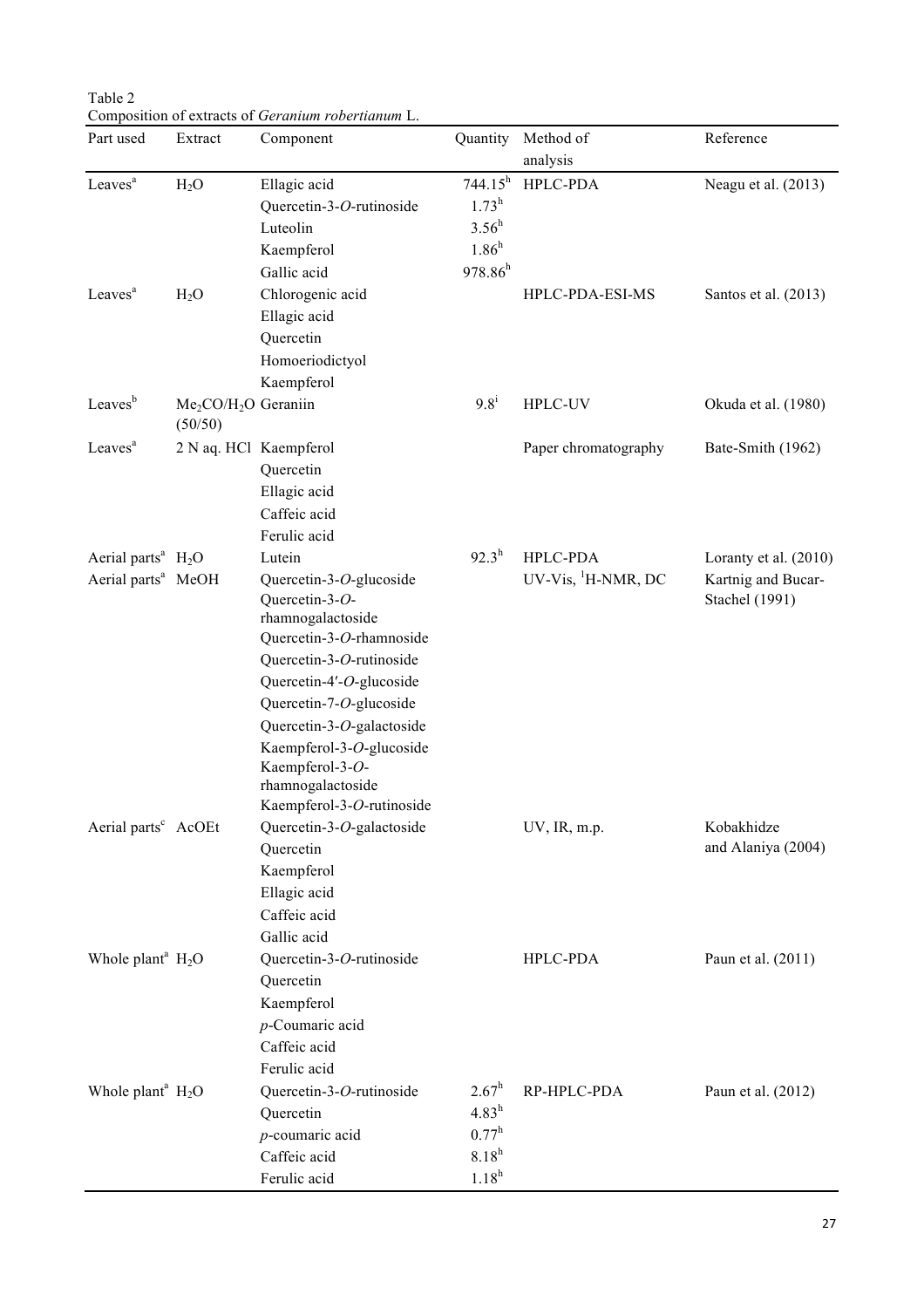| Table 2 (Continued)                                      |                                   |                                                                                                                                                                                                                                                                                                            |                                                                                                             |                             |                                 |
|----------------------------------------------------------|-----------------------------------|------------------------------------------------------------------------------------------------------------------------------------------------------------------------------------------------------------------------------------------------------------------------------------------------------------|-------------------------------------------------------------------------------------------------------------|-----------------------------|---------------------------------|
| Part used                                                | Extract                           | Content/Component                                                                                                                                                                                                                                                                                          | Quantity                                                                                                    | Method of<br>analysis       | Reference                       |
| Whole plant <sup>a</sup> $H_2O$                          |                                   | Ellagic acid<br>Gallic acid<br>Quercetin-3-O-rutinoside<br>Luteolin<br>Kaempferol                                                                                                                                                                                                                          | $900.13^h$<br>$1070.78^{h}$<br>$23.83^{h}$<br>4.03 <sup>h</sup><br>1.96 <sup>h</sup>                        | HPLC-PDA-MS                 | Paun et al. (2014)              |
| Whole plant <sup>d</sup> $H_2O$                          |                                   | Geraniin                                                                                                                                                                                                                                                                                                   |                                                                                                             | UHPLC-PDA-MS/MS             | Piwowarski et al.<br>(2014)     |
| Whole plant <sup>e</sup> EtOH/H <sub>2</sub> O           | (50/50)                           | Quercetin-3-O-rutinoside<br>Quercetin<br>Kaempferol<br>$p$ -coumaric acid<br>Caffeic acid<br>Ferulic acid                                                                                                                                                                                                  | $38.95^h$<br>$54.60^h$<br>$284.57^h$<br>$9.22^h$<br>$20.18^{h}$<br>11.00 <sup>h</sup>                       | RP-HPLC-PDA                 | Paun et al. (2012)              |
| Whole<br>plant <sup>f</sup>                              | EtOH/H <sub>2</sub> O<br>(50/50)  | Quercetin-3-O-galactoside<br>Ellagic acid<br>Quercetin-3-O-glucoside<br>Quercetin-3-O-rutinoside<br>Quercetin<br>Kaempferol<br>Caftaric acid                                                                                                                                                               | $36.4^{h}$<br>$75997.6^h$<br>494.9 <sup>h</sup><br>$722.3^{h}$<br>$839.2^{h}$<br>$1434.3^{h}$<br>$1669.2^h$ | <b>HPLC-UV</b>              | Fodorea et al. (2005)           |
| Whole<br>Plant <sup>g</sup>                              | MeOH                              | Kaempferol<br>Kaempferol 3-methyl ether<br>Kaempferol 4'-methyl ether<br>Kaempferol 3,7,4'-trimethyl<br>ether<br>Quercetin 3,7-dimethyl ether<br>Quercetin 3,3'-dimethyl ether<br>Quercetin 3,7,3'-trimethyl<br>ether<br>Kaempferol-3-O-rhamnoside<br>Quercetin-3-O-rhamnoside<br>Quercetin-3-O-rutinoside |                                                                                                             | Chromatography <sup>h</sup> | Ivancheva and<br>Petrova (2000) |
| Whole<br>Plant <sup>f</sup>                              | MeOH/<br>2 M aq. HCl Ellagic acid | Caffeic acid<br>Quercetin<br>Kaempferol<br>Caftaric acid                                                                                                                                                                                                                                                   | $66.2^h$<br>$105506.5^{h}$<br>$2034.5^h$<br>$2318.0^{h}$<br>$474.1^h$                                       | HPLC-UV                     | Fodorea et al. (2005)           |
| Commercial EtOH/H <sub>2</sub> O<br>extract <sup>a</sup> | (50/50)                           | Acetovanillone<br>Gallic acid 3,5-dimethyl ether<br>3',4'-Dimethoxyflavone<br>Homoeriodictyol<br>Ferulic acid methyl ester<br>Ferulic acid ethyl ester<br>Kaempferol                                                                                                                                       |                                                                                                             | ESI-MS/MS,<br>SPE/LC-PDA    | Amaral et al. (2009)            |

<sup>a</sup> Unspecified origin. <sup>b</sup> Plant native from Japan. <sup>c</sup> Plant native from Georgia. <sup>d</sup> Plant native from Poland. <sup>e</sup> Plant native from Romania. <sup>f</sup> Presumably whole plant, native from Romania. <sup>g</sup> Presumably whole plant, native from Bulgaria. <sup>h</sup> µg/g dw. <sup>i %</sup> dry leaves. <sup>j</sup> Technique not specified. CD - Circular dichroism. Dw - dry weight. ESI-MS/MS - Electrospray ionization tandem mass spectrometry. <sup>1</sup>H-NMR - Proton Nuclear Magnetic Resonance. HPLC-PDA - Highperformance liquid chromatography -photodiode array detection. HPLC-PDA-ESI-MS - HPLC-PDA-electrospray ionization-mass spectrometry. HPLC-PDA-MS - HPLC-PDA-mass spectrometry. HPLC-UV - HPLC-utraviolet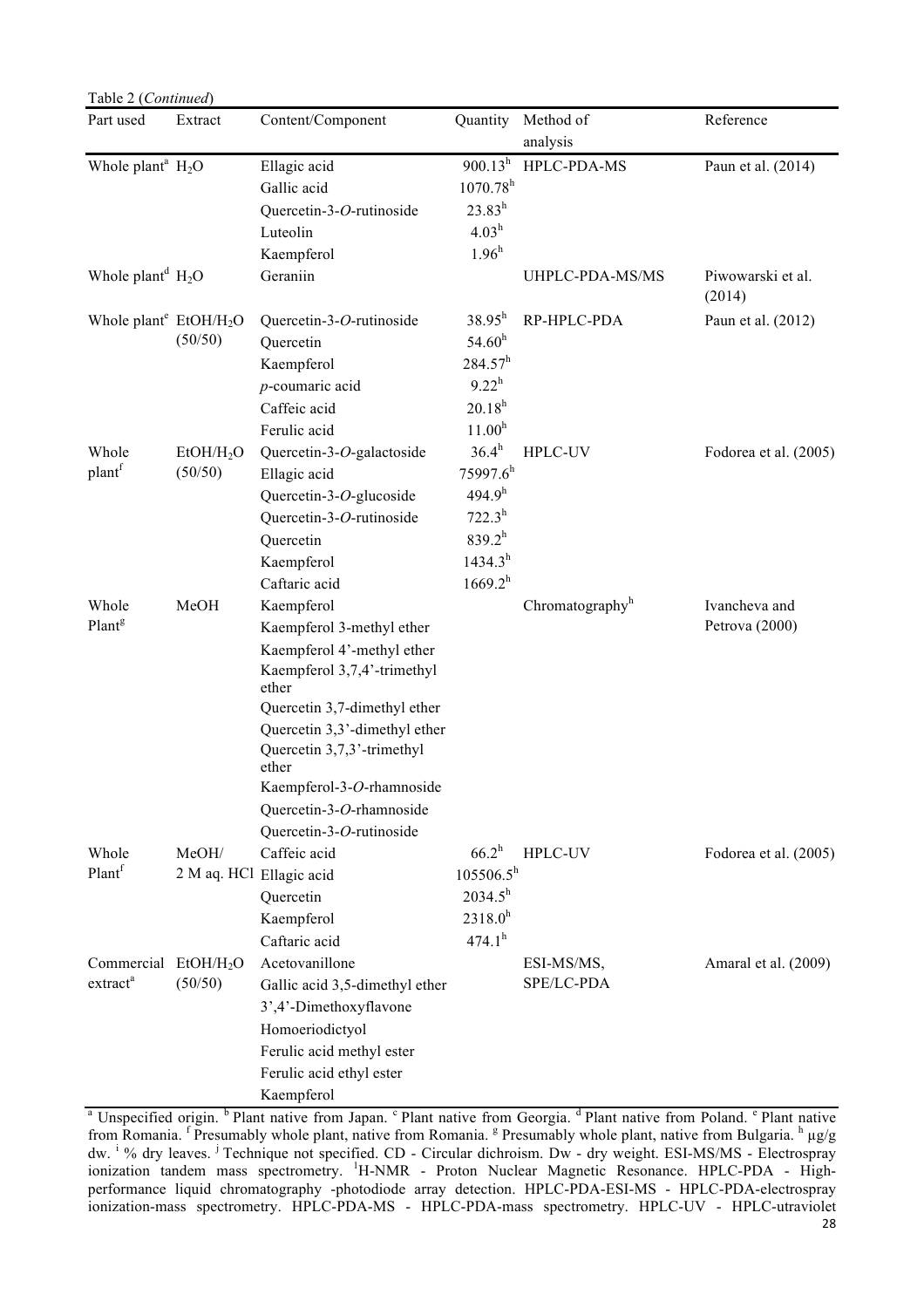detection. IR - Infrared. . m.p. - Melting point. RP-HPLC-PDA - Reversed phase-HPLC-PDA. SPE/LC-PDA - Solid phase extraction/liquid chromatography-PDA. UHPLC-PDA-MS/MS - Ultra-HPLC-PDA-tandem mass spectrometry. UV - Ultraviolet. UV-Vis - Ultraviolet-Visible.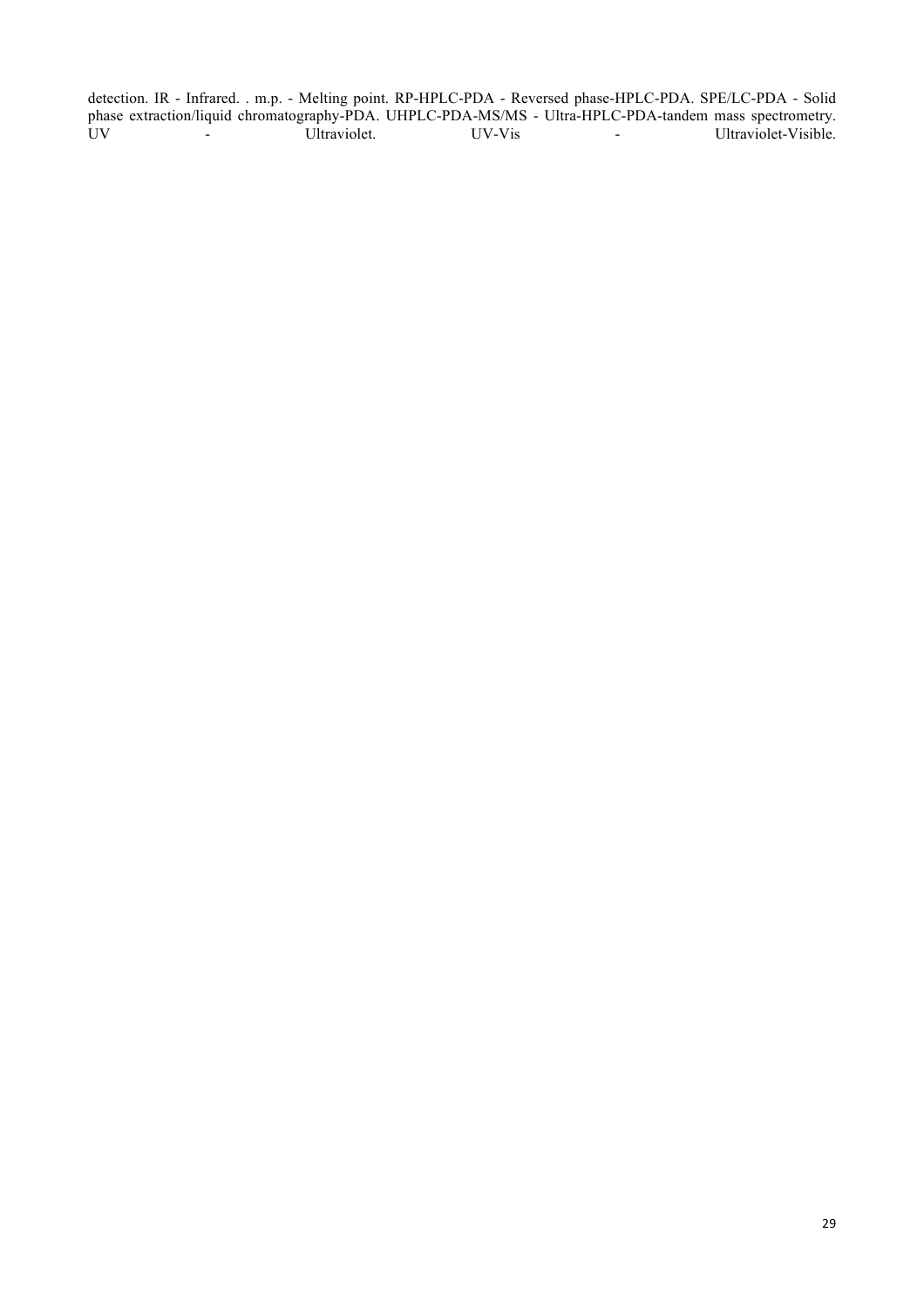Table 3 Content of metal elements in *Geranium robertianum* L*.* extracts.

| Extract                                                                                                                          |    | Content of element, $mg L^{-1}$ |    |                                                                                                    |    |    |           |  |  |  |
|----------------------------------------------------------------------------------------------------------------------------------|----|---------------------------------|----|----------------------------------------------------------------------------------------------------|----|----|-----------|--|--|--|
|                                                                                                                                  | Ċа | Mg                              | Mn | Zn                                                                                                 | Fe | Ni | Pb        |  |  |  |
| H <sub>2</sub> O                                                                                                                 |    |                                 |    | $0.935 \pm 0.08$ $10.4 \pm 0.3$ $0.893 \pm 0.07$ $0.071 \pm 0.006$ $3.2 \pm 0.1$ $0.051 \pm 0.003$ |    |    | $\leq$ DL |  |  |  |
| EtOH/H <sub>2</sub> O (50/50) $0.927 \pm 0.08$ $9.78 \pm 0.7$ $0.819 \pm 0.07$ $0.069 \pm 0.006$ $1.8 \pm 0.1$ $0.047 \pm 0.003$ |    |                                 |    |                                                                                                    |    |    | $\leq$ DL |  |  |  |
| DL - detection limit.                                                                                                            |    |                                 |    |                                                                                                    |    |    |           |  |  |  |

30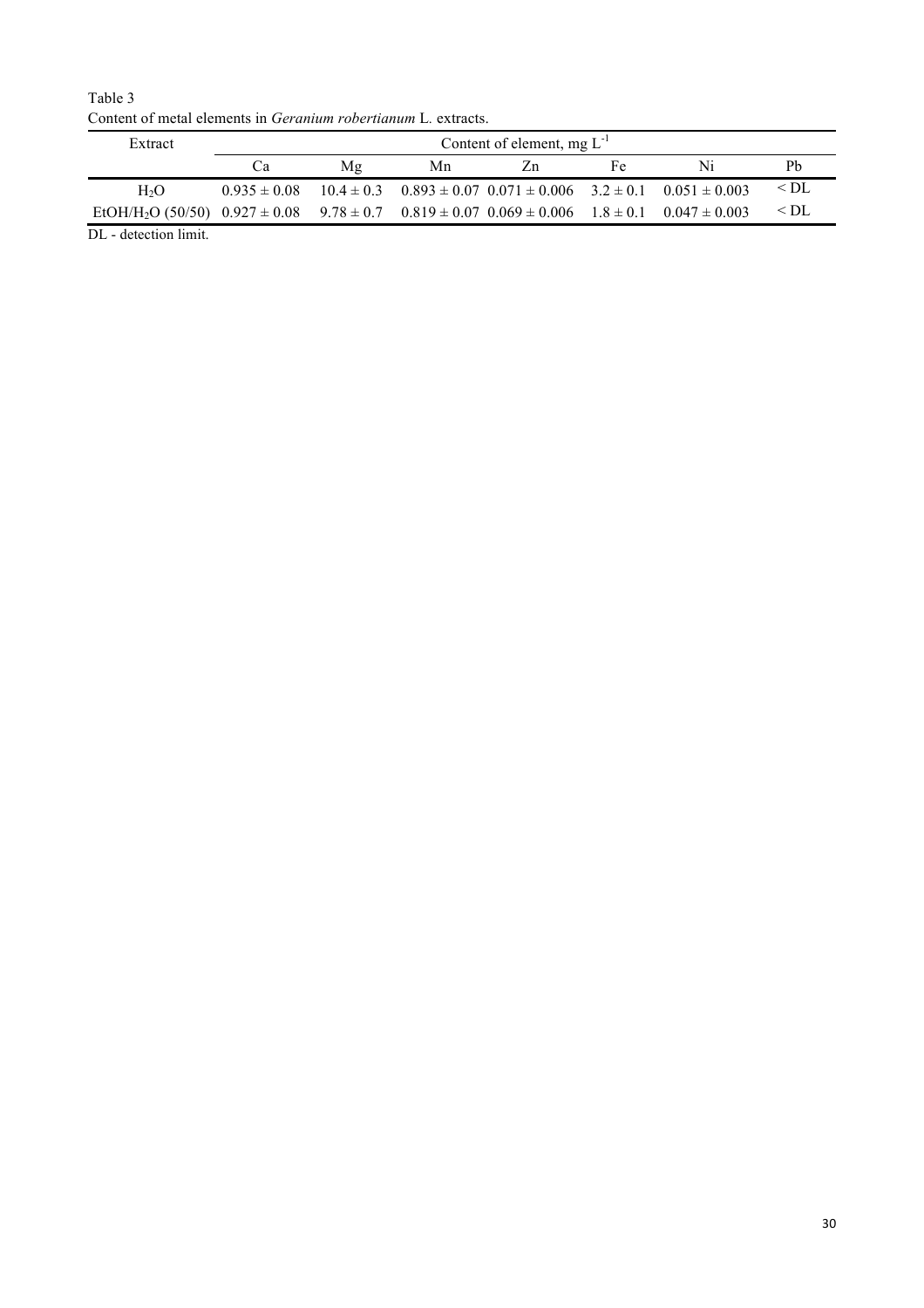| Table 4 |                                                                            |  |  |  |
|---------|----------------------------------------------------------------------------|--|--|--|
|         | Percentage composition of essential oils of <i>Geranium robertianum</i> L. |  |  |  |

| Component                                    |                              |                              | Percentage     |                          | Component                       |                              | Percentage               |                        |                              |
|----------------------------------------------|------------------------------|------------------------------|----------------|--------------------------|---------------------------------|------------------------------|--------------------------|------------------------|------------------------------|
|                                              | A                            | B                            | $\mathcal{C}$  | D                        |                                 | A                            | $\, {\bf B}$             | $\mathcal{C}$          | D                            |
| Fatty acids and fatty acid derived compounds |                              |                              |                |                          | Octadecanoic acid               | $\frac{1}{2}$                | $\blacksquare$           | 0.9                    | 0.8                          |
| 2-Butylfuran                                 |                              |                              | 0.1            | $\frac{1}{2}$            | 1-Octadecanol                   |                              | $\blacksquare$           | $\blacksquare$         | 0.3                          |
| $(2E, 4Z)$ -Decadienal                       | $\blacksquare$               | 0.1                          | $\blacksquare$ | $\overline{\phantom{0}}$ | (Z)-9-Octadecenoic acid         |                              | $\blacksquare$           | 0.6                    | 0.6                          |
| Decanal                                      | 0.3                          | 0.1                          | 0.1            | $\blacksquare$           | Octanal                         | $\blacksquare$               | $\blacksquare$           | 0.1                    | $\blacksquare$               |
| Decane                                       | $\overline{a}$               | $\bar{\phantom{a}}$          | tr             | $\blacksquare$           | Octanoic acid                   |                              | $\blacksquare$           | 0.1                    | tr                           |
| Decanoic acid                                | $\qquad \qquad \blacksquare$ | 0.1                          | 0.6            | tr                       | 1-Octanol                       |                              | $\blacksquare$           | 0.8                    | $\qquad \qquad \blacksquare$ |
| 3,4-Dimethyl-5-pentyl-2(                     |                              |                              | $\blacksquare$ | tr                       | $(E)$ -2-Octenal                |                              | $\blacksquare$           | tr                     | $\qquad \qquad \blacksquare$ |
| 5H)-furanone <sup>a</sup>                    |                              |                              |                |                          | Octyl formate                   |                              | $\blacksquare$           | 0.1                    |                              |
| Docosanal                                    |                              | $\overline{\phantom{0}}$     | 0.1            | $\blacksquare$           | $\gamma$ -Palmitolactone        |                              | $\blacksquare$           | 0.4                    | 0.4                          |
| Docosane                                     |                              | $\blacksquare$               | 0.3            | tr                       | Pentacosane                     |                              | $\blacksquare$           | 1.3                    | 28.5                         |
| 1-Docosanol                                  |                              | $\blacksquare$               | tr             | $\blacksquare$           | Pentadecanal                    | $\blacksquare$               | $\blacksquare$           | 0.8                    | tr                           |
| Dodecanal                                    | $\blacksquare$               | 0.1                          | 0.1            | $\blacksquare$           | Pentadecane                     | 0.1                          | $\blacksquare$           | 0.7                    | tr                           |
| Dodecanoic acid                              | $\blacksquare$               | 10.3                         | 1.0            | 0.5                      | Pentadecanoic acid              |                              | $\blacksquare$           | 1.8                    | 2.3                          |
| 1-Dodecanol                                  | 0.1                          | 1.5                          | 0.1            | tr                       | 1-Pentadecanol                  |                              | $\blacksquare$           | 0.8                    | tr                           |
| Eicosanal                                    | $\overline{a}$               | $\frac{1}{2}$                | 0.1            | $\blacksquare$           | $(E)$ -2-Pentenal               | $\qquad \qquad \blacksquare$ | $\overline{\phantom{a}}$ | tr                     |                              |
| Eicosane                                     |                              | $\blacksquare$               | 0.7            | tr                       | $(Z)$ -2-Pentenol               |                              | $\overline{a}$           | tr                     |                              |
| 1-Eicosanol                                  |                              | $\blacksquare$               | tr             | tr                       | 2-Pentylfuran                   | tr                           | $\blacksquare$           | tr                     | tr                           |
| Ethyl hexadecanoate                          |                              | $\blacksquare$               | 0.4            | $\blacksquare$           | Tetracosane                     | $\blacksquare$               | $\blacksquare$           | 0.9                    | 8.9                          |
| Heneicosanal                                 |                              | $\blacksquare$               | tr             | $\blacksquare$           | $\gamma$ -Tetradecalactone      |                              | $\overline{\phantom{a}}$ | $\frac{1}{2}$          | tr                           |
| Heneicosane                                  |                              | $\blacksquare$               | 3.9            | 0.5                      | Tetradecanal                    | $\blacksquare$               | $\blacksquare$           | 0.3                    | tr                           |
| Heptadecane                                  | 0.3                          | $\blacksquare$               | 0.3            | tr                       | Tetradecane                     | tr                           | $\blacksquare$           | 0.4                    | $\blacksquare$               |
| Heptadecanoic acid                           | $\overline{a}$               | $\blacksquare$               | 0.3            | 0.6                      | Tetradecanoic acid              | $\frac{1}{2}$                | 7.0                      | 3.4                    | 2.4                          |
| Heptanal                                     |                              | $\qquad \qquad \blacksquare$ | tr             | tr                       | 1-Tetradecanol                  | 0.6                          | $\blacksquare$           | 0.9                    | 0.6                          |
| Heptanoic acid                               |                              | $\blacksquare$               | tr             | tr                       | $(E)$ -2-Tetradecen-1-ol        | ä,                           | $\blacksquare$           | 0.2                    | $\overline{a}$               |
| Hexadecanal                                  |                              | $\blacksquare$               | $\blacksquare$ | tr                       | Tricosane                       | $\blacksquare$               | $\blacksquare$           | 4.8                    | 0.7                          |
| Hexadecane                                   | 0.2                          | $\blacksquare$               | 0.3            | tr                       | Tridecanal                      |                              | $\blacksquare$           | tr                     | tr                           |
| Hexadecanoic acid                            | $\blacksquare$               | 33.4                         | 16.6           | 45.3                     | Tridecane                       | $\blacksquare$               | $\tilde{\phantom{a}}$    | 0.1                    | $\blacksquare$               |
| 1-Hexadecanol                                | 0.9                          | $\blacksquare$               | tr             | tr                       | 1-Tridecanol                    | 0.3                          | $\blacksquare$           | 0.3                    | tr                           |
| Hexanal                                      |                              | $\qquad \qquad \blacksquare$ | 0.1            | tr                       | 2-Tridecanone                   |                              | $\overline{\phantom{a}}$ | 0.1                    | tr                           |
| Hexanoic acid                                |                              |                              | 0.3            | $\mathop{\mathrm{tr}}$   | Undecanal                       |                              |                          | 0.3                    |                              |
| 1-Hexanol                                    |                              |                              | 0.1            | $\blacksquare$           | Undecanoic acid                 |                              |                          | 0.2                    |                              |
| $(E)$ -2-Hexen-1-ol                          |                              | $\overline{\phantom{0}}$     | tr             | $\overline{\phantom{0}}$ | 1-Undecanol                     |                              |                          | $\mathop{\mathrm{tr}}$ |                              |
| $(Z)$ -3-Hexen-1-ol                          |                              |                              | 0.1            | Ξ.                       |                                 |                              |                          |                        |                              |
| $(E)$ -2-Hexenoic acid                       |                              |                              | 0.3            | $\blacksquare$           | Hemiterpenoids                  |                              |                          |                        |                              |
| $(Z)$ -3-Hexenyl formate                     |                              |                              | tr             | $\blacksquare$           | 3-Methyl-2-butenal              |                              |                          | 0.1                    |                              |
| Methyl hexadecanoate                         |                              |                              | 0.4            | 0.6                      | $(E)$ -2-Methyl-2-butenoic acid |                              |                          | $\mathop{\mathrm{tr}}$ |                              |
| Methyl tetradecanoate                        |                              |                              | $\blacksquare$ | 0.4                      |                                 |                              |                          |                        |                              |
| 3-Methyl-2-hexanone                          |                              |                              | 0.2            | tr                       | Monoterpenoids                  |                              |                          |                        |                              |
| Nonadecane                                   |                              |                              | 0.7            | tr                       | Borneol                         | 0.1                          |                          | 1.0                    |                              |
| Nonanal                                      |                              | $\qquad \qquad \blacksquare$ | 0.4            | $\blacksquare$           | Borneol isomer                  | 0.4                          |                          |                        |                              |
| Nonanoic acid                                |                              | 0.1                          | 0.8            | tr                       | Bornyl acetate                  | L,                           | $\blacksquare$           | 0.1                    |                              |
| 1-Nonanol                                    |                              | 0.1                          | $\blacksquare$ |                          | Bornyl formate                  | -                            |                          | 0.2                    |                              |
| $(Z)$ -2-Nonenal                             |                              | $\blacksquare$               | tr             | $\blacksquare$           | Camphene                        | 0.2                          |                          | -                      |                              |
| $(Z,Z)$ -9,12-Octadecadienoic                |                              | 3.7                          |                |                          | 6-Camphenone                    | 0.1                          |                          | ÷,                     |                              |
| acid                                         |                              |                              |                |                          | Camphor                         | $\qquad \qquad \blacksquare$ |                          | 0.1                    |                              |
| Octadecanal                                  |                              |                              | tr             | $\blacksquare$           | $\Delta^3$ -Carene              | 0.2                          |                          | $\overline{a}$         |                              |
| Octadecane                                   |                              |                              | 0.4            | tr                       | Carvacrol                       | $\blacksquare$               | $\blacksquare$           | tr                     |                              |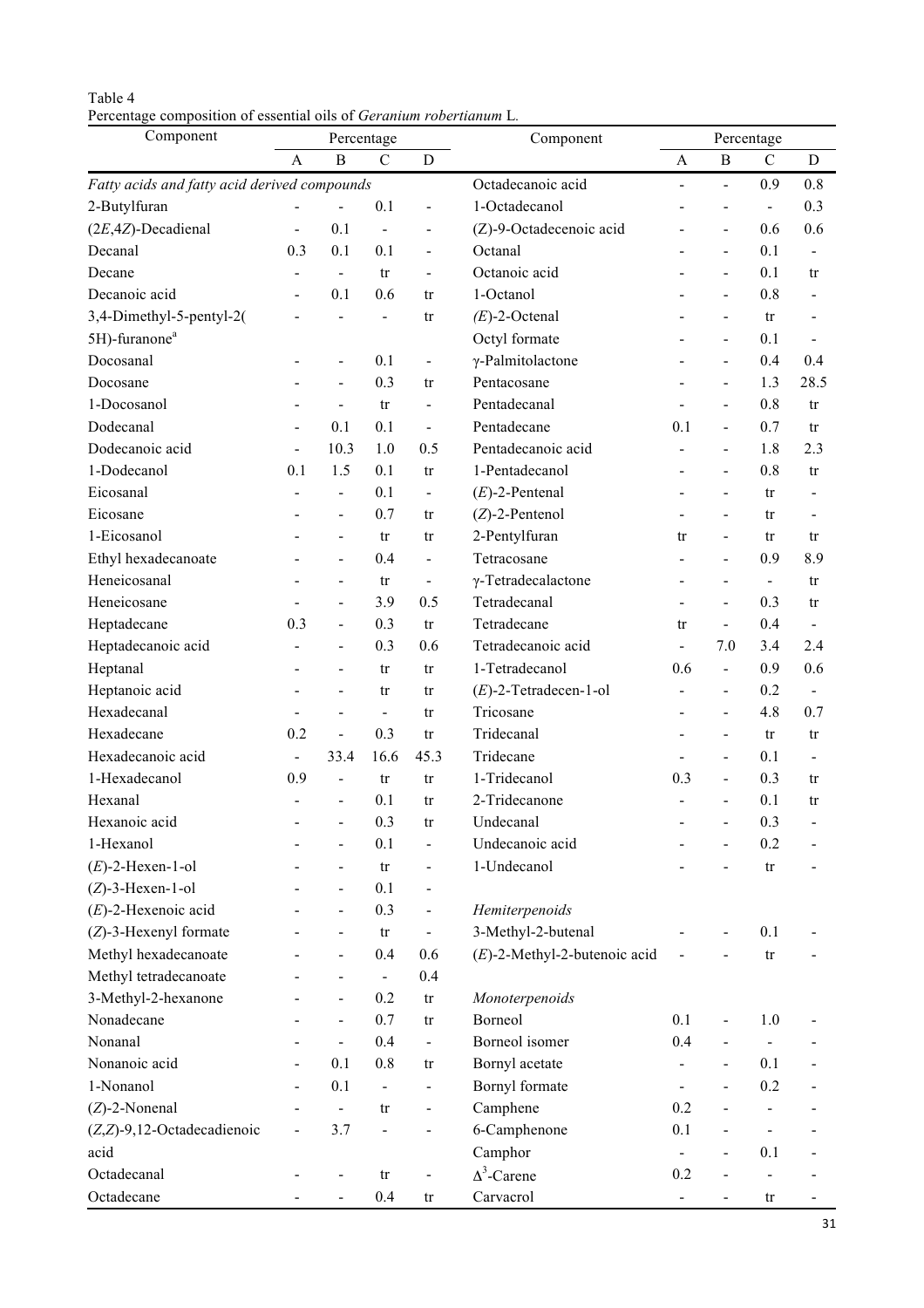| Table 4 (Continued)                  |                              |                              |                          |                              |                               |                |                              |                |                |
|--------------------------------------|------------------------------|------------------------------|--------------------------|------------------------------|-------------------------------|----------------|------------------------------|----------------|----------------|
| Component                            |                              |                              | Percentage               |                              | Component                     | Percentage     |                              |                |                |
|                                      | A                            | $\, {\bf B}$                 | $\mathcal{C}$            | D                            |                               | A              | $\mathbf B$                  | $\mathcal{C}$  | D              |
| Carvacrol methyl ether               | $\qquad \qquad \blacksquare$ | $\blacksquare$               | 0.2                      | $\blacksquare$               | $\alpha$ -Terpineol           | 3.8            | 0.1                          | 0.5            | $\blacksquare$ |
| trans-Carveol                        | 0.1                          | $\overline{\phantom{0}}$     | 0.5                      | $\blacksquare$               | Terpinolene                   | 0.7            | $\blacksquare$               |                |                |
| Carvone                              |                              | $\blacksquare$               | tr                       | $\overline{\phantom{0}}$     | $\alpha$ -Thujene             | 1.0            | $\overline{\phantom{a}}$     | $\blacksquare$ |                |
| Carvone hydrate                      | $\blacksquare$               | $\blacksquare$               | 0.4                      | $\blacksquare$               | Thymol methyl ether           | $\frac{1}{2}$  | $\blacksquare$               | 0.1            |                |
| Cuminal                              |                              | $\frac{1}{2}$                | 0.1                      | $\blacksquare$               | Tricyclene                    | 2.2            | $\blacksquare$               | $\overline{a}$ |                |
| $p$ -Cymen-7-ol                      | Ē,                           | $\overline{\phantom{a}}$     | 0.1                      | Ξ.                           |                               |                |                              |                |                |
| $p$ -Cymen-8-ol                      | $\blacksquare$               | $\blacksquare$               | 0.6                      | $\blacksquare$               | Sesquiterpenoids              |                |                              |                |                |
| $p$ -Cymene                          | 0.4                          | $\blacksquare$               | 0,1                      | $\qquad \qquad \blacksquare$ | $\alpha$ -Bisabolol           |                | 0.9                          | $\overline{a}$ |                |
| $p$ -Cymenene                        | $\blacksquare$               | $\blacksquare$               | tr                       | $\overline{\phantom{0}}$     | β-Bourbonene                  | 0.2            | $\blacksquare$               | 0.3            |                |
| 2,6-Dimethyl-1,7-octadien-           | $\overline{\phantom{a}}$     | L,                           | 0.7                      | $\blacksquare$               | Cadalene                      | $\blacksquare$ | $\blacksquare$               | tr             |                |
| $-3, 6$ -diol <sup>a</sup>           |                              |                              |                          |                              | $\gamma$ -Cadinene            | 0.1            | 1.1                          | tr             |                |
| 2,6-Dimethyl-3,7-octadiene-          | L,                           |                              | 0.8                      | $\blacksquare$               | δ-Cadinene                    | 0.4            | 4.0                          | $\blacksquare$ |                |
| $-2, 6$ -diol                        |                              |                              |                          |                              | $\alpha$ -Cadinol             | 0.5            | 3.5                          | 0.9            |                |
| $\alpha$ , <i>p</i> -Dimethylstyrene | 0.2                          | $\qquad \qquad \blacksquare$ |                          | -                            | δ-Cadinol                     | 0.1            | $\qquad \qquad \blacksquare$ | $\blacksquare$ |                |
| $(E)$ -Furan linalool oxide          | $\blacksquare$               | $\blacksquare$               | 0.6                      | $\overline{\phantom{0}}$     | $\tau$ -Cadinol               | 0.2            | $\blacksquare$               | $\blacksquare$ |                |
| (Z)-Furan linalool oxide             | 0.2                          | L.                           | 0.6                      | $\blacksquare$               | α-Calacorene                  | $\blacksquare$ | $\blacksquare$               | tr             |                |
| Geraniol                             | 4.4                          | 0.1                          | tr                       | $\overline{\phantom{0}}$     | $\beta$ -Calacorene           |                | $\blacksquare$               | 0.2            |                |
| Geranylacetone                       | tr                           | 0.2                          | $\overline{\phantom{0}}$ | $\overline{\phantom{0}}$     | trans-Calamenene              |                | ÷                            | tr             |                |
| Hotrienol                            | $\qquad \qquad \blacksquare$ | $\blacksquare$               | tr                       | $\blacksquare$               | Caryophylla-4(12), 8(13)-     |                |                              | 0.5            |                |
| exo-2-Hydroxycineole                 | $\hbox{\small -}$            | $\frac{1}{2}$                | 0.4                      | $\blacksquare$               | dien-5- $\beta$ -ol           |                |                              |                |                |
| $p$ -Isopropylbenzoic acid           | $\blacksquare$               | L,                           | tr                       | tr                           | $\beta$ -Caryophyllene        | 0.2            | 0.4                          | $\blacksquare$ |                |
| cis-Jasmone                          | 0.1                          | L,                           |                          |                              | Caryophyllene oxide           | 0.3            | 0.7                          | 5.4            |                |
| Limonen-4-ol                         | $\blacksquare$               | $\frac{1}{2}$                | tr                       | $\blacksquare$               | Clovane-2,9-diol <sup>a</sup> | $\blacksquare$ | $\blacksquare$               | 1.2            |                |
| Limonene                             | 5.3                          | ÷,                           | $\bar{a}$                | $\blacksquare$               | $\alpha$ -Copaene             | 0.1            | 0.1                          | $\blacksquare$ |                |
| Linalool                             | 22.9                         | 1.1                          | 1.4                      | $\overline{\phantom{0}}$     | Cubeban-11-ol                 | $\blacksquare$ | 0.4                          | $\blacksquare$ |                |
| Trans-p-Menth-2-en-1-ol              | tr                           | $\blacksquare$               |                          | Ξ.                           | Cubebol                       | $\frac{1}{2}$  | 1.5                          | $\frac{1}{2}$  |                |
| trans-p-Menth-6-en-2,8-diol          | $\frac{1}{2}$                | $\blacksquare$               | 0.2                      | $\overline{\phantom{0}}$     | $\beta$ -Elemene              | 0.4            | 0.1                          | 0.2            |                |
| Menthol                              | 0.1                          |                              |                          | -                            | $\beta$ -Eudesmol             |                | $\qquad \qquad \blacksquare$ | 0.8            |                |
| $O$ -Methylthymol                    | 0.2                          |                              |                          | $\overline{\phantom{0}}$     | Farnesane <sup>a</sup>        |                | $\blacksquare$               | 0.2            |                |
| $\beta$ -Myrcene                     | 3.3                          |                              |                          |                              | $\alpha$ -Farnesene           | tr             |                              |                |                |
| Nerol                                | 1.5                          |                              |                          |                              | $trans$ - $\beta$ -Farnesene  | 0.9            |                              |                |                |
| allo-Ocimene                         | 0.1                          |                              |                          | -                            | Germacrene-D                  | 7.8            | 0.9                          |                |                |
| $cis$ - $\beta$ -Ocimene             | 0.4                          | ÷,                           |                          | $\overline{\phantom{0}}$     | Globulol                      | $\frac{1}{2}$  | $\blacksquare$               | 0.2            |                |
| $trans-\beta-Ocimene$                | 0.5                          |                              |                          |                              | Homofarnesane <sup>a</sup>    | $\blacksquare$ | $\blacksquare$               | 0.4            |                |
| $\alpha$ -Phellandrene               | 0.1                          |                              | tr                       |                              | $\alpha$ -Humulene            | 0.1            | $\blacksquare$               |                |                |
| $\beta$ -Phellandrene                | 0.2                          |                              |                          | $\overline{\phantom{0}}$     | Humulenepoxide II             |                | $\blacksquare$               | 0.8            |                |
| $\alpha$ -Pinene                     | 0.4                          |                              |                          | $\overline{\phantom{0}}$     | α-Isocomene                   |                | $\blacksquare$               | 0.1            |                |
| $\beta$ -Pinene                      | 0.1                          |                              |                          | $\overline{\phantom{0}}$     | $\beta$ -Isocomene            | $\blacksquare$ | $\blacksquare$               | 0.1            |                |
| trans-Pinocarveol                    | 0.1                          |                              |                          | $\overline{\phantom{0}}$     | Longifolene                   | $\blacksquare$ | 0.1                          | $\Box$         |                |
| Pinocarvone                          | 0.1                          |                              |                          |                              | Modhephene                    |                | $\blacksquare$               | 0.2            |                |
| Piperitone                           |                              |                              | tr                       |                              | α-Muurolene                   | 0.2            | $\blacksquare$               |                |                |
| $(E)$ -Pyran linalool oxide          | $\overline{\phantom{0}}$     | L,                           | 0.8                      | $\qquad \qquad \blacksquare$ | $\gamma$ -Muurolene           | 0.8            | $\blacksquare$               | $\blacksquare$ |                |
| (Z)- Pyran linalool oxide            | $\blacksquare$               | $\overline{a}$               | 0.7                      | $\overline{\phantom{0}}$     | epi-α-Muurolol                | $\blacksquare$ | 1.8                          | 0.3            |                |
| Sabinene                             | 0.6                          |                              | $\frac{1}{2}$            | $\overline{\phantom{0}}$     | $\tau$ -Muurolol              | 0.1            | -                            | $\blacksquare$ |                |
| trans-Sabinene hydrate               | tr                           |                              |                          | $\overline{\phantom{0}}$     | $(E)$ -Nerolidol              | 0.4            | $\blacksquare$               | $\blacksquare$ |                |
| $\alpha$ -Terpinene                  | 0.4                          |                              |                          |                              | $\beta$ -Selinene             |                |                              | 0.4            |                |
| $\gamma$ -Terpinene                  | 13.9                         | $\blacksquare$               |                          | $\overline{\phantom{0}}$     | $\alpha$ -Ylangene            | 0.1            |                              |                |                |
| Terpinen-4-ol                        | 0.9                          | 0.1                          | 0.1                      | $\blacksquare$               |                               |                |                              |                |                |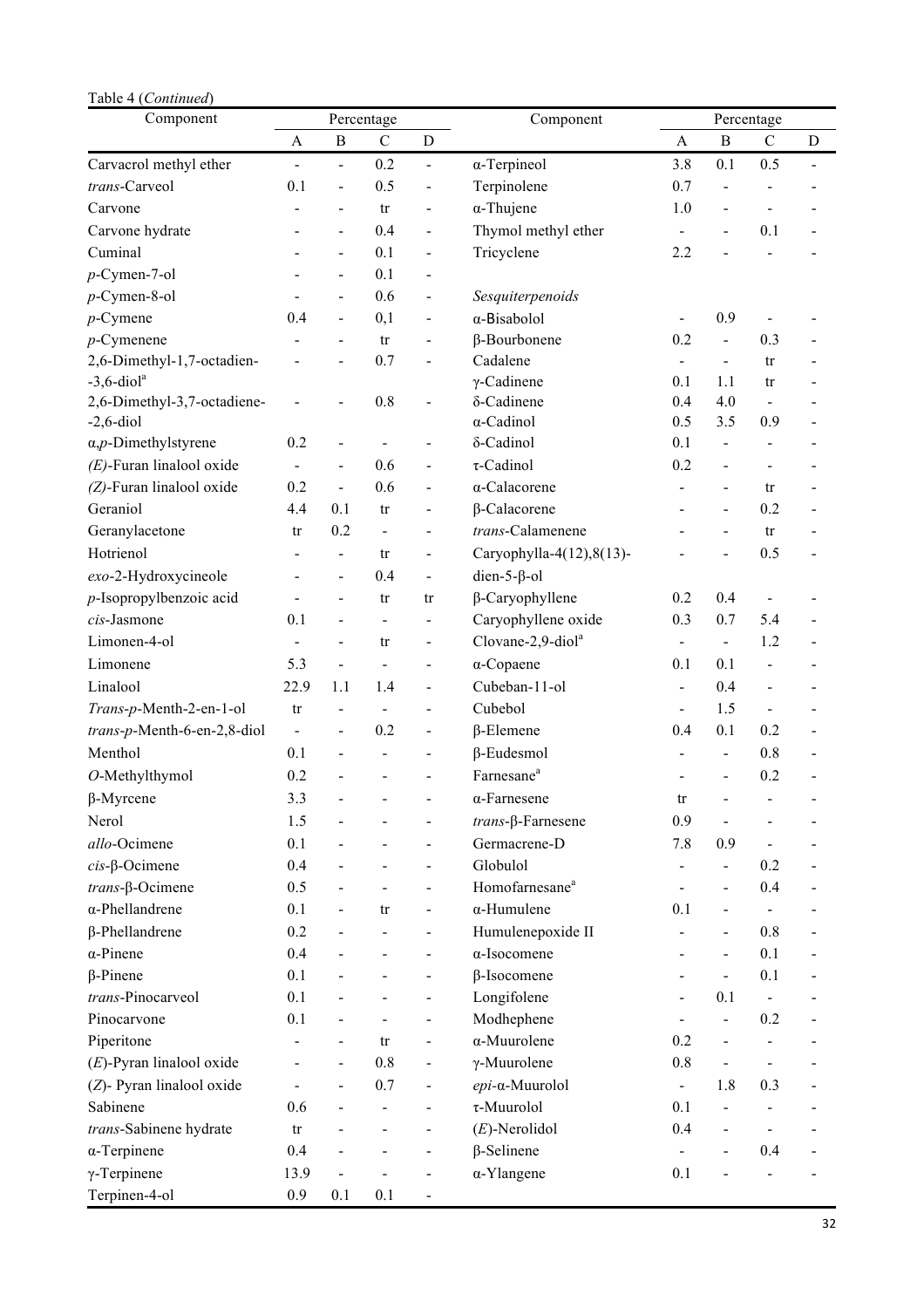| Table 4 (Continued)          |     |                         |                          |                          |                                |                |                          |                              |                |
|------------------------------|-----|-------------------------|--------------------------|--------------------------|--------------------------------|----------------|--------------------------|------------------------------|----------------|
| Component                    |     |                         | Percentage               |                          | Component                      | Percentage     |                          |                              |                |
|                              | A   | B<br>$\mathcal{C}$<br>D |                          | A                        | B                              | $\mathcal{C}$  | D                        |                              |                |
| Diterpenoids                 |     |                         |                          |                          | Benzyl alcohol                 | $\blacksquare$ | $\blacksquare$           | 0.4                          | $\blacksquare$ |
| Isophytol                    |     |                         | 0.9                      | $\blacksquare$           | Benzyl benzoate                | 0.3            | $\blacksquare$           | 0.4                          | $\blacksquare$ |
| 13-epi-Manoyl oxide          |     | $\blacksquare$          | 1.1                      | 1.5                      | Benzyl salicylate              |                | $\blacksquare$           | tr                           |                |
| Neophytadiene (isomer I)     |     |                         | 0.3                      | $\blacksquare$           | 5,5-Dimethyl-2(5H)-furanone    | L,             |                          | 0.1                          |                |
| Phytol                       | 3.8 | 4.8                     | 1.9                      | $\blacksquare$           | 5,5-Dimethyl-4-(3-oxobutyl)-   |                |                          | 0.2                          |                |
| $8(14)$ , 15-Pimaradiene     |     |                         | 0.5                      | $\overline{\phantom{a}}$ | dihydro-2(3H)-furanone         |                |                          |                              |                |
|                              |     |                         |                          |                          | Furfural                       |                |                          | tr                           |                |
| Carotenoid derived compounds |     |                         |                          |                          | cis-Hex-2-enal                 | 0.3            |                          | ÷,                           |                |
| Dihydroactinidolide          |     | $\blacksquare$          | 0.2                      | tr                       | $(Z)$ -3-Hexenyl benzoate      |                | $\overline{\phantom{0}}$ | tr                           |                |
| 2,6-Dimethylundecane         |     |                         | tr                       | $\blacksquare$           | 5-Methyl-5-(4,8,12-tri-        |                |                          | tr                           |                |
| $(5E, 9E)$ -Farnesyl acetone | -   | 1.3                     | $\blacksquare$           | $\blacksquare$           | methyltridecyl)dihydro-        |                |                          |                              |                |
| Hexahydrofarnesyl acetone    |     |                         | 6.5                      | 1.9                      | $2(3H)$ -furanone              |                |                          |                              |                |
| $\beta$ -Ionone              | 0.4 | 0.9                     | $\overline{\phantom{a}}$ |                          | Phenanthrene                   |                |                          | tr                           | tr             |
| $(E)$ -β-Ionone 5,6-epoxide  |     |                         | tr                       |                          | Phenylacetaldehyde             | tr             | $\blacksquare$           | 1.7                          |                |
| Ishwarane                    |     | $\blacksquare$          | 0.2                      | $\blacksquare$           | Phenylacetic acid              |                | $\blacksquare$           | 0.9                          |                |
| 6-Methyl-5-hepten-2-one      |     | $\blacksquare$          | tr                       | $\blacksquare$           | Pyridine                       |                | L,                       | 0.1                          |                |
| Tetrahydrogeranyl acetone    |     |                         | 0.2                      | $\blacksquare$           | Toluene                        |                |                          | tr                           |                |
|                              |     |                         |                          |                          | 1,1,6-trimethyl-1,2-dihydro-   | 0.1            |                          | $\qquad \qquad \blacksquare$ |                |
| $Others^b$                   |     |                         |                          |                          | naphthalene                    |                |                          |                              |                |
| Benzaldehyde                 | 0.1 |                         | 0.4                      | $\overline{\phantom{a}}$ | 1,1,6-trimethyl-1,2,3,4-tetra- | 0.2            |                          |                              |                |
| Benzoic acid                 |     |                         | 0.3                      | tr                       | hydronaphthalene               |                |                          |                              |                |

<sup>a</sup> Correct isomer not defined. <sup>b</sup> Unclassified constituents; compounds of possible anthropogenic origin. A - Aerial parts of *Geranium robertianum* native from Leiden, Netherlands (Pedro et al., 1992); B - Aerial parts of *G. robertianum* native from Midi-Pyrénées, France (Zhao, 2014). C - Aerial parts of *G. robertianum* native from Suva Planina Mountain, Serbia (Radulović et al., 2012). D - Underground parts native from Suva Planina Mountain, Serbia (Radulović et al., 2012). tr - Trace amounts  $($ <0.05%).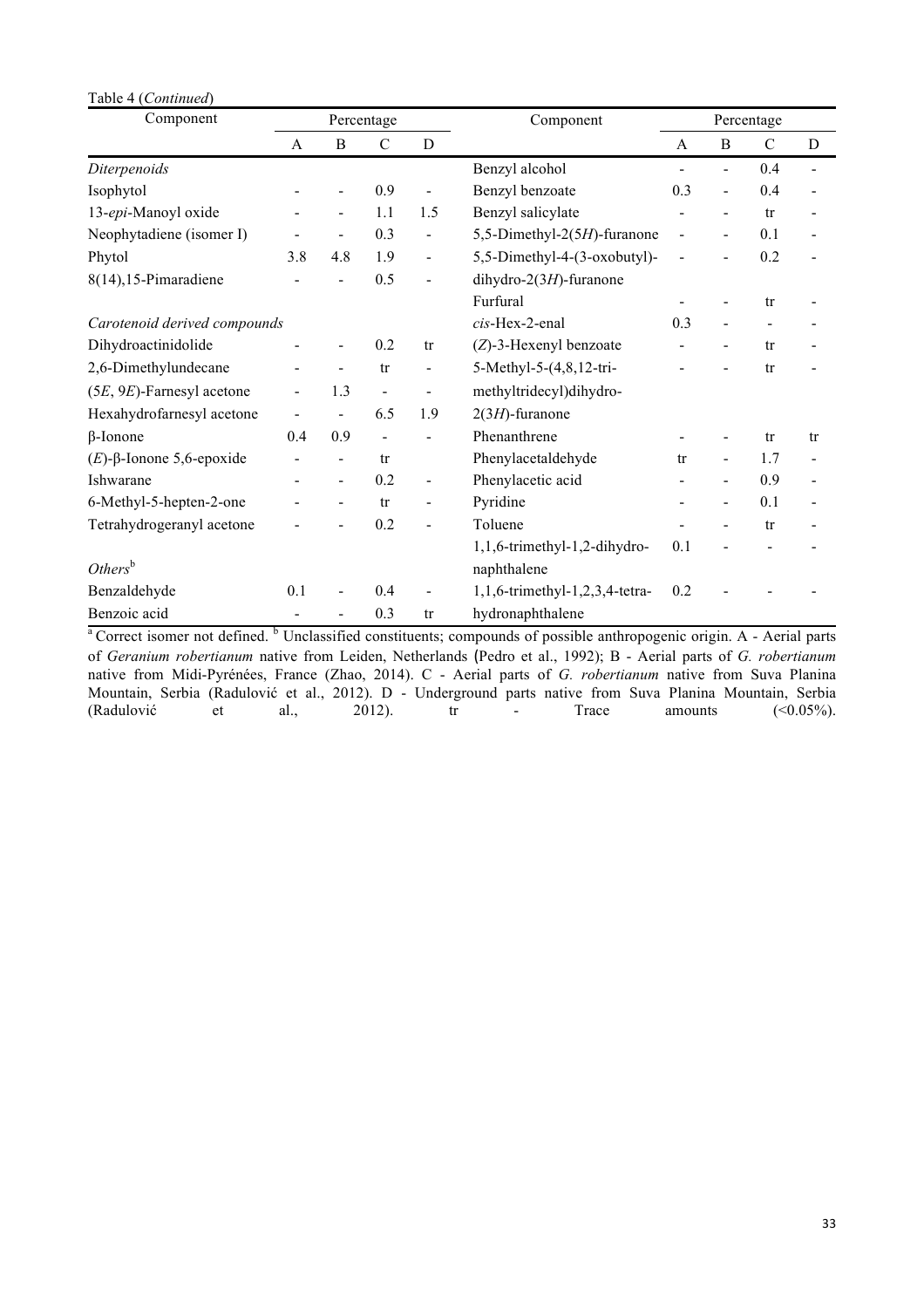Table 5 Antioxidant activity and total phenolics content of *Geranium robertianum* L. extracts.

| Part used                 | Extract               | Method                                                             | Antioxidant<br>activity        | <b>Total Phenolics Content</b>           | References              |
|---------------------------|-----------------------|--------------------------------------------------------------------|--------------------------------|------------------------------------------|-------------------------|
| Leaves <sup>a</sup>       | H <sub>2</sub> O      | DPPH $(EC_{50},^d \mu g/mL)$                                       | $4.53 \pm 0.26$                | $~1$ 60 $\%$                             | Santos et al. (2013)    |
| Whole plant <sup>a</sup>  | H <sub>2</sub> O      | DPPH $(EC_{50}^{\dagger})$ µg/mL)                                  | $6.53 \pm 0.58$                | $106.96 \pm 2.37 \,\mu g \,\text{PE/mg}$ | Lima (2009)             |
| Whole plant <sup>a</sup>  | $H_2O$                | DPPH (% inhibition)                                                | 88.0 <sup>f</sup>              | $1449 \pm 8.6$ mg GAE/L                  | Paun et al. (2011)      |
|                           |                       |                                                                    | $92.9^{8}$                     | $1910.7 \pm 11.2$ mg GAE/L               |                         |
| Leaves <sup>a</sup>       | $H_2O$                | DPPH (% inhibition)                                                | $69.07^h$                      |                                          | Neagu et al. (2013)     |
|                           |                       |                                                                    | $73.30^{i}$                    | $745.61 \pm 9.1 \,\mu g/mL$              |                         |
|                           |                       |                                                                    | $81.02^{j}$                    | $763.89 \pm 9.3 \text{ µg/mL}$           |                         |
|                           |                       | DPPH (µmol TE/g)                                                   | $169.02 \pm 6.86^{\text{h}}$   |                                          |                         |
|                           |                       |                                                                    | $180.91 \pm 6.04^{\mathrm{i}}$ |                                          |                         |
|                           |                       |                                                                    | $216.39 \pm 6.64^{\circ}$      |                                          |                         |
|                           |                       | ABTS (µmol TE/g)                                                   | $539,56 \pm 11,21^{\rm h}$     |                                          |                         |
|                           |                       |                                                                    | $573.20 \pm 9.29$ <sup>1</sup> |                                          |                         |
|                           |                       |                                                                    | $1286.96 \pm 3.89^{j}$         |                                          |                         |
| Leaves <sup>a</sup>       | H <sub>2</sub> O      | DPPH (% inhibition)                                                | 80.0 <sup>h</sup>              | 3.15 mg CAE/mL                           | Neagu et al. (2010b)    |
|                           |                       |                                                                    | $92.6^{i}$                     | 4.22 mg CAE/mL                           |                         |
|                           |                       |                                                                    | $95.3^{k}$                     | 4.68 mg CAE/mL                           |                         |
|                           |                       | DPPH (µmol TE/g)                                                   | 223.99                         |                                          |                         |
|                           |                       |                                                                    | $220.20^h$                     |                                          |                         |
|                           |                       |                                                                    | $418.02^i$                     |                                          |                         |
|                           |                       |                                                                    | 464.40 <sup>k</sup>            |                                          |                         |
|                           |                       | ABTS (µmol TE/g)                                                   | 768.22                         |                                          |                         |
|                           |                       |                                                                    | 772.10 <sup>h</sup>            |                                          |                         |
|                           |                       |                                                                    | $1239.93^i$                    |                                          |                         |
|                           |                       |                                                                    | $2609.00^{k}$                  |                                          |                         |
| Leaves <sup>a</sup>       |                       | EtOH/H <sub>2</sub> O DPPH (% inhibition)                          | 86                             | 4.21 mg CAE/mL                           |                         |
|                           | (50/50)               | DPPH (µmol TE/g)                                                   | 217.06                         |                                          |                         |
|                           |                       | ABTS ( $\mu$ mol TE/g)                                             | 1509.27                        |                                          |                         |
|                           | EtOH/H <sub>2</sub> O | DPPH (% inhibition)                                                | 90.4                           | 3.38 mg CAE/mL                           |                         |
|                           | (70/30)               | DPPH (µmol TE/g)                                                   | 242.75                         |                                          |                         |
|                           |                       | ABTS (µmol TE/g)                                                   | 782.30                         |                                          |                         |
| Aerial parts <sup>b</sup> | (80/20)               | MeOH/H <sub>2</sub> O DPPH (IC <sub>50</sub> , <sup>e</sup> µg/mL) | 14.93                          |                                          | Nikolova et al. (2010)  |
| Leaves <sup>c</sup>       | MeOH                  | DPPH $({IC}_{50}$ <sup>e</sup> µg/mL)                              | $19.98 \pm 0.05$               | $32.24 \pm 0.02$ mg GAE/g                | Ben Jemia at al. (2013) |
|                           |                       | β-Carotene/linoleic acid                                           | $6.8 \pm 1.32$                 |                                          |                         |
|                           |                       | $(IC_{50}^{\circ}$ ug/mL)                                          |                                |                                          |                         |
|                           |                       | Reducing power<br>$(EC_{50}, ^d \mu g/mL)$                         | $20 \pm 4.53$                  |                                          |                         |
|                           |                       | Chelating power                                                    | 20 <sup>1</sup>                |                                          |                         |

<sup>a</sup> Unspecified origin.  $\frac{b}{c}$  Plant native from Bulgaria. <sup>c</sup> Plant native from Tunisia.  $\frac{d}{c} EC_{50}$  - concentration at which antioxidant activity is 50%.  $e^t$  IC<sub>50</sub> - concentration at which inhibition is 50%. <sup>f</sup> Concentrated successively by MF, UF1 and NF1.<sup>8</sup> Concentrated successively by MF,UF1 and NF2.<sup>h</sup> Purified by MF.<sup>i</sup> Concentrated successively by MF and UF. <sup>j</sup> Concentrated successively by MF, UF1 and UF2. <sup>k</sup> Concentrated successively by MF and UF3. <sup>1</sup> PI of chelating metal (as %). AAE - <sub>L</sub>-Ascorbic acid equivalent. ABTS - 2,2'-Azino-bis(3-ethylbenzothiazoline-6-sulphonic acid). CAE - Caffeic acid equivalent. CE - Catechin equivalents. DPPH - 2,2-Diphenyl-1-picrylhydrazyl. GAE - Gallic acid equivalent. MF - microfiltration using 0.45 µm pore size Millipore membrane. NF1 - nanofiltration using Koch SelRO MPF-36 membrane. NF2 - nanofiltration using polysulphone/SBA-15-NH2 membrane. PE - Pyrogallol equivalente. TE - Trolox (6-hydroxy-2,5,7,8-tetramethylchroman-2-carboxylic acid) equivalent. UF1 - ultrafiltration using Millipore membrane with 10000 Da cut-off. UF2 - ultrafiltration using Millipore membrane with 1000 Da cut-off. UF3 ultrafiltration using polysulphone membrane with 10000 Da cut-off.